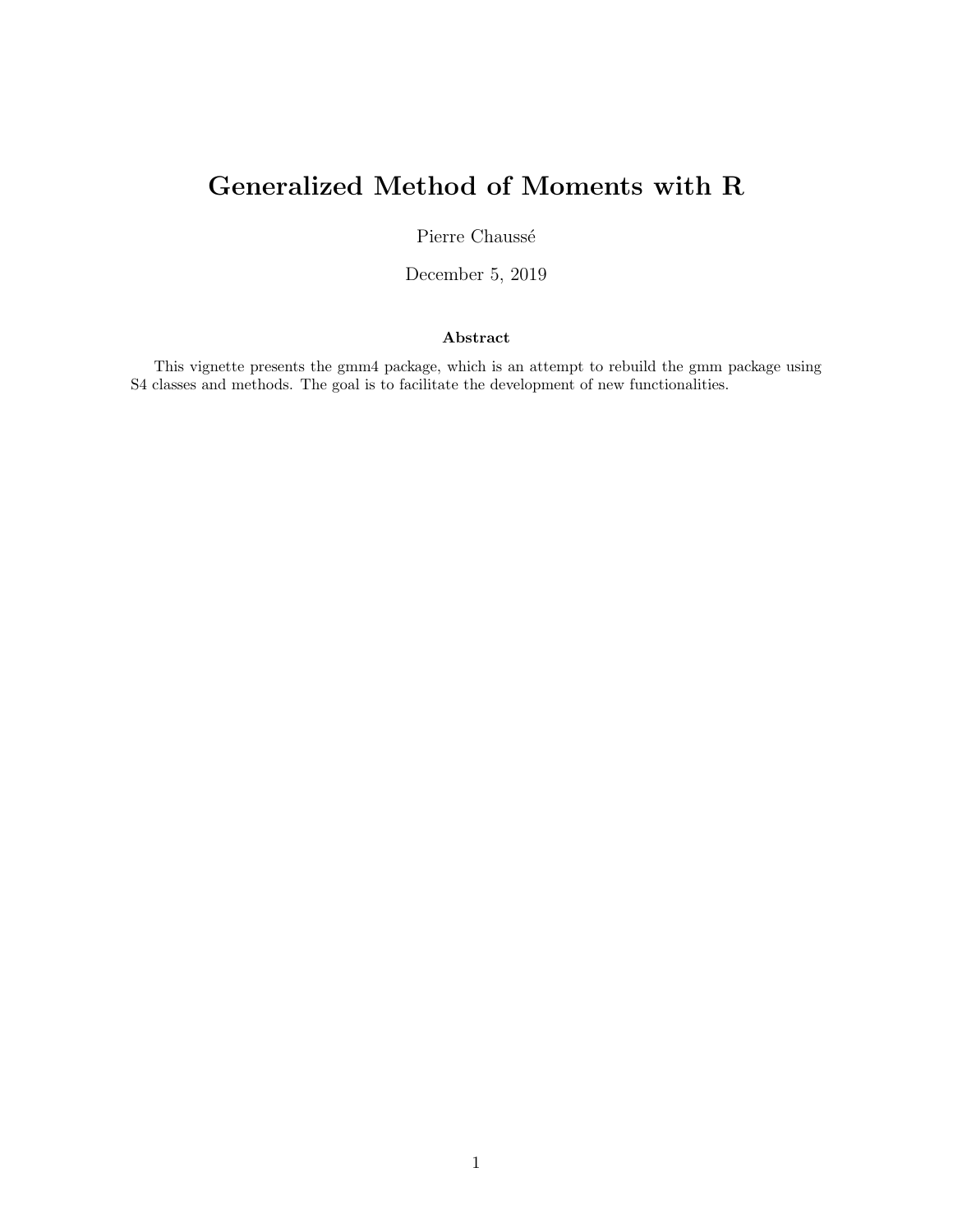## Contents

| $\mathbf 1$  |      | <b>Single Equation</b>                                                                                          | 3  |
|--------------|------|-----------------------------------------------------------------------------------------------------------------|----|
|              | 1.1  |                                                                                                                 | 3  |
|              | 1.2  |                                                                                                                 | 8  |
|              | 1.3  |                                                                                                                 | 11 |
|              | 1.4  |                                                                                                                 | 14 |
|              | 1.5  | The solveGmm Method $\dots \dots \dots \dots \dots \dots \dots \dots \dots \dots \dots \dots \dots \dots \dots$ | 16 |
|              | 1.6  |                                                                                                                 | 19 |
|              | 1.7  |                                                                                                                 | 22 |
|              | 1.8  |                                                                                                                 | 28 |
|              | 1.9  |                                                                                                                 | 28 |
|              |      |                                                                                                                 | 31 |
|              |      |                                                                                                                 | 31 |
|              |      |                                                                                                                 | 33 |
|              |      |                                                                                                                 | 35 |
| $\mathbf{2}$ |      | <b>Systems of Equations</b>                                                                                     | 35 |
|              | 2.1  |                                                                                                                 | 36 |
|              | 2.2  |                                                                                                                 | 37 |
|              | 2.3  |                                                                                                                 | 39 |
|              | 2.4  |                                                                                                                 | 41 |
|              | 2.5  | The solve Gmm method for systems of equations $\dots \dots \dots \dots \dots \dots \dots \dots$                 | 43 |
|              | 2.6  |                                                                                                                 | 45 |
|              | 2.7  |                                                                                                                 | 48 |
|              | 2.8  |                                                                                                                 | 49 |
|              | 2.9  |                                                                                                                 | 52 |
|              | 2.10 |                                                                                                                 | 54 |
|              |      |                                                                                                                 | 54 |
|              |      | A Some extra codes                                                                                              | 58 |
|              |      |                                                                                                                 | 58 |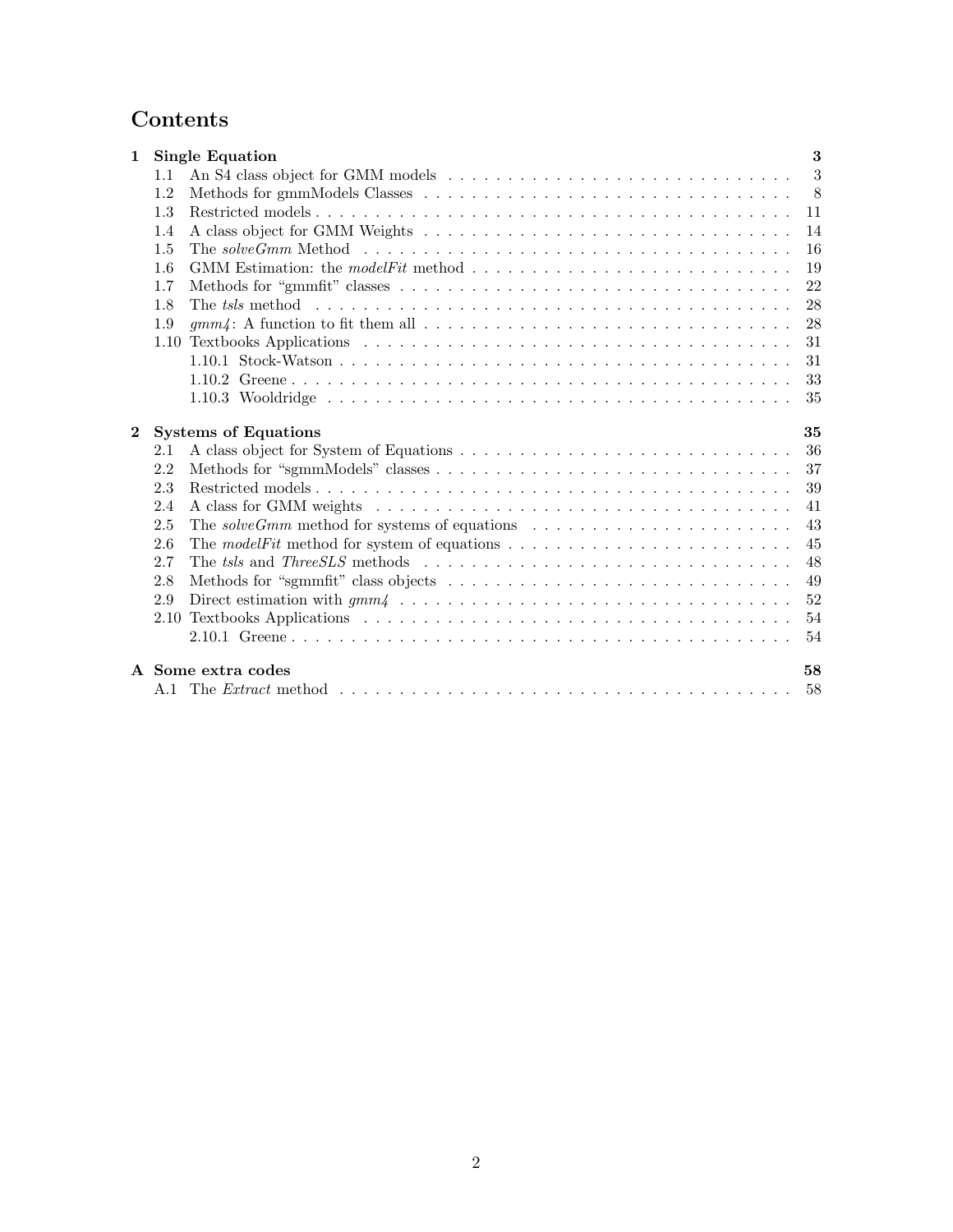### <span id="page-2-0"></span>1 Single Equation

### <span id="page-2-1"></span>1.1 An S4 class object for GMM models

In general, GMM models are based on the moment conditions:

$$
\mathrm{E}[g_i(\theta)] = 0
$$

The GMM estimator is defined as

$$
\hat{\theta}(W) = \arg\min_{\theta} \bar{g}(\theta)'W\bar{g}(\theta)
$$

Under some regularity conditions (see [Hansen,](#page-56-0) [1982\)](#page-56-0), we have the following result:

$$
\sqrt{n}\Big(\hat{\theta}(W)-\theta\Big) \stackrel{d}{\to} N\Big(0,(G'WG)^{-1}G'WVWG(G'WG)^{-1}\Big),
$$

where  $G = \mathbb{E}[dg_i(\theta)/d\theta]$  and V is the asymptotic variance of  $\sqrt{n}\bar{g}(\theta)$ . We can therefore use the following approximation for inference:

$$
\hat{\theta}(W) \approx N\Big(\theta, (\hat{G}'W\hat{G})^{-1}\hat{G}'W\hat{V}W\hat{G}(\hat{G}'W\hat{G})^{-1}/n\Big)
$$

with  $\hat{G} = \frac{1}{n} \sum_{i=1}^{n} dg_i(\hat{\theta}(W))/d\theta$  and  $\hat{V}$  is some consistent estimate V. Therefore, the property depends on the method, which in this case is simply characterized by the choice of the weighting matrix  $W$ , and on the statistical properties of  $g_i(\theta)$ . The GMM model class will only include the definition of  $g_i(\theta)$ and its assumed statistical properties, which is basically represented by its variance.

We want to distinguish three types of  $g_i(\theta)$ :

1. The linear model:

$$
Y_i = X_i' \theta + \varepsilon_i,
$$

with the moment condition  $E[\varepsilon_i(\theta)Z_i] = 0$ , where  $X_i$  is  $k \times 1$  and  $Z_i$  is  $q \times 1$  with  $q \geq k$ . We with the moment condition  $E[\varepsilon_i(\sigma)Z_i] = 0$ , where  $\Lambda_i$  is  $\kappa \times 1$  and consider four possibilities for the asymptotic variance of  $\sqrt{n}\bar{g}_i(\theta)$ :

a) "iid": Here we assume no autocorrelation and homoscedastic error with  $\text{Var}(\varepsilon_i | Z_i) = \sigma^2$ , which implies that the asymptotic variance V is  $\sigma^2 \mathbb{E}[Z_i Z'_i]$  and can be estimated by:

$$
\hat{V} = \hat{\sigma}^2 \left( \frac{1}{n} \sum_{i=1}^n Z_i Z'_i \right),
$$

where  $\hat{\sigma}^2 = \frac{1}{n} \sum_{i=1}^n \hat{\varepsilon}_i^2$ , and  $\hat{\varepsilon}_i = Y_i - X_i' \hat{\theta}(W)$ .

b) "MDS": We assume that  $g_i(\theta) \equiv (\varepsilon_i Z_i)$  is a martingale difference sequence with no additional assumption on the conditional variance of the error term. Heteroscedasticity is therefore allowed. The asymptotic variance is therefore  $V = \mathbb{E}(\varepsilon_i^2 Z_i Z_i')$ , and can be estimated by:

$$
\hat{V} = \frac{1}{n} \sum_{i=1}^{n} \hat{\varepsilon}_i^2 Z_i Z_i',
$$

which represents the HC0 version of the heteroscedasticity consistent covariance matrix (HCCM) estimator.

c) "HAC": If we assume that  $g_t(\theta)$  (t is used when we have time series) is weakly dependent, the asymptotic covariance matrix is  $V = \Gamma_0 + \sum_{i=1}^{\infty} (\Gamma_i + \Gamma'_i)$ , with  $\Gamma_i = \mathrm{E}(\varepsilon_t \varepsilon_{t-i} Z_t Z'_{t-i})$ . It can be estimated using a kernel estimator:

$$
\hat{V} = \sum_{i=-M}^{M} K_h(i)\hat{\Gamma}_i,
$$

where  $K_h(i)$  is a kernel that depends on the bandwidth h, and  $\hat{\Gamma}_i$  is an estimator of  $\Gamma_i$ .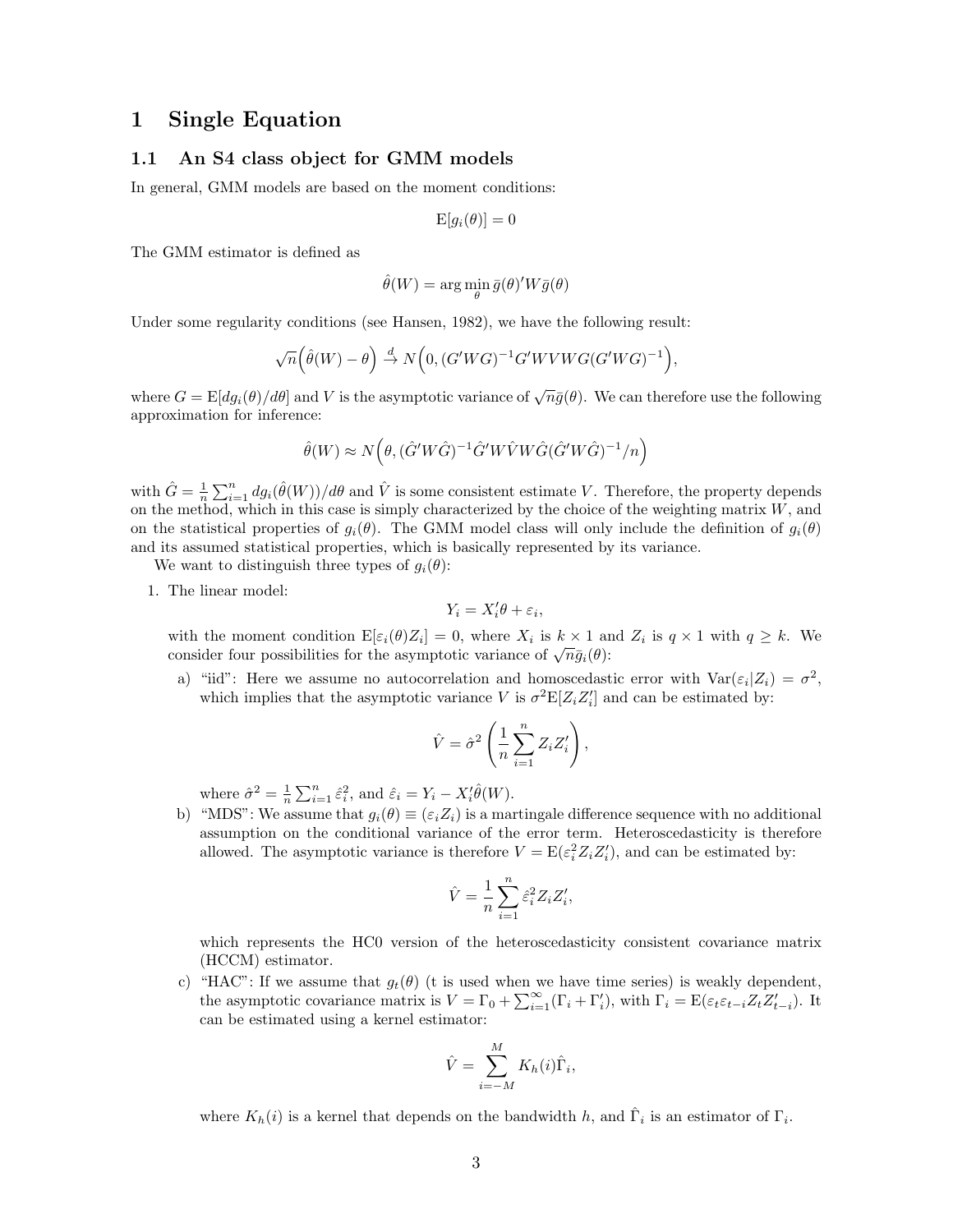d) "CL": The sample is clustered. For one dimensional clusters, let  $\bar{q}_i(\theta)$  be the sample mean of the moment function for cluster i and  $n_i$  be the number of observations in that cluster. Then, the clustered covariance matrix of the sample moment  $\sqrt{n}\bar{g}(\theta)$  can be estimated as:

$$
\hat{V} = \frac{1}{n} \sum_{i=1}^{N_{cl}} n_i^2 \bar{g}_i(\hat{\theta}) \bar{g}'_i(\hat{\theta})
$$

where  $N_{cl}$  is the number of clusters. For higher dimensional clusters, like cities within provinces for example, we need to take into account that observations belong to more than one group. For a more detailed presentation with reference to recent developments, see [Berger et al.](#page-56-1) [\(2017\)](#page-56-1).

2. The nonlinear model:

$$
y_i(\theta) = x_i(\theta) + \varepsilon_i,
$$

with the moment condition  $\mathbb{E}[\varepsilon_i(\theta)Z_i]=0$ ., where  $\theta$  is  $k \times 1$  and  $Z_i$  is  $q \times 1$  with  $q \geq k$ . The only difference is that  $\varepsilon_i(\theta)$  is a nonlinear function of the coefficient vector  $\theta$ . For this case, the same three possibilities exist for the asymptotic variance.

- 3. The functional or formula case: If we cannot represent the model in a regression format with instruments, we simply write the moment conditions as  $E[q_i(\theta)]$  with  $q_i(\theta)$  being a continuous and differentiable function from  $\mathbb{R}^k$  to  $\mathbb{R}^q$ , with  $q \geq k$ . Here, we do not distinguish "iid" from "MDS". We therefore have two possible cases:
	- a) "iid" or "MDS": The asymptotic variance is  $V = E[g_i(\theta)g_i(\theta)']$  and can be estimated by its sample counterpart.
	- b) "HAC": Same as for the linear case with  $\Gamma_i = E[g_t(\theta)g_{t-i}(\theta)']$ .

The difference between the two types refer to the method used to express the moments conditions in R. See below for examples. In particular, a formula type can be used to define a Minimum Distance Estimator (MDE) model. Moment conditions of MDE models can be written as  $g_i(\theta)$  =  $[\Psi(\theta) - f_i]$ , where  $\Psi(\theta)$  is a  $q \times 1$  vector of functions of  $\theta$  that do not depend on the data, and  $f_i$ is a  $q \times 1$  vector of functions of the vector of observations i that do not depend on  $\theta$ . It is worth making the distinction because we can easily show that the centered optimal weighting matrix in that case does not depend on the coefficient  $\theta$ . Efficient GMM can therefore be estimated in one step.

Since the moment conditions are defined differently, we have four difference classes to represent the four models. Their common slots are all the arguments that specify  $V$ , which may include some specifications<sup>[1](#page-3-0)</sup>, the names of the coefficients, the names of the moment conditions,  $k, q, n$ , and the argument "isEndo", a k logical vector that indicates which regressors in  $X_i$  is considered endogenous. It is considered endogenous if it is not part of  $Z_i$ . Of course, it makes no sense when  $g_i(\theta)$  is a general function.

The main difference is the slots that define  $q_i(\theta)$ . For "linearGmm" class, the slots "modelF" and "instF" are model.frame's that define the regression model and the instruments. For "nonlinearGmm", we have the following slots: "modelF" is a data.frame for the nonlinear regression, "instF" is as for the linear case, and "fRHS" and "fLHS" are expressions to compute the right and left hand sides of the nonlinear regression. The function  $D()$  can be used to obtain analytical derivatives. The class "formulaGmm" is similar to the "nonlinearGMM" class with the exception that the slots "fRHS" and "fLHS" are lists of expressions, one element per moment condition, and there is no slot "instF" as there are no instruments. The additional slot "isMDE" indicates if is it an MDE model. Finally, the "functionGmm" class contains the slot "fct", which is a function of two arguments, the first being θ, and returns a  $n \times q$  matrix with the i<sup>th</sup> row being  $g_i(θ)'$ . The slot "dfct" is an optional function with the same two arguments which returns the  $q \times k$  matrix of first derivatives of  $\bar{g}(\theta)$ . The slot "X" is whatever is needed as second argument of "fct" and "dfct". The last two classes also contain the

<span id="page-3-0"></span><sup>&</sup>lt;sup>1</sup>The slot "vcovOptions" is a list of options for the HAC, like the kernel or bandwidth, or any other type of covariance matrix. For example, Cluster covariance matrices also requires some specifications and will be included in that slot.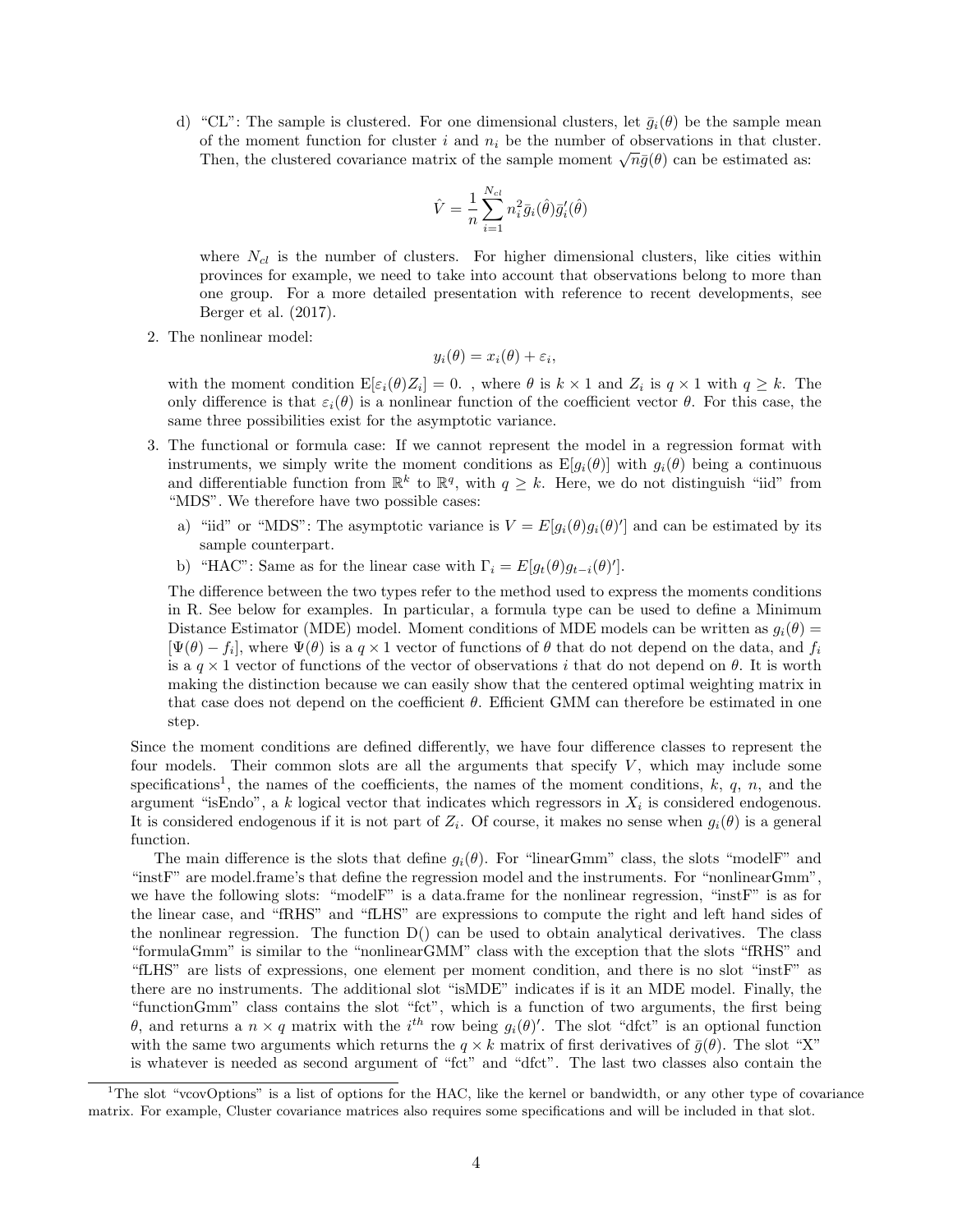slot "theta0", which is mainly used to validate the object. It is also used latter as starting values for "optim" if no other starting values are provided. For the nonlinear regression, it must be a named vector.

Consider the following model:

$$
y = \theta_0 + \theta_1 x_{1i} + \theta_2 x_{2i} + \varepsilon_i
$$

with the instruments  $Z_i = \{1, x_{2i}, z_{1i}, z_{2i}\}$  and iid errors. We could create an object of class "linarGmm" as follows:

```
library(gmm4)
data(simData)
modelF <- model.frame(y<sup>-x1+x2</sup>, simData)
instF <- model.frame(~x2+z1+z2, simData)
mod1 <- new("linearGmm", modelF=modelF, instF=instF, k=3L, q=4L, vcov="iid",
             parNames=c("(Intercept)", "x1","x2"), n=50L,
             momNames=c("(Intercept)", "x2", "z1", "z2"),
             isEndo=c(FALSE, TRUE, FALSE, FALSE))
```
The print method describes the model.

```
## GMM Model
## *********
## Moment type: linear
## Covariance matrix: iid
## Number of regressors: 3
## Number of moment conditions: 4
## Number of Endogenous Variables: 1
## Sample size: 50
```
mod1

Although there is a validity procedure when the object is created, it is not recommended to create it this way. Small error not detected by the validity method could result in estimation problems. The constructor is the function "gmmModel". The above model can be created as follows:

```
mod1 <- gmmModel(y~x1+x2, ~x2+z1+z2, data=simData, vcov="iid")
mod1
## GMM Model
## *********
## Moment type: linear
## Covariance matrix: iid
## Number of regressors: 3
## Number of moment conditions: 4
## Number of Endogenous Variables: 1
## Sample size: 50
```
The two other classes of object can be created the same way. Consider the following model:

$$
y_i = e^{\theta_0 + \theta_1 x_{1i} + \theta_2 x_{2i}} + \varepsilon_i
$$

using the same instruments. The nonlinear model can be created as follows:

```
theta0 <- c(theta0=1, theta1=1, theta2=2)
mod2 <- gmmModel(y"exp(theta0+theta1*x1+theta2*x2), "x2+z1+z2, theta0,
                 data=simData, vcov="iid")
mod2
```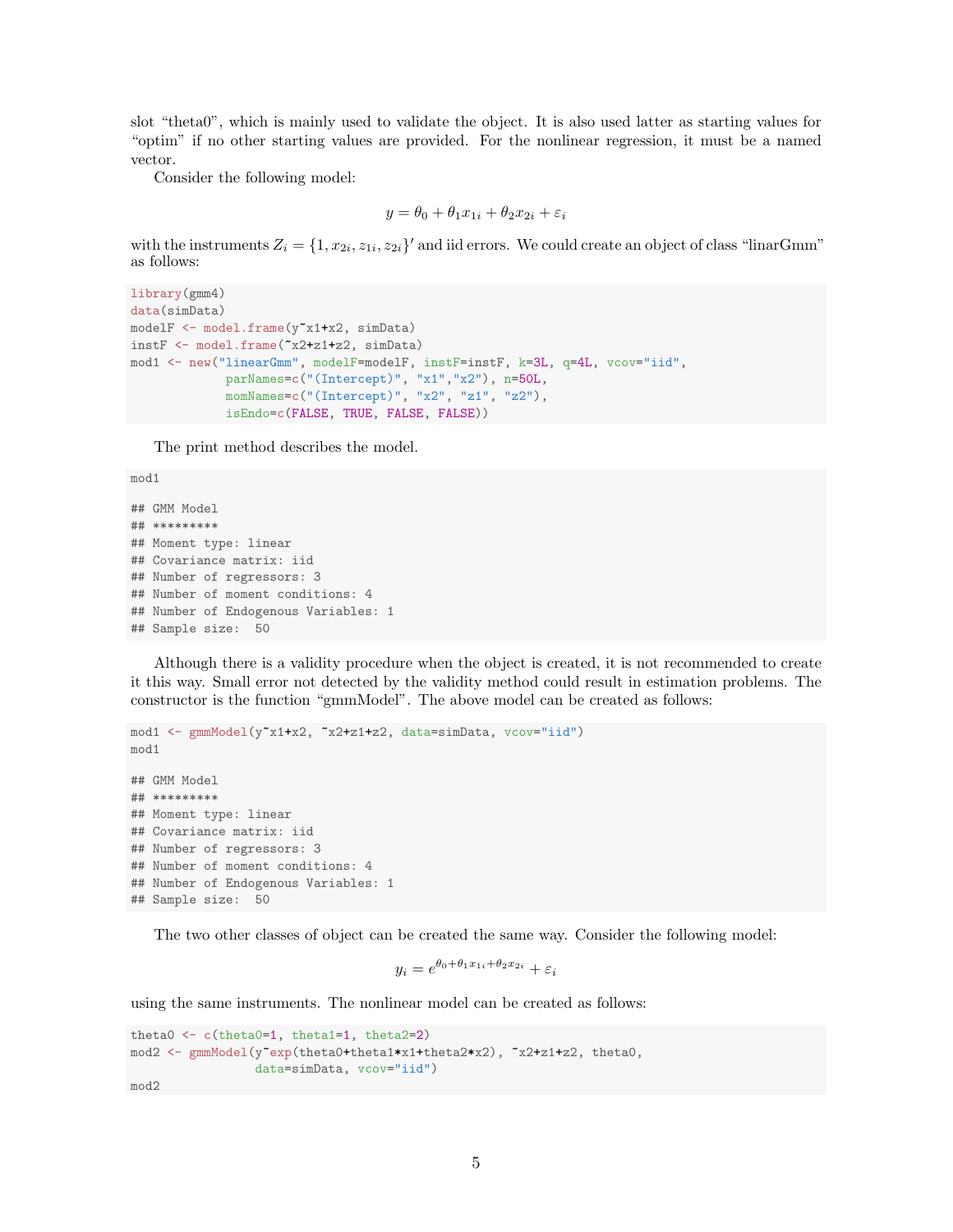```
## GMM Model
## *********
## Moment type: nonlinear
## Covariance matrix: iid
## Number of regressors: 3
## Number of moment conditions: 4
## Number of Endogenous Variables: 2
## Sample size: 50
```
The meaning of the number of endogenous variables in the nonlinear case is slightly different from linear models. In linear models, it is the number of endogenous variables among the right hand side variables. For the nonlinear case, variables may appear on both sides, which makes it hard to identify the response variable. The number reported is therefore the number of variables that are not among the instruments. In mod2, the endogenous variables are  $y$  and  $x_1$ .

For the functional case, suppose we want to estimate the mean and variance of a normal distribution using the following moment condition:

$$
E\begin{pmatrix} x_i - \mu \\ (x_i - \mu)^2 - \sigma^2 \\ (x_i - \mu)^3 \\ (x_i - \mu)^4 - 3\sigma^4 \end{pmatrix} = 0
$$

The functions "fct" and "dfct" would be

```
fct \leftarrow function(theta, x)
     \text{cbind}(x-\text{theta}[1], (x-\text{theta}[1])^2-\text{theta}[2],(x-theta[1])^3, (x-theta[1])^4-3*theta[2]^2)
dfct <- function(theta, x)
     {
          m1 \leftarrow \text{mean}(x-\text{theta}[1])m2 \leftarrow \text{mean}((x-\text{theta}[1])^2)m3 \leftarrow mean((x-theta[1])<sup>\sim</sup>3)
          matrix(c(-1, -2*m1, -3*m2, -4*m3,0, -1, 0, -6*theta[2]), 4, 2)
     }
```
The object can than be created:

```
theta0=c(mu=1,sig2=1)
x <- simData$x3
mod3 <- gmmModel(fct, x, theta0, grad=dfct, vcov="iid")
mod3
## GMM Model
## *********
## Moment type: function
## Covariance matrix: iid
## Number of regressors: 2
## Number of moment conditions: 4
## Sample size: 50
```
We can also use the non-central moments and write the model as a MDE model using the formula type. The first four non-central moments are:

$$
E\begin{pmatrix} x_i - \mu \\ x_i^2 - (\mu^2 + \sigma^2) \\ x_i^3 - (\mu^3 + 3\mu\sigma^2) \\ x_i^4 - (\mu^4 + 6\mu^2\sigma^2 + 3\sigma^4) \end{pmatrix} = 0
$$

If we name  $\sigma^2$ , "sig", and  $\mu$ , "mu", we can create the model as follows.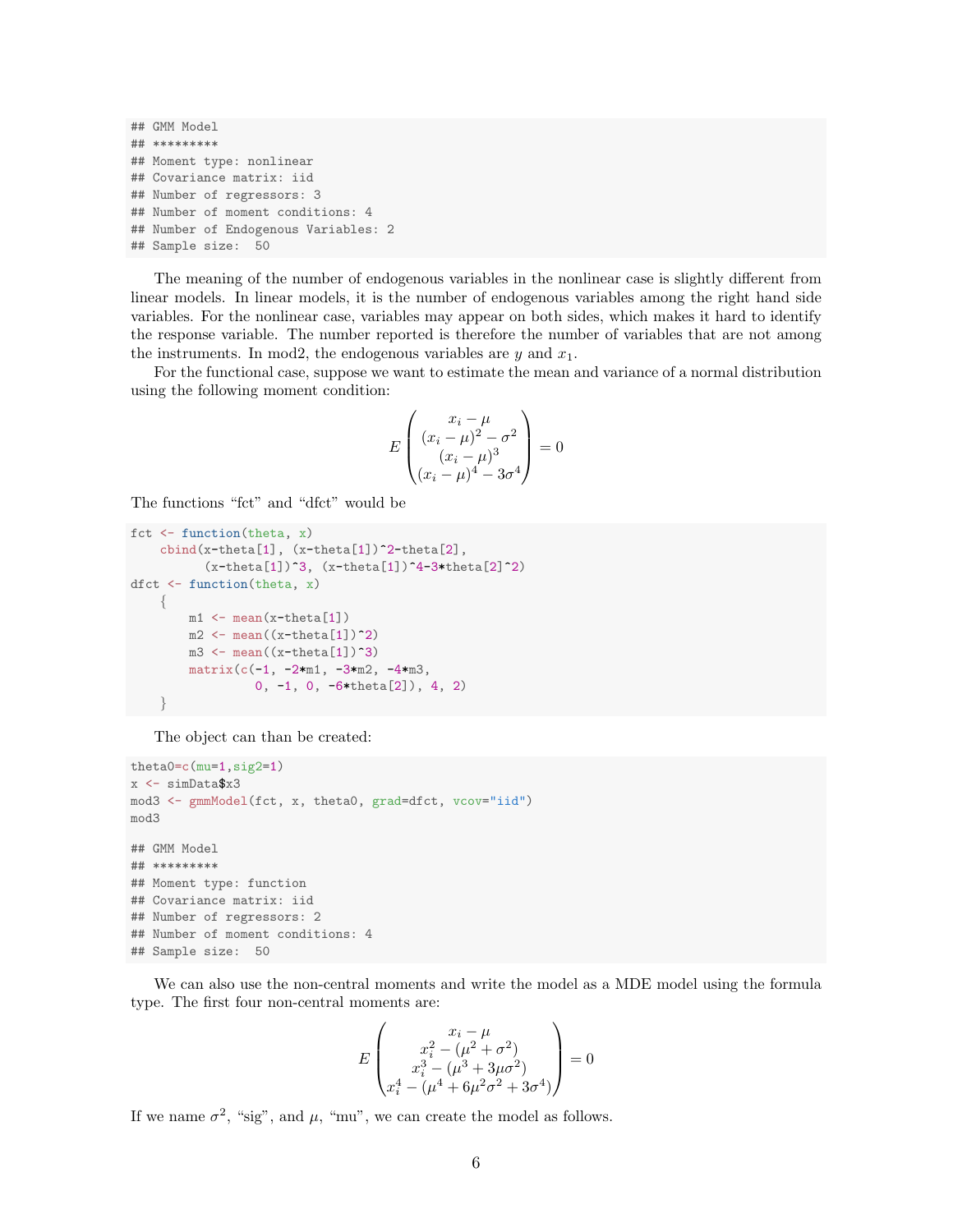```
theta0=c(mu=1,sig=1)
dat \leftarrow data.frame(x=x, x2=x^2, x3=x^3, x4=x^4)
gform <- list(x~mu,
              x2~mu^2+sig,
              x3~mu^3+3*mu*sig,
              x4~mu^4+6*mu^2*sig+3*sig^2)
mod4 <- gmmModel(gform, NULL, theta0, vcov="MDS", data=dat)
mod4
## GMM Model
## *********
## Moment type: formula
## Covariance matrix: MDS
## Number of regressors: 2
## Number of moment conditions: 4
## Number of Endogenous Variables: 0
## Sample size: 50
```
We could have created the model as

```
dat \leftarrow data.frame(x=x)gform <- list(x~mu,
              x^2~mu^2+sig,
              x^3~mu^3+3*mu*sig,
              x^4~mu^4+6*mu^2*sig+3*sig^2)
mod4 <- gmmModel(gform, NULL, theta0, vcov="MDS", data=dat)
```
But the first approach may speed up estimation quite a bit for large dataset because it reduces the number of operations.

Covariance matrix options can be modified using the argument "vcovOptions". For example, if we want an HAC matrix, several options such as the kernel and bandwidth can be modified. By default, the HAC is computed using the Quadratic Spectral kernel the optimal bandwidth of [Andrews](#page-55-0) [\(1991\)](#page-55-0). To modify the options, we proceed this way:

```
mod.hac <- gmmModel(y~x1+x2, ~x1+z2+z3, vcov="HAC",
                    vcovOptions=list(kernel="Bartlett", bw="NeweyWest"),
                    data=simData)
mod.hac
```

```
## GMM Model
## *********
## Moment type: linear
## Covariance matrix: HAC with Bartlett kernel and NeweyWest bandwidth
## Number of regressors: 3
## Number of moment conditions: 4
## Number of Endogenous Variables: 1
## Sample size: 50
```
See the help on "vcovHAC" of the sandwich package for more details on all possible parameters. For clustered covariance, we need to specify the clusters and some other options. Lets consider the following dataset:

```
data("InstInnovation", package = "sandwich")
```
We can use one-way clustering:

```
mod.cl1 <- gmmModel(sales~value, ~value, vcov="CL",
                    vcovOptions=list(cluster="company),
                    data=InstInnovation)
```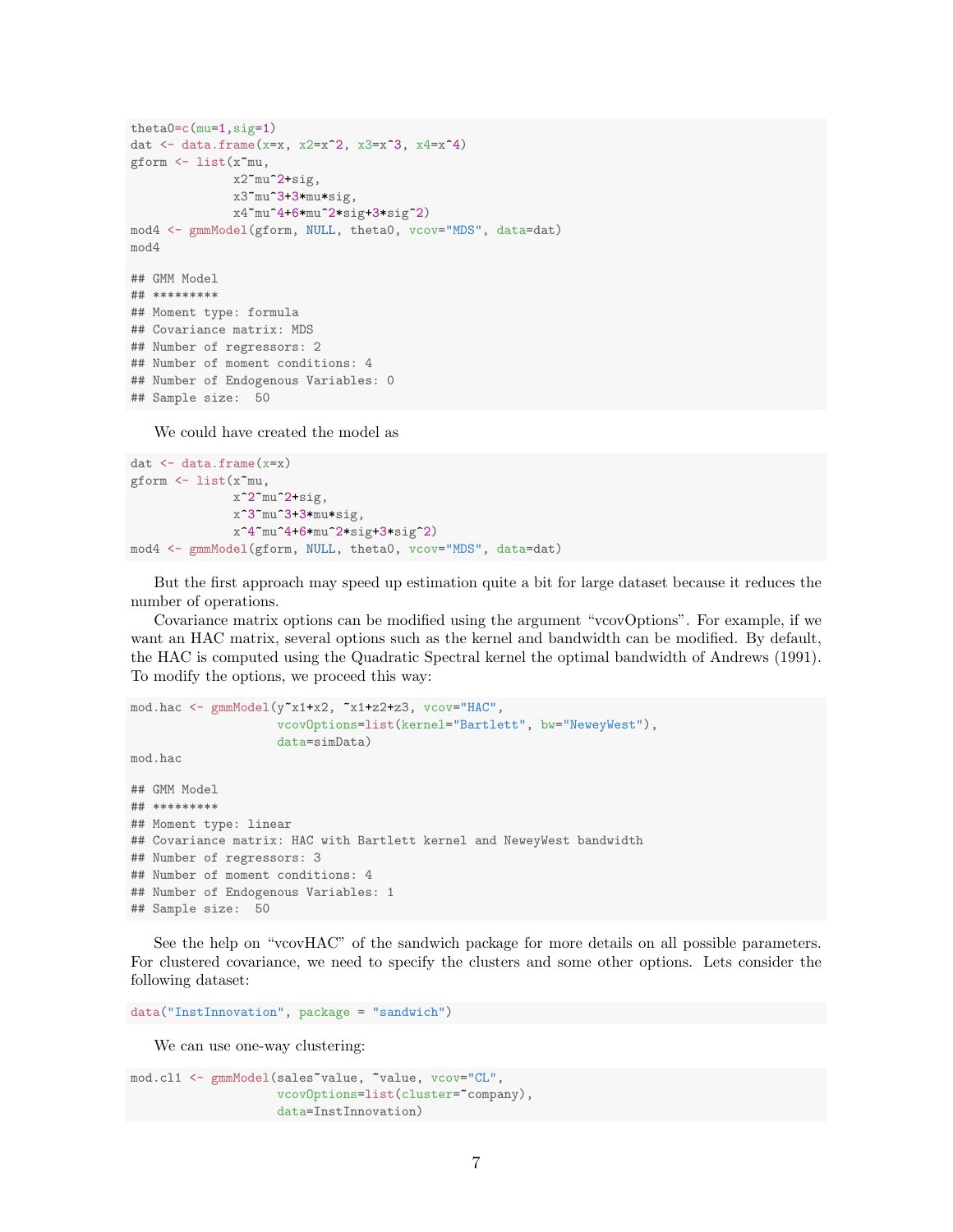mod.cl1

## GMM Model ## \*\*\*\*\*\*\*\*\* ## Moment type: linear ## Covariance matrix: CL ## Clustered based on: company ## Number of regressors: 2 ## Number of moment conditions: 2 ## Number of Endogenous Variables: 0 ## Sample size: 6193

or a two-way clustering:

```
mod.cl2 <- gmmModel(sales~value, ~value, vcov="CL",
                    vcovOptions=list(cluster=~company+year, multi0=TRUE),
                    data=InstInnovation)
mod.cl2
## GMM Model
## *********
## Moment type: linear
## Covariance matrix: CL
## Clustered based on: company and year
## Number of regressors: 2
## Number of moment conditions: 2
## Number of Endogenous Variables: 0
## Sample size: 6193
```
The clustered covariance is computed using the "meatCL" function of the sandwich package. For more options, see its help file.

### <span id="page-7-0"></span>1.2 Methods for gmmModels Classes

• residuals: Only for "linearGmm" and "nonlinearGmm", it returns  $\varepsilon(\theta)$ :

```
theta0 <- c(theta0=1, theta1=1, theta2=2)
e1 \leftarrow residuals(mod1, c(1,2,3))
e2 <- residuals(mod2, theta0)
```
• Dresiduals: Only for "linearGmm" and "nonlinearGmm", it returns the  $n \times k$  matrix  $d\varepsilon(\theta)/d\theta$ :

```
theta0 <- c(theta0=1, theta1=1, theta2=2)
e1 <- Dresiduals(mod1)
e2 <- Dresiduals(mod2, theta0)
```
Notice that the coefficient  $\theta$  is not required for linear models, but no error is returned if it is. It is just not used. For nonlinear regressions, the derivatives are obtained analytically using D() from the utils package.

• model.matrix: For "linearGmm" and "nonlinearGmm" only. For both classes, it ca be used to get the matrix of instruments:

```
Z <- model.matrix(mod1, type="instruments")
```
For "linearGmm" only, it can be used to get the matrix of regressors  $X$ 

```
X <- model.matrix(mod1)
```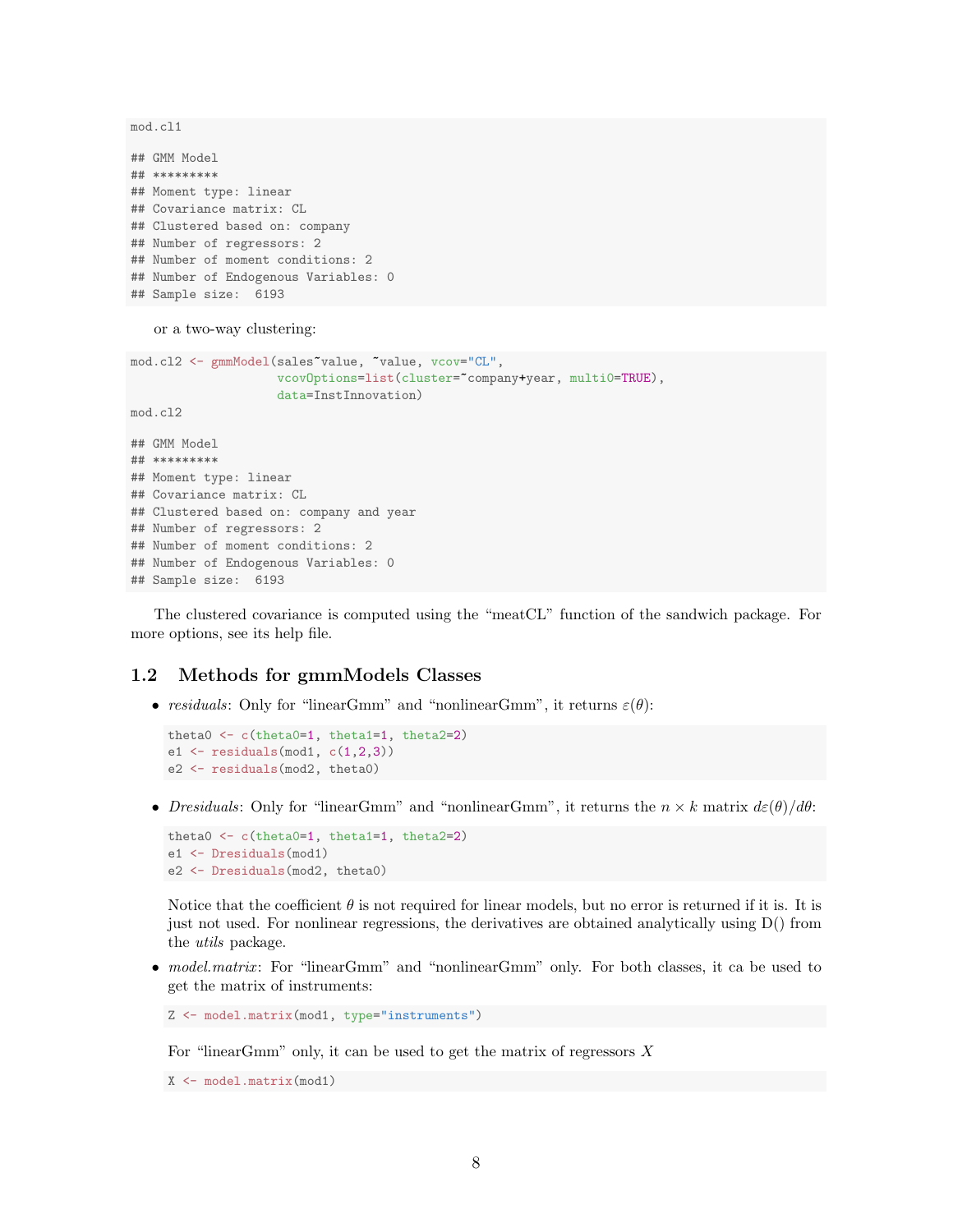• modelResponse: For linear model only, it returns the vector of response. It is not defined for "nonlinearGmm" classes because the left hand side is not always defined.

```
Y <- modelResponse(mod1)
```
 $\bullet$  "[": It creates a new object of the same class with a subset of moment conditions:

```
mod1[1:3]
## GMM Model
## *********
## Moment type: linear
## Covariance matrix: iid
## Number of regressors: 3
## Number of moment conditions: 3
## Number of Endogenous Variables: 1
## Sample size: 50
mod2[c(1,2,4)]
## GMM Model
## *********
## Moment type: nonlinear
## Covariance matrix: iid
## Number of regressors: 3
## Number of moment conditions: 3
## Number of Endogenous Variables: 2
## Sample size: 50
mod3[-1]
## GMM Model
## *********
## Moment type: function
## Covariance matrix: iid
## Number of regressors: 2
## Number of moment conditions: 3
## Sample size: 50
```
• as: "linearGmm" can be converted into a "nonlinearGmm" or "functionGmm". The former is userful when we impose nonlinear restrictions on the coefficients.

mod4 <- as(mod1, "nonlinearGmm")

Notice, however, that coefficient names and the variable names in modelF change in this case. It is done to avoid invalid variable and parameter names in the expressions. It will happens with the intercept or if there are interactions or transformations using the identity function I().

```
mod4@parNames
## [1] "theta1" "theta2" "theta3"
mod4@fLHS
## expression(Y)
mod4@fRHS
## expression(theta1 * X1 + theta2 * X2 + theta3 * X3)
```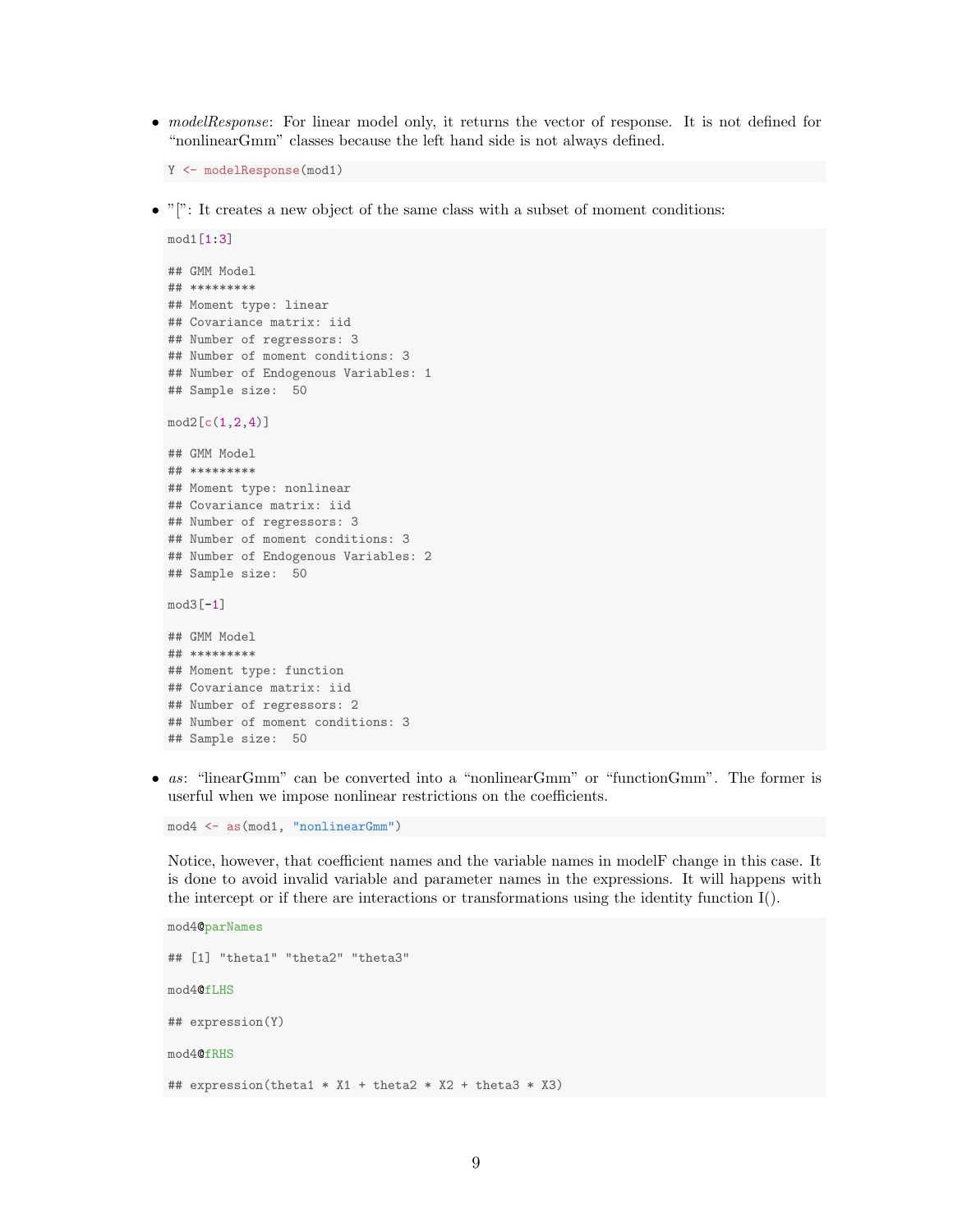• *subset*: As for the S3 method, it creates the same class of object with a subset of the sample:

```
subset(mod1, simData$x1>4)
## GMM Model
## *********
## Moment type: linear
## Covariance matrix: iid
## Number of regressors: 3
## Number of moment conditions: 4
## Number of Endogenous Variables: 1
## Sample size: 31
```
• evalMoment: It computes the  $n \times q$  matrix of moments, with the i<sup>th</sup> row being  $g_i(\theta)$ .

```
gt <- evalMoment(mod1, 1:3)
```
• evalDMoment: It computes the  $p \times k$  matrix of derivatives of the sample mean of  $g_i(\theta)$  (the matrix G above):

```
theta0 <- c(theta0=.1, theta1=1, theta2=-2)
evalDMoment(mod2, theta0)
## theta0 theta1 theta2
## (Intercept) -471.3350 -5128.568 -245.9807
## x2 -245.9807 -2651.763 -161.5198
## z1 -554.1436 -6026.748 -293.1144
## z2 -180.9458 -1964.310 -103.2112
```
• momentVcov: It computes  $\hat{V}$  using the specification of the model as described in the previous section. For example, if the model is linear with MDS error, it computes  $\hat{V} = \frac{1}{n} \sum_{i=1}^{n} \hat{\varepsilon}_i^2 Z_i Z'_i$ .

momentVcov(mod1, theta=1:3)

| ## |                | (Intercept)                          | x2.                                     | 2.1 | 7.2 |
|----|----------------|--------------------------------------|-----------------------------------------|-----|-----|
|    | ## (Intercept) | 85.76003 520.3819 88.88919 119.33071 |                                         |     |     |
|    | ## x2          |                                      | 520.38190 3981.2274 509.27177 919.50037 |     |     |
|    | $##$ $z1$      |                                      | 88.88919 509.2718 167.01913 91.37298    |     |     |
|    | ## z2          |                                      | 119.33071 919.5004 91.37298 273.68146   |     |     |

• momentStrength: For "linearGmm" only (for now), it computes the first stage F-test to measure the strength of the instruments:

```
momentStrength(mod1)
## $strength
## Stats df1 df2 pv
## x1 4.113798 2 46 0.02271759
##
## $mess
## [1] "Instrument strength based on the F-Statistics of the first stage OLS"
```
• *update*: This method is used to modify existing objects. For now, only the covariance structure can be modified. We could, for example, change the covariance structure of mod1 from "iid" to "MSD":

```
update(mod1, vcov="MDS")
## GMM Model
## *********
```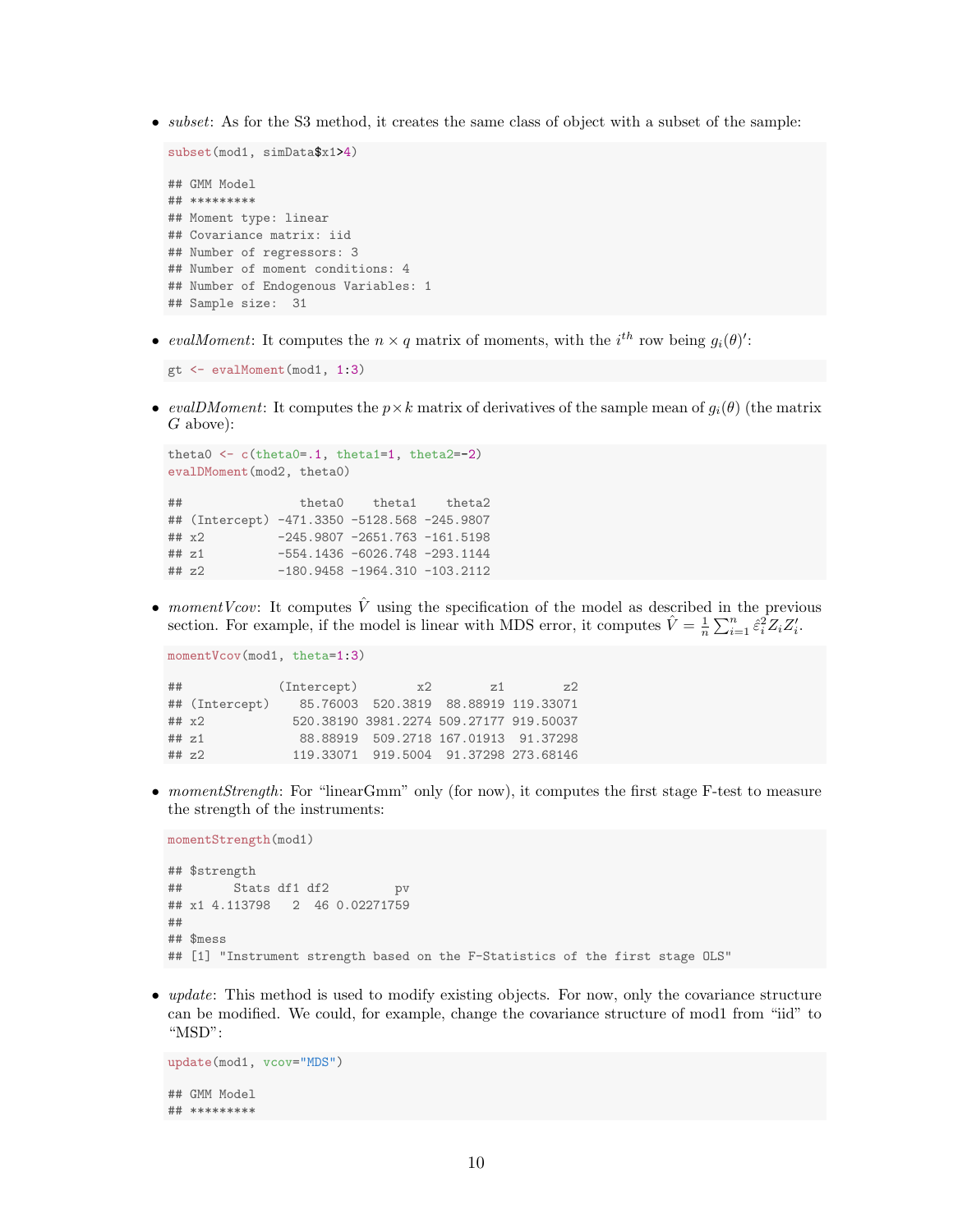```
## Moment type: linear
## Covariance matrix: MDS
## Number of regressors: 3
## Number of moment conditions: 4
## Number of Endogenous Variables: 1
## Sample size: 50
```
To change it to "CL", the vcovOptions must be provided because the cluster identifier is needed. In the case of conversion to "HAC", not providing vcovOptions will results in setting the specifications to the default ones.

```
update(mod1, vcov="HAC")
## GMM Model
## *********
## Moment type: linear
## Covariance matrix: HAC with Quadratic Spectral kernel and Andrews bandwidth
## Number of regressors: 3
## Number of moment conditions: 4
## Number of Endogenous Variables: 1
## Sample size: 50
```
For more flexibility, *update* offers more options when the fitted model comes from the gmm4() function. See Section [1.9](#page-27-1) below for more details.

Other methods will be presented below as they require to define other classes.

### <span id="page-10-0"></span>1.3 Restricted models

We can create objects of class "rlinearGmm", "rnonlinearGmm" or "rfunctionGmm" using the method restModel and print the restrictions using the *printRestrict* method.

Lets first create a new model with more regressors:

```
UR.mod1 <- gmmModel(y"x1+x2+x3+z1, "x1+x2+z1+z2+z3+z4, data=simData)
```
We can impose restrictions in two ways. Using  $R\theta = q$  format:

```
R1 <- matrix(c(1,1,0,0,0,0,0,2,0,0,0,0,0,1,-1),3,5, byrow=TRUE)
q1 \leftarrow c(0,1,3)R1.mod1 <- restModel(UR.mod1, R1, q1)
R1.mod1
## GMM Model
## *********
## Moment type: rlinear
## Covariance matrix: iid
## Number of regressors: 2
## Number of moment conditions: 7
## Number of Endogenous Variables: 1
## Sample size: 50
## Constraints:
\## (Intercept) + x1 = 0\# 2 x2 = 1
## x3 - z1 = 3## Restricted regression:
## (y-0.5x2-3x3) = (-(Intercept)+x1)+(x3+z1)
```
Or using character vectors. As long as it uses the parameter names, it will work fine.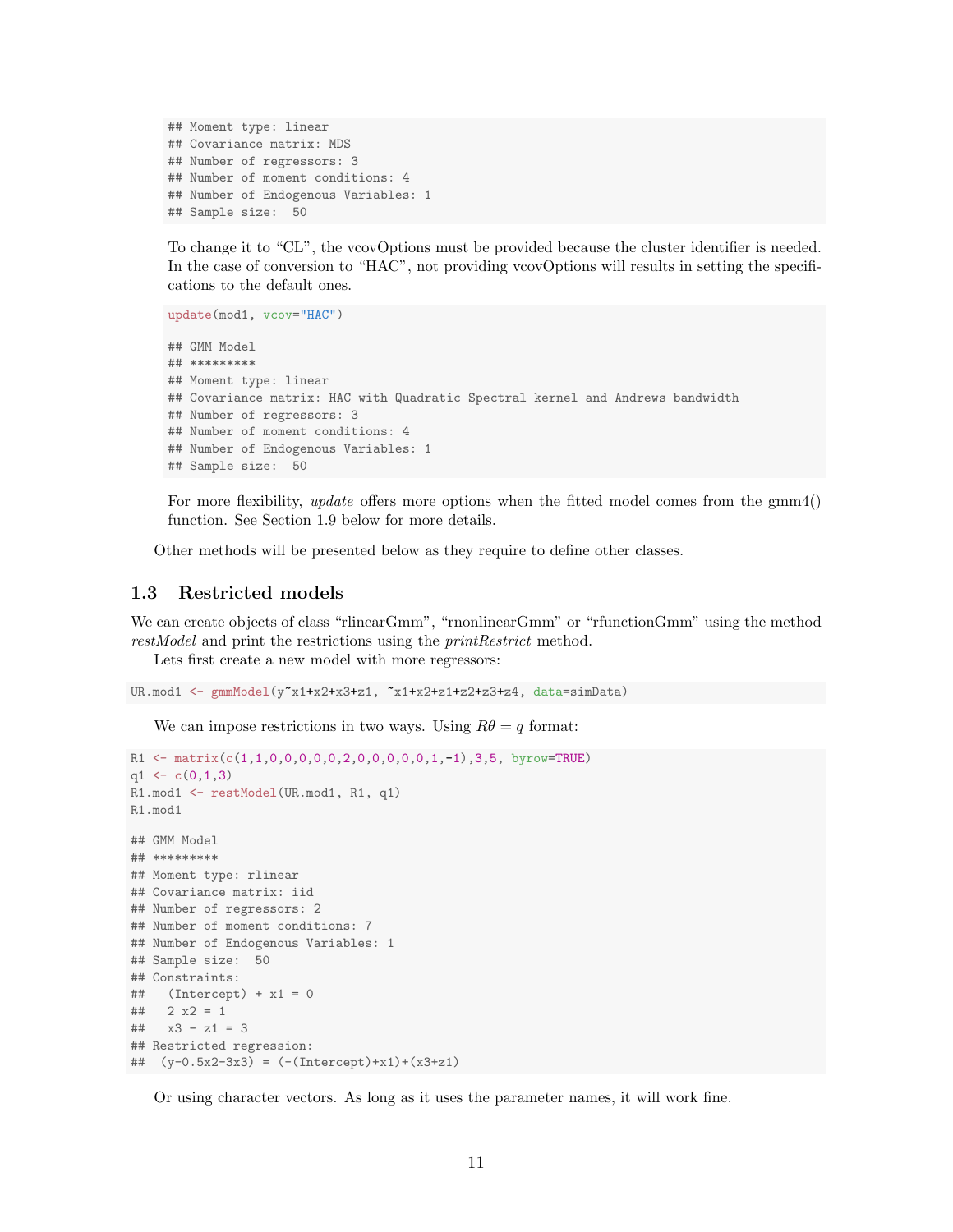```
R2 \leftarrow c("x1", "2*x2+z1=2", "4+x3*5=3")R2.mod1 <- restModel(UR.mod1, R2)
printRestrict(R2.mod1)
## Constraints:
## x1 = 0\# 2 x2 + z1 = 2
## 5 x3 = -1## Restricted regression:
## (y-x2+0.2x3) = (Intercept)+(-0.5x2+z1)
```
If parameters have special names because of the way the regression is defined, it will also work fine:

```
UR.mod2 <- gmmModel(y"x1*x2+exp(x3)+I(z1^2), "x1+x2+z1+z2+z3+z4, data=simData)
R3 <- c("x1","exp(x3)+2*x1:x2", "I(z1^2)=3")
R3.mod2 <- restModel(UR.mod2, R3)
printRestrict(R3.mod2)
## Constraints:
## x1 = 0\# exp(x3) + 2x1:x2 = 0
## I(z1^2) = 3## Restricted regression:
## (y-3I(z1^2)) = (Intercept)+x2+(-2exp(x3)+x1:x2)
```
For "nonlinearGmm", only character vectors or lists of formulas are allowed. The restriction must also be written as one coefficient as a function of the others.

```
R1 <- c("theta1=theta2^2")
restModel(mod2, R1)
## GMM Model
## *********
## Moment type: rnonlinear
## Covariance matrix: iid
## Number of regressors: 2
## Number of moment conditions: 4
## Number of Endogenous Variables: 2
## Sample size: 50
## Constraints:
## theta1 ~ theta2^2
printRestrict(restModel(mod2, theta1~theta2))
## Constraints:
```
## theta1 ~ theta2

Restrictions can also be imposed on "functionGmm":

```
restModel(mod3, "mu=0.5")
## GMM Model
## *********
## Moment type: rfunction
## Covariance matrix: iid
## Number of regressors: 1
## Number of moment conditions: 4
## Sample size: 50
## Constraints:
## mu ~ 0.5
```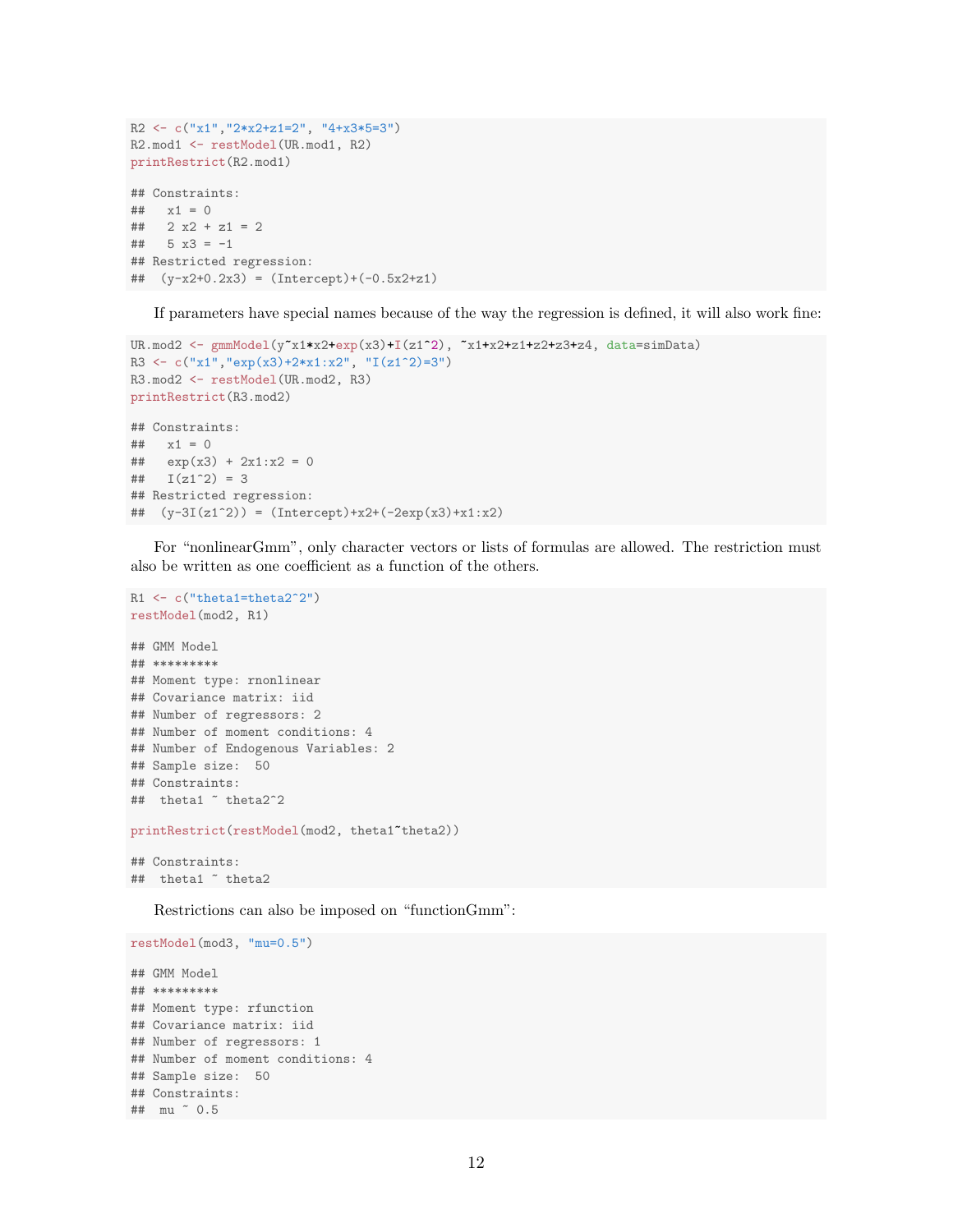All methods described in the previous subsections also apply to restricted models. However, when  $\theta$  is need, it must be of the right length, which is k minus the number of restrictions. Many of these methods use the coef method to obtain the unrestricted version of the coefficients and call the method for unrestricted models.

For example, in the following model

```
printRestrict(R2.mod1)
## Constraints:
## x1 = 0\# 2 x2 + z1 = 2
## 5 x3 = -1## Restricted regression:
   (y-x2+0.2x3) = (Intercept)+(0.5x2+z1)
```
There are only 2 restricted coefficients, the intercept and the coefficient of  $(-0.5x_2 + z_1)$ . Suppose there are respectively equal to 1.5 and 0.5, then the unrestricted version is

| $\text{coef}(R2 \text{ mod}1, c(1.5,.5))$ |                |            |      |         |      |  |
|-------------------------------------------|----------------|------------|------|---------|------|--|
|                                           | ## (Intercept) | $\times 1$ | x2   | x3      | z1   |  |
| ##                                        | 1.50           | 0.00       | 0.75 | $-0.20$ | 0.50 |  |

Notice that any restricted class object contains its unrestricted version. For example, "rlinearGmm" is a class that contains a "linearGmm" class object plus a few additional slots. We can therefore use the as method directly to convert a restricted model to its unrestricted counterpart. We can therefore compute the residuals from the restricted model as follows:

e1 <- residuals(as(R2.mod1, "linearGmm"), coef(R2.mod1, c(1.5,.5)))

It is identical to use the "rlinearGmm" method directly:

```
e2 \leftarrow residuals(R2.mod1, c(1.5,.5))
all.equal(e1,e2)
```
## [1] TRUE

Other methods that behave in the same way include *evalMoment* and *momentVcov*. The methods that will produce different results include *Dresiduals, evalDMoment, model.matrix,* and modelResponse. Restrictions affect derivatives and the left and right hand sides of regression models. Fo example:

```
R1 \leftarrow c("theta1=theta2^2")R1.mod2 <- restModel(mod2, R1)
evalDMoment(mod2, c(theta0=1, theta1=1, theta2=1))
## theta0 theta1 theta2
## (Intercept) -81045584 -879800997 -763376712
## x2 -763376712 -8146652309 -7316573837
## z1 -67269892 -726185991 -616728543
## z2 -215480202 -2340842161 -2071011945
evalDMoment(R1.mod2, c(theta0=1, theta2=1))
## theta0 theta2
## (Intercept) -81045584 -2522978706
## x2 -763376712 -23609878455
## z1 -67269892 -2069100525
## z2 -215480202 -6752696267
```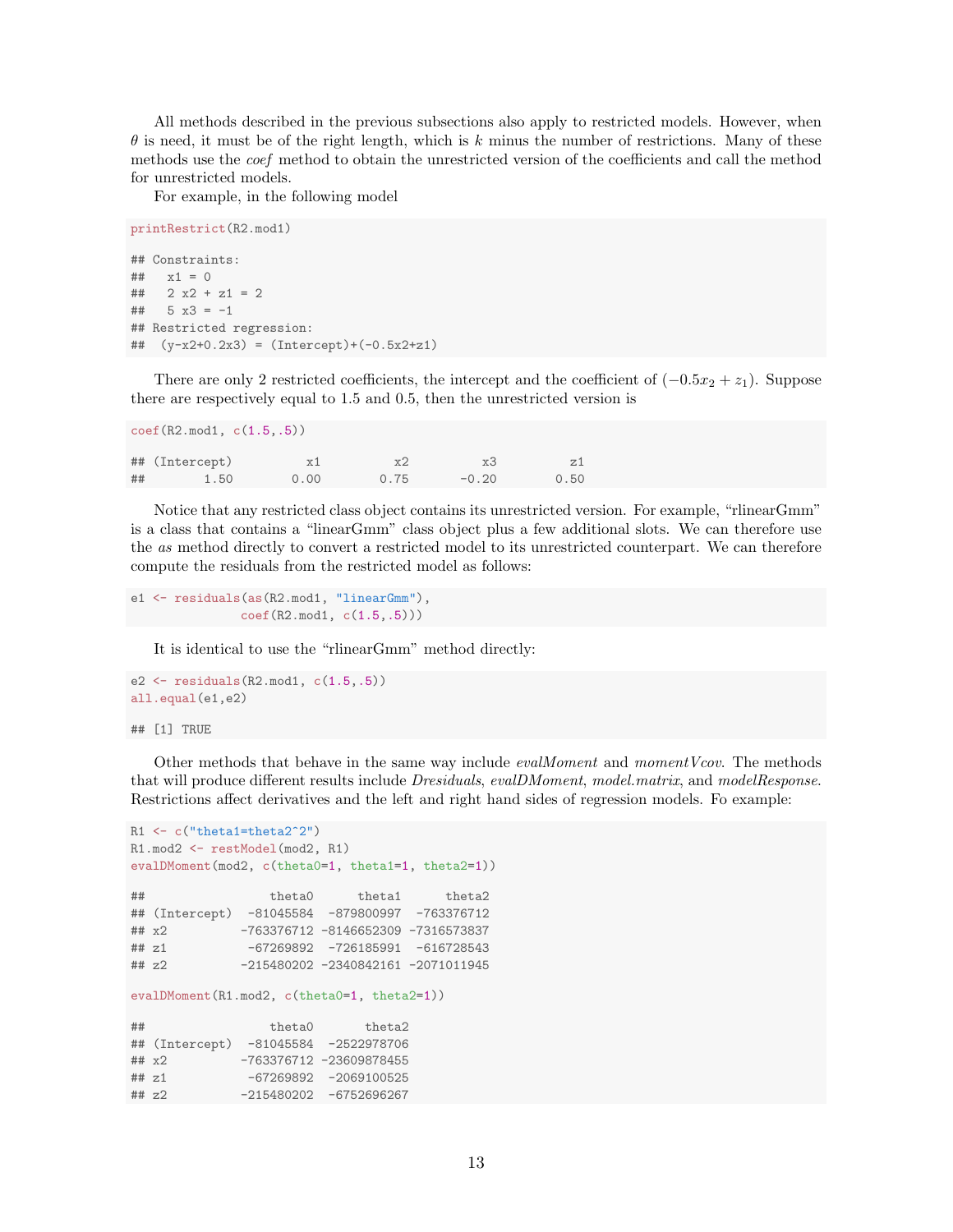Every method uses the method *modelDims* to extract the information for a model. For example, the slot "parNames" of mod2 and R1.mod2 are the same even if theta1 is not present in the restricted model.

```
mod2@parNames
## [1] "theta0" "theta1" "theta2"
R1.mod2@parNames
## [1] "theta0" "theta1" "theta2"
```
When we need the right specifications of the model, we need to extract that information using modelDims.

```
modelDims(mod2)$parNames
## [1] "theta0" "theta1" "theta2"
modelDims(mod2)$k
## [1] 3
modelDims(R1.mod2)$parNames
## [1] "theta0" "theta2"
modelDims(R1.mod2)$k
## [1] 2
```
### <span id="page-13-0"></span>1.4 A class object for GMM Weights

Now that we have our model classes well defined, we need a way to construct a weighting matrix. We could simply define  $W$  as a matrix and move on to the estimation section, but in an attempt to make the estimation more computationally efficient and more numerically stable, we construct the weights in a particular way depending on its structure. There is in fact an optimal choice for W that minimizes the asymptotic variance of the GMM estimator. If  $W = V^{-1}$ , the above property becomes:

$$
\sqrt{n}\Big(\hat{\theta}(V^{-1})-\theta\Big) \stackrel{d}{\to} N\Big(0,[G'V^{-1}G]^{-1}\Big),\,
$$

The new covariance matrix  $[G'V^{-1}G]^{-1}$  is smaller than the one based on other W in the sense that the difference (the second minust the first) is negative definite. The inverse  $V^{-1}$  may have to be computed several times for inference or simply for estimation if we use iterative GMM of CUE. It is therefore worth finding a way to reduce the number of potentially unstable operations. For example, in the linear or nonlinear model with iid errors,  $V^{-1} = [\sigma^2 E(Z_i Z_i')]^{-1}$ , and can be estimated by

$$
\hat{V} = \frac{1}{\hat{\sigma}^2} \left( \frac{1}{n} \sum_{i=1}^n Z_i Z_i' \right)^{-1}
$$

Therefore two  $\hat{V}$ 's differ only by their estimates of  $\sigma^2$ . It is therefore not necessary to recompute the second term each time. In fact, it is even not necessary to compute the sum. A more stable way would be to store the QR decomposition of the  $n \times q$  matrix Z. The "gmmWeights" class store only what is needed. It can be created by the *evalWeights* method. It is a method for the union class "gmmModels", which includes all restricted models.The method has three arguments, the "gmmModels", the vector of coefficients, and the type of weights. The third argument can be a matrix, if we want to provide our own fixed one, the character "ident", to create an identity matrix or, which is the default, the character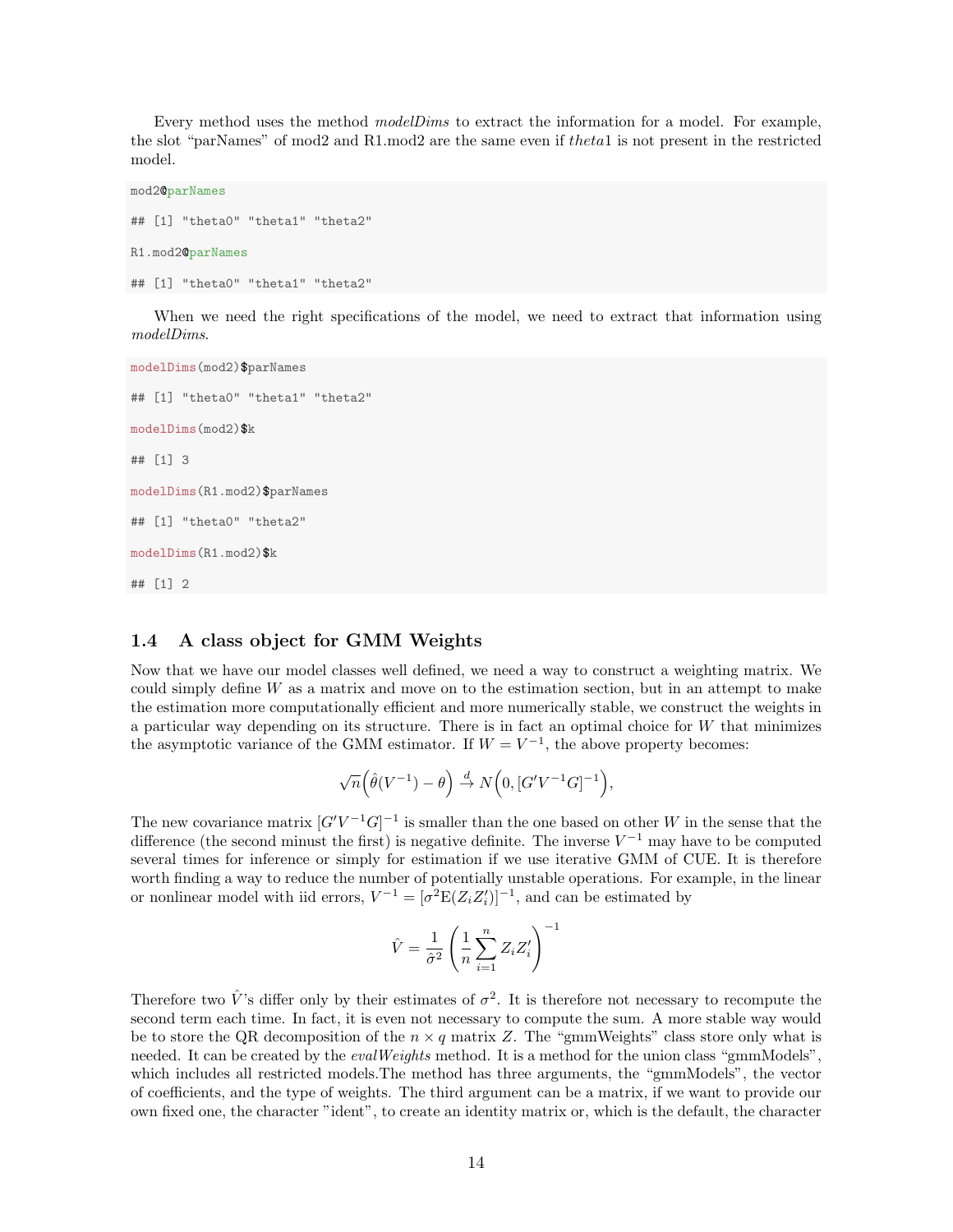"optimal". In the latter case, the efficient weighting matrix is computed based on the characteristics of the "gmmModels" specified when the object was created.

There are two ways of creating an identity. The first way is to use the character "ident". In this case, it is not necessary to provide a vector of coefficients.

```
model <- gmmModel(y"x1, "z1+z2, data=simData, vcov="iid") ## lets create a simple model
wObj <- evalWeights(model, w="ident")
```
The show method for the "gmmWeights" object prints the matrix as it should look like. If it is the efficient matrix, the inverse is computed and printed. It is not too efficient but when do we really need to see it? For the one we just created, we get

wObj

```
## GMM weights matrix object
## [1] "Identity"
```
Only a character string is printed because the identity is not actually created. After all, why should we? If we need to compute  $G'IG$ , we do not want to create I and do the operation, but rather compute  $G'G$ . That's how things are done in the package. For this reason, the second way of creating an identity weighting matrix is not recommended:

```
evalWeights(model, w=diag(3))
## GMM weights matrix object
## [,1] [,2] [,3]
## [1,] 1 0 0
\# [2,] 0 1 0
```
## [3,] 0 0 1

The optimal matrix at  $\theta$  can be obtained without specifying w.

```
wObj <- evalWeights(model, theta=c(1,2))
```
The type slot indicates how the weighting matrix is stored.

```
wObj@type
## [1] "qr"
```
Here the QR decomposition is store because vcov="iid". For any "gmmModels" including "functionGmm" classes, with vcov="MDS", the QR decomposition of the  $n \times q$  matrix of moment conditions is stored. It avoids having to compute  $g(\theta)'g(\theta)$ . For HAC, there is no gain in storing the QR decomposition. The type is then "chol", which indicates that the Cholesky upper triangular matrix is stored:

```
model2 <- gmmModel(y~x1, ~z1+z2, data=simData, vcov="HAC")
evalWeights(model2, c(1,2))@type
```
## [1] "chol"

When the matrix is provided, the type is "weights", which indicates that no inversion is needed

```
evalWeights(model, w=diag(3))@type
```

```
## [1] "weights"
```
The weights matrix is used to compute the vector of estimates, its covariance matrix and to do inference. Most operations ar in the form  $A'WB$  for matrices A and B. How do we compute those knowing that it depends on how  $W$  is stored in the object. The method quadra does it for us. Consider the following optimal weighting matrix, which is stored as a QR decomposition: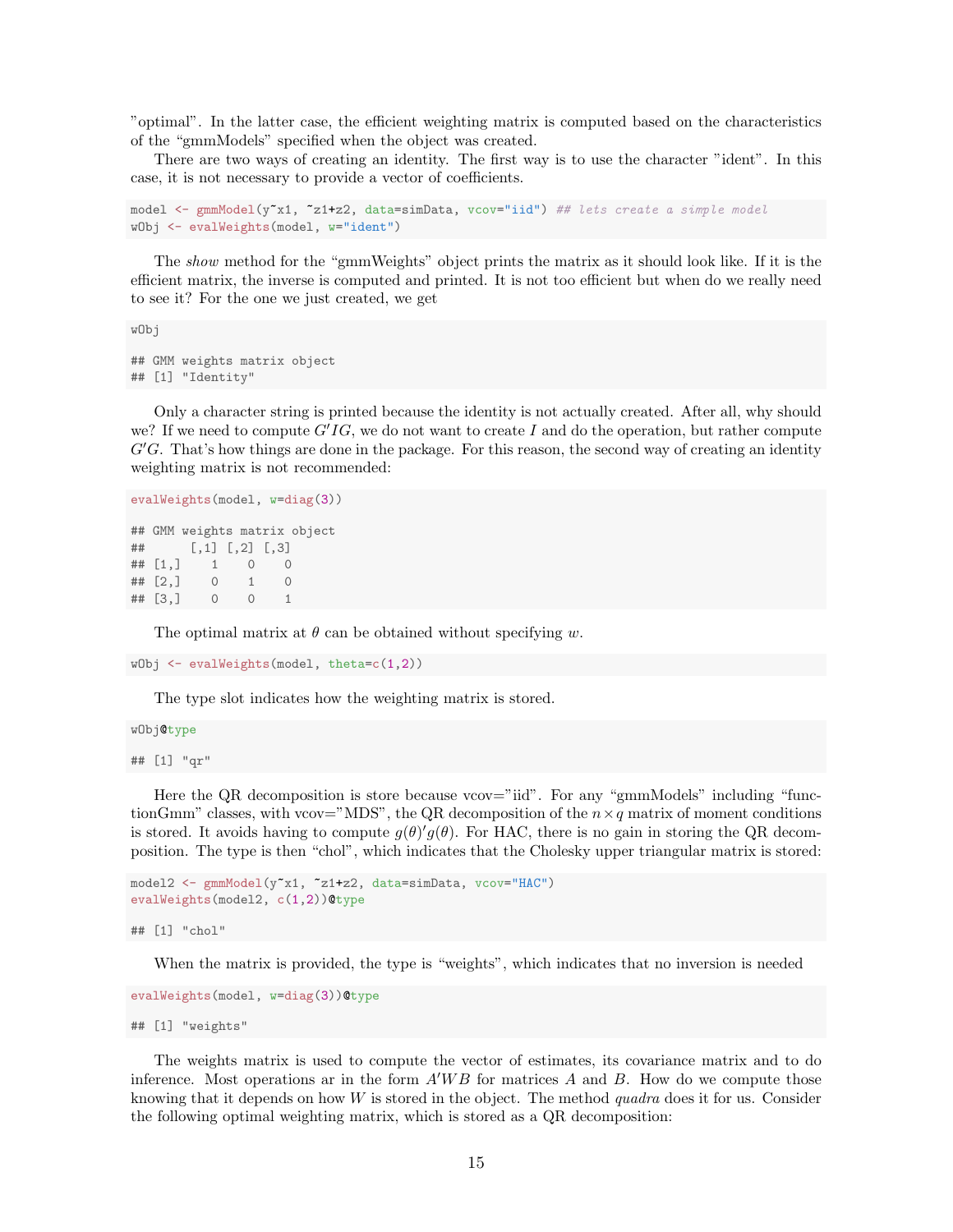```
wObj <- evalWeights(model, theta=1:2)
```
Let compute G and  $\bar{g}(\theta)$ 

```
G <- evalDMoment(model, theta=1:2)
gbar <- colMeans(evalMoment(model, theta=1:2))
```
If we need to compute  $\bar{g}'W\bar{g}$ , which is the objective function that we want to minimize, we do the following:

```
quadra(wObj, gbar)
## [1] 0.8478471
```
To compute  $G'W\bar{q}$ , which is the first order condition of the minimization problem, we proceed as follows:

```
quadra(wObj, G, gbar)
## [,1]
## [1,] 0.1316962
## [2,] 0.7043764
```
If we only want  $W$ , we only use the weights as argument.

quadra(wObj)

##  $[ ,1]$   $[ ,2]$   $[ ,3]$ ## [1,] 0.11425728 -0.041052353 -0.036112517 ## [2,] -0.04105235 0.028230539 0.008474443 ## [3,] -0.03611252 0.008474443 0.019640578

It is what the *print* method calls before printing the object. Finally, the "[" method can be used to create another "gmmWeights" object with a subset of the moment conditions. Only one argument is needed, and the slot "type" of the object is converted into "weights".

wObj[1:2]

```
## GMM weights matrix object
\sharp # [, 1 [, 1 [, 2 ]## [1,] 0.11425728 -0.04105235
## [2,] -0.04105235 0.02823054
```
We just saw a way of computing the objective function using *quadra*, but is can also be done using the *evalObjective* method. In this case, the weights is not necessarily based on the same coefficient as  $\bar{g}$ , which is often the case in GMM estimations:

```
theta0 \leftarrow 1:2wObj <- evalWeights(model, theta0)
theta1 \leftarrow 3:4
evalObjective(model, theta1, wObj)
## [1] 374.6209
```
Notive that the method returns  $n\bar{g}'W\bar{g}$ .

### <span id="page-15-0"></span>1.5 The solveGmm Method

We now have all we need to estimate our models. The main method to estimate a model for a given  $W$  is solve  $Gmm$ . The available signatures are: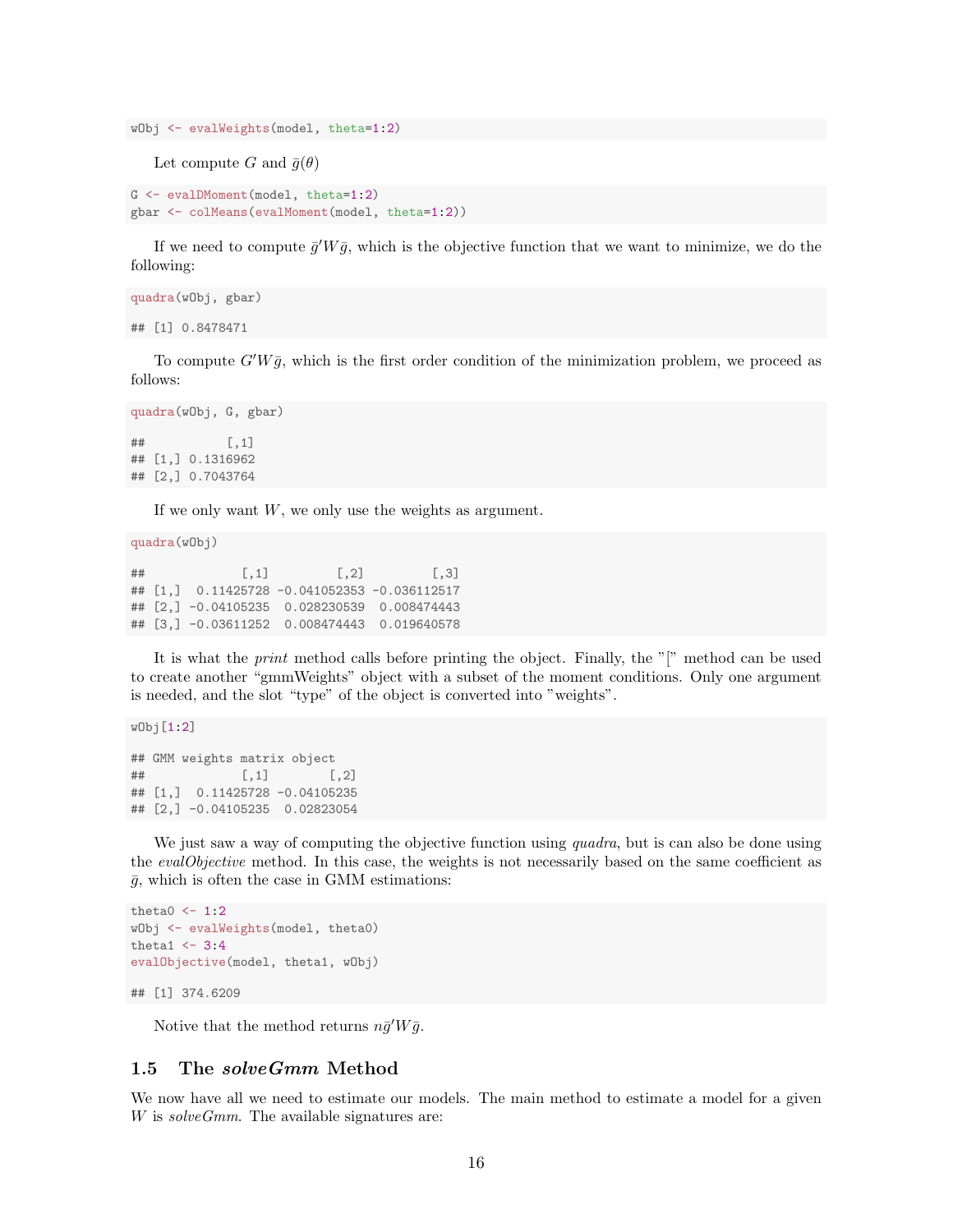#### showMethods("solveGmm")

```
## Function: solveGmm (package gmm4)
## object="allNLGmm", wObj="gmmWeights"
## object="formulaGmm", wObj="gmmWeights"
## (inherited from: object="allNLGmm", wObj="gmmWeights")
## object="functionGmm", wObj="gmmWeights"
## (inherited from: object="allNLGmm", wObj="gmmWeights")
## object="linearGmm", wObj="gmmWeights"
## object="nonlinearGmm", wObj="gmmWeights"
## (inherited from: object="allNLGmm", wObj="gmmWeights")
## object="rlinearGmm", wObj="gmmWeights"
## (inherited from: object="linearGmm", wObj="gmmWeights")
## object="rslinearGmm", wObj="sysGmmWeights"
## object="slinearGmm", wObj="sysGmmWeights"
## object="snonlinearGmm", wObj="sysGmmWeights"
```
The last three are for systems of equations that we will cover later. The first is for "nonlinearGmm" and "functionGmm", and the second for "linearGmm". The methods require a gmmWeights object as second argument. For "nonlinearGmm", "functionGmm" and "formulaGmm" classes, there are two more optional arguments. The first is "theta0", which is the starting value to pass to the minimization algorithm. If not provided, the one stored in the GMM model object is used. The second is "algo" which specifies which algorithm to use to minimize the objective function. By default, *optim* is used. The only other choice for now is *nlminb*. The default method for *optim* is "BFGS", but all arguments of the algorithm can be modified by specifying them directly in the call of  $solveGmm$ .

The method simply minimizes  $\bar{g}(\theta)'W\bar{g}(\theta)$  for a given W. For "linearGmm" classes, the analytical solution is used. It is therefore the prefered class to use when it is possible. For all other classes, the solution is obtained by the selected algorithm. For "nonlinearGmm" and "formulaGmm", the gradian of the objective function,  $2nG'W\bar{g}$  is passed to the algorithm using the analytical derivative of the moment conditions (the evalDMoment method). For "functionGMM" classes, G is computed numerically using numericDeriv unless dfct was provided when the object was created. The solveGmm method returns a vector of coefficients and a convergence code. The latter is null for linear models and is the code returned by the algorithm otherwise.

Consider the following linear model:

mod <- gmmModel(y~x1, ~z1+z2, data=simData, vcov="MDS")

We can estimate the model using the identity matrix as weights as follows:

```
wObj0 <- evalWeights(mod, w="ident")
res0 <- solveGmm(mod, wObj0)
res0$theta
## (Intercept) x1
## 0.1049242 0.9553511
```
For two-step GMM, we just need to recompute the weighting matrix and call the method again.

```
wObj1 <- evalWeights(mod, res0$theta)
res1 <- solveGmm(mod, wObj1)
res1$theta
## (Intercept) x1
## 0.1505614 0.9503860
```
We could iterate and get the iterative GMM estimator. The result may be different if we express the linear model in a nonlinear way or using a function, which is not recommended.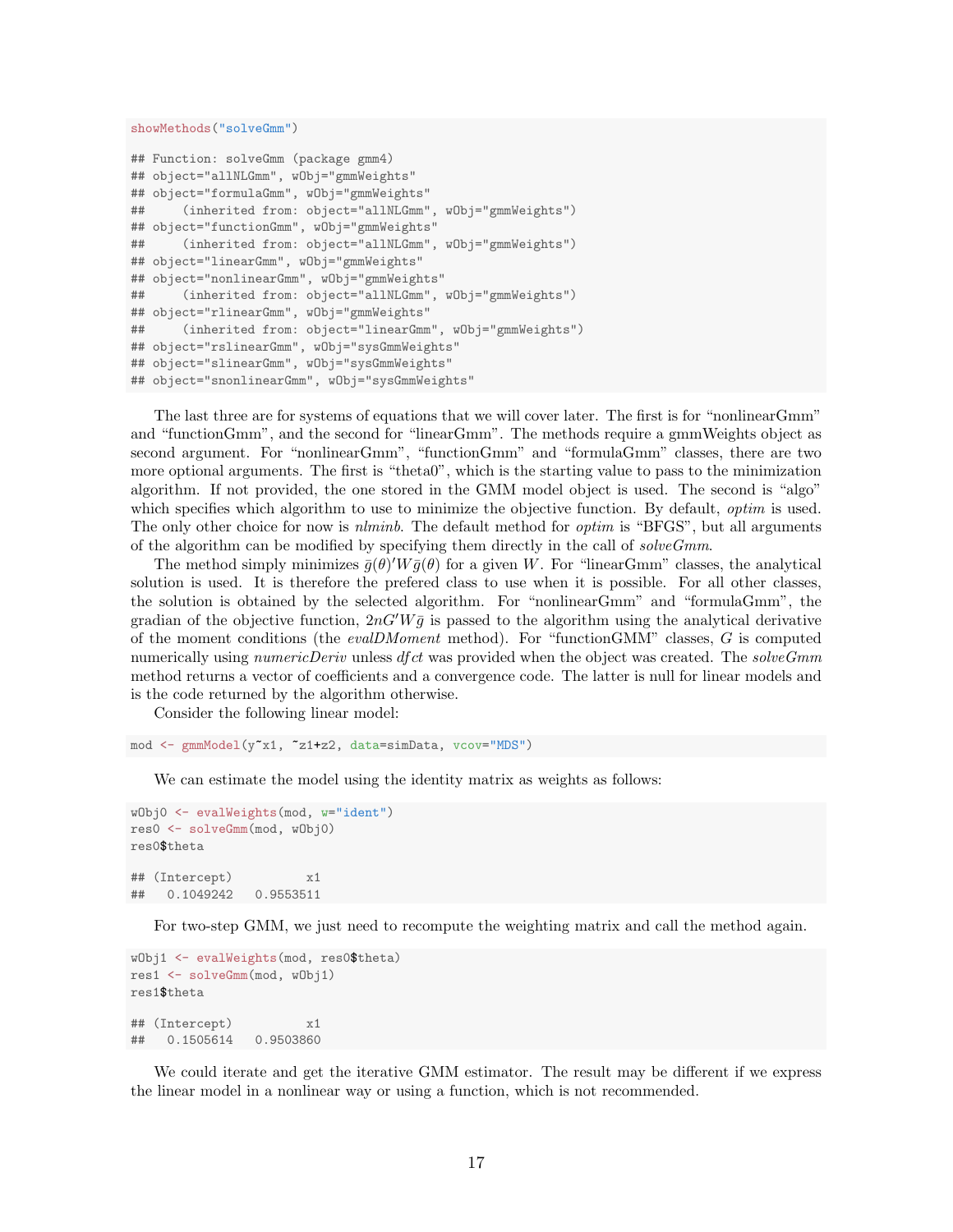```
solveGmm(as(mod, "nonlinearGmm"), wObj1)$theta
## theta1 theta2
## 0.1505604 0.9503862
solveGmm(as(mod, "functionGmm"), wObj1)$theta
## (Intercept) x1
## 0.1505614 0.9503860
```
Consider now the above nonlinear model that we repeat here.

```
theta0 <- c(theta0=0, theta1=0, theta2=0)
mod2 <- gmmModel(y~exp(theta0+theta1*x1+theta2*x2), ~x2+z1+z2, theta0,
               data=simData, vcov="MDS")
wObj0 <- evalWeights(mod2, w="ident")
res1 <- solveGmm(mod2, wObj0, control=list(maxit=2000))
res1
## $theta
## theta0 theta1 theta2
## 0.43293969 0.20638573 -0.01283577
##
## $convergence
## [1] 0
solveGmm(mod2, wObj0, method="Nelder", control=list(maxit=2000))
## $theta
## theta0 theta1 theta2
## 0.43346444 0.20640255 -0.01293145
##
## $convergence
## [1] 0
solveGmm(mod2, wObj0, algo="nlminb", control=list(iter.max=2000))
## $theta
## theta0 theta1 theta2
## 0.43293961 0.20638574 -0.01283576
##
## $convergence
## [1] 0
```
Notice that there is no signature for restricted models. However, it is not needed since they inherit from their unrestricted counterpart and the same procedure is needed to estimate them. Suppose, for example, that we want to impose the restriction  $\theta_1 = \theta_2^2$ .

```
R1 \leftarrow c("theta1=theta2^2")rmod2 <- restModel(mod2, R1)
res2 <- solveGmm(rmod2, wObj0, control=list(maxit=2000))
res2
## $theta
## theta0 theta2
## 2.269389 -0.118783
##
## $convergence
## [1] 0
```
The unrestricted version can be extracted using coef.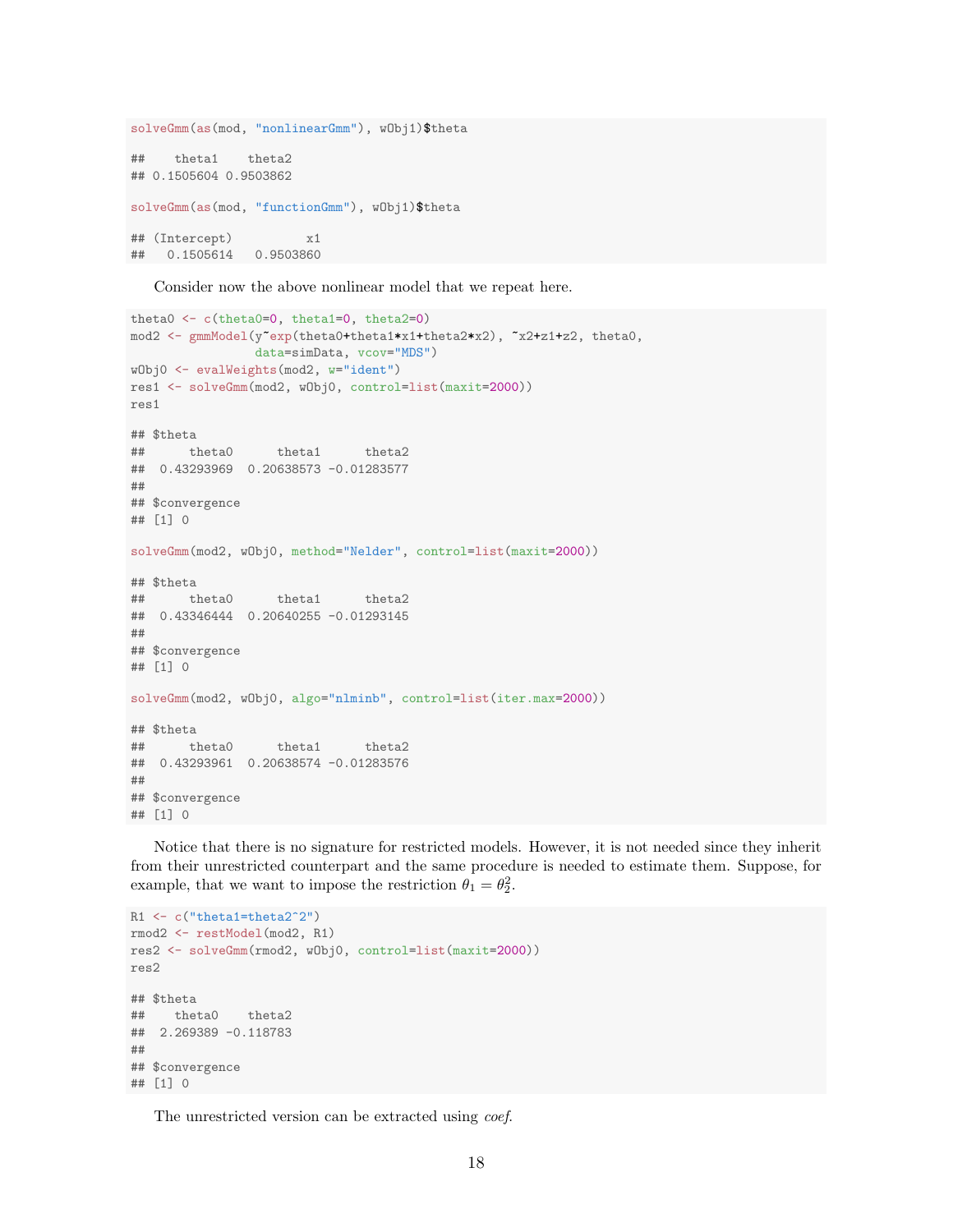```
coef(rmod2, res2$theta)
## theta0 theta1 theta2
## 2.26938888 0.01410941 -0.11878305
```
#### <span id="page-18-0"></span>1.6 GMM Estimation: the modelFit method

For most users, what we presented above will rarely be used. What they want is a way to estimate their models without worrying about how it is done. The  $modelFit$  method is the main method to estimate models. The only requirement is to first create a "gmmModels". Before going into all the details, the most important arguments to set is the object, which is a "gmmModels" class, and a type of GMM. The different types are: (1) "twostep" for two-step GMM, which is the default, (2) "iter" for iterative GMM, (3) "cue" for continuously updated GMM , or (4) "onestep" for the one-step GMM.

In this package, the one-step GMM means the estimation using the identity matrix as  $W$ . It is therefore not an efficient GMM. The two-step GMM, without any other argument is computed as follows:

- 1. Define  $W_0$  as being the identity matrix.
- 2. Get  $\hat{\theta}_1 \equiv \hat{\theta}(W_0)$
- 3. Compute  $W_1 = [\hat{V}(\hat{\theta}_1)]^{-1}$ .
- 4. Get  $\hat{\theta}_2 \equiv \hat{\theta}(W_1)$ .

For the iterative GMM we proceed as follows:

- 1. Define  $W_0$  as being the identity matrix.
- 2. Get  $\hat{\theta}_1 \equiv \hat{\theta}(W_0)$
- 3. Compute  $W_1 = [\hat{V}(\hat{\theta}_1)]^{-1}$ .
- 4. Get  $\hat{\theta}_2 \equiv \hat{\theta}(W_1)$ .
- 5. If  $\|\hat{\theta}_1 \hat{\theta}_2\|/(1 + \|\hat{\theta}_1\|)$  < *itertol*, where *itertol* is a user defined tolerance level, stop. Otherwise, set  $\hat{\theta}_1 = \hat{\theta}_2$  and go back to 3. By default, *itertol* = 10<sup>-7</sup>.

CUE is a one step efficient GMM method in which  $W = \hat{V}(\theta)$ . The solution is obtained by minimizing  $n\bar{g}(\theta)[\hat{V}(\theta)]^{-1}\bar{g}(\tilde{\theta}).$ 

There are two special cases that are worth mentioning. The first case applies to all "gmmModels". If  $q = k$ , the model is just-identified. In that case, in theory, the choice of W has no effect on the solution. Therefore, by default, modelFit will automatically set  $W$  to the identity and return the onestep GMM solution. Setting the argument type to another value will therefore have no effect on the result. For nonlinear models, however, the weighting matrix may affect the ability of the algorithm to find the solution. If we consider, for example, the model in which parameters of a normal distribution are estimated using non-central moments by the MDE method. In that case, the different scales of the moment conditions complicates the problem. The *modelFit* method allows the user to provide a weighting matrix, in which case, the solution is obtained by minimizing  $n\bar{g}(\theta)'W\bar{g}(\theta)$  instead of  $n\bar{g}(\theta)'\bar{g}(\theta)$ . We will give an example below.

Second, when "vcov" is set to "iid" in either a linearGMM or a "nonlinearGmm" model, the matrices  $W_1$  and  $W_2$  are proportional to each other. They therefore lead to the same solution. As a result, the two-step GMM, iterative GMM and CUE produce identical solution. In particular, if the model is linear, the solution corresponds to the two-stage least squares solution. In fact, modelFit calls the method tsls in that case. We will look at the method below.

The modelFit method returns the S4 class object "gmmfit". The object contains the vector of coefficient estimates, the "gmmWeights" used to obtain it, the model object and other information about the method and convergence. We will cover its methods in the next section. The only one we introduce now is the *show* method which prints the model info, the estimation method and the coefficient estimates. To avoid printing the model, we can set the argument "model" of print to FALSE.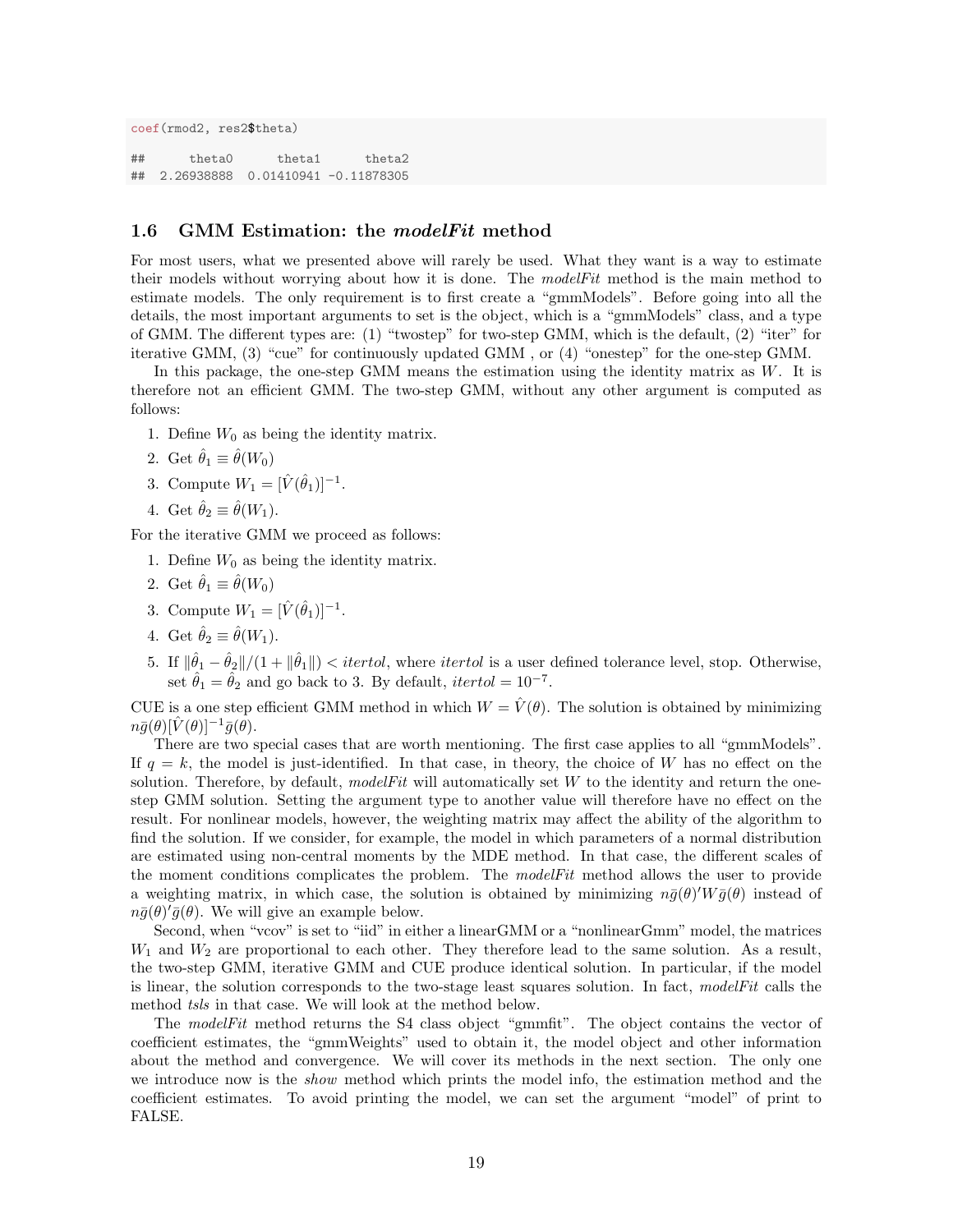```
mod <- gmmModel(y~x1, ~z1+z2, data=simData, vcov="MDS")
modelFit(mod, type="onestep")
## GMM Model
## *********
## Moment type: linear
## Covariance matrix: MDS
## Number of regressors: 2
## Number of moment conditions: 3
## Number of Endogenous Variables: 1
## Sample size: 50
##
## Estimation: One-Step GMM with fixed weights
## coefficients:
## (Intercept) x1
## 0.1049242 0.9553511
print(modelFit(mod, type="twostep"), model=FALSE)
##
## Estimation: Two-Step GMM
## coefficients:
## (Intercept) x1
## 0.1505614 0.9503860
print(modelFit(mod, type="iter"), model=FALSE)
##
## Estimation: Iterated GMM
## Convergence Iteration: 0
## coefficients:
## (Intercept) x1
## 0.1604345 0.9487049
```
For nonlinear models, it is possible to pass arguments to *optim* and to set a different starting value with the argument "theta0".

```
theta0 <- c(theta0=0, theta1=0, theta2=0)
mod2 <- gmmModel(y"exp(theta0+theta1*x1+theta2*x2), "x2+z1+z2, theta0,
                data=simData, vcov="MDS")
res1 <- modelFit(mod2)
print(res1, model=FALSE)
##
## Estimation: Two-Step GMM
## Convergence Optim: 0
## coefficients:
## theta0 theta1 theta2
## 0.61713001 0.18549461 -0.01975427
theta0 \leftarrow c(theta0=0.5, theta1=0.5, theta2=-0.5)
res2 <- modelFit(mod2, theta0=theta0, control=list(reltol=1e-8))
print(res2, model=FALSE)
##
## Estimation: Two-Step GMM
## Convergence Optim: 0
## coefficients:
## theta0 theta1 theta2
## 0.61712992 0.18549462 -0.01975426
```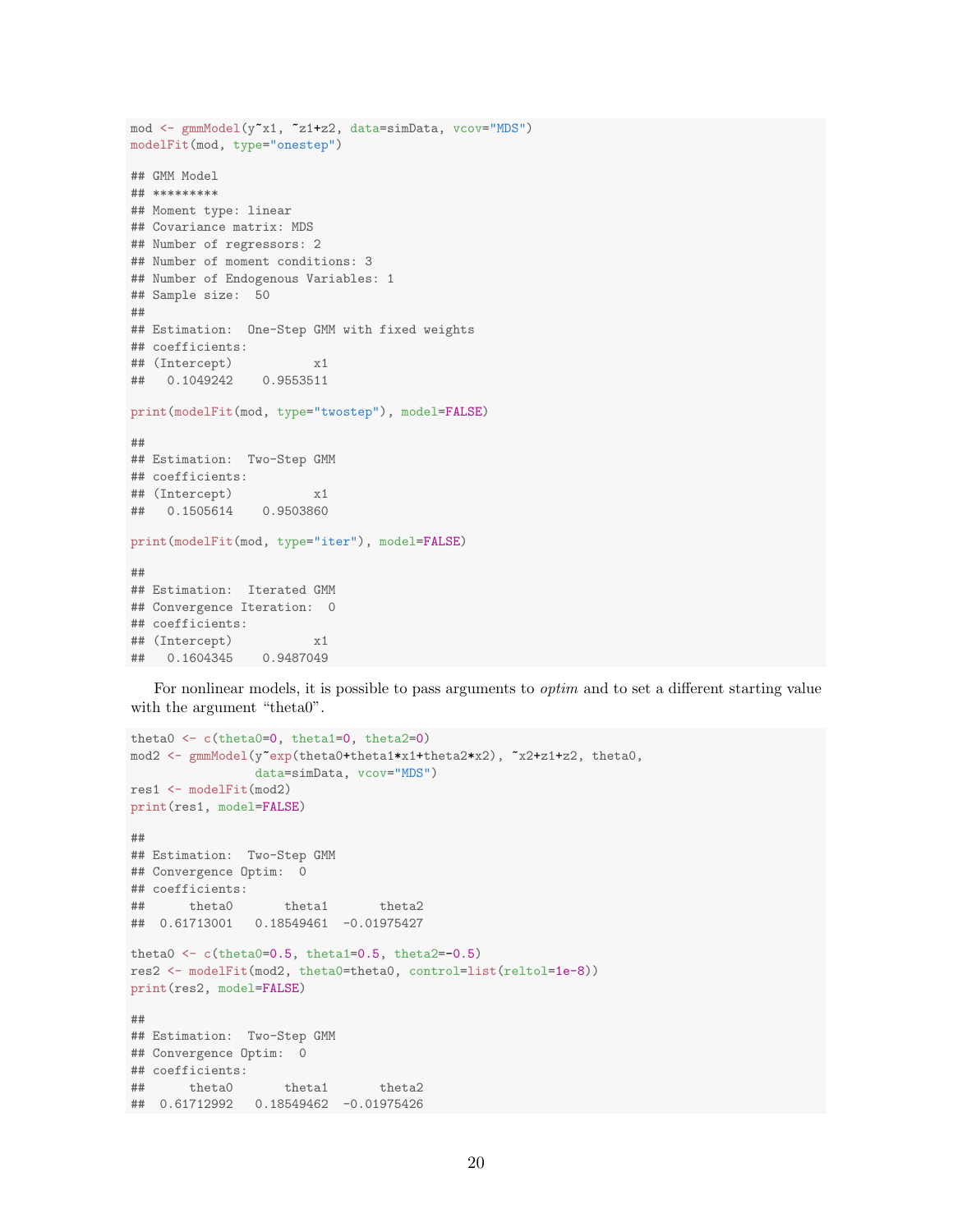For the iterative GMM, we can control the tolerance level and the maximum number of iterations with the arguments "itertol" and "itermaxit". The argument "weights" is equal to the character string "optimal", which implies that by default W is set to the estimate of  $V^{-1}$ . If "weights" is set to "ident", modelFit returns the one-step GMM. Alternatively, we can provide modelFit with a fixed weighting matrix. It could be a matrix or a "gmmWeights" object. When the weighting matrix is provided, it returns a one-step GMM based on that matrix. The "gmmfit" object contains a slot "efficientGmm" of type logical. It is TRUE if the model has been estimated by efficient GMM. By default it is TRUE, since "weights" is set to "optimal". If "weights" takes any other value or if "type" is set to "onestep", it is set to FALSE. There is one exception. It is set to TRUE if we provide the method with a weighting matrix and we set the argument "efficientWeights" to TRUE. For example, the optimal weighting matrix of the minimum distance method does not depend on any coefficient. It is probably a good idea in this case to compute it before and pass it to the  $modelFit$  method. The value of the "efficient  $Gmm$ " slot will be used by the *vcov* method to determine whether it should return the robust (or sandwich) covariance matrix.

There is a specific modelFit method for "formulaGmm" classes. It behaves differently only if "weights" is set to "optimal" and the slot "isMDE" of the object is TRUE. The gmmModel constructor detects if the right-hand-side or the left-hand-side of each moment condition depends on the coefficient. If they don't, "isMDE" is set to TRUE. For that case, the method computes the efficient weighting matrix object, which does not depend on the coefficients, and call the general modelFit method with a fixed weights. The method is called Efficient MDE, which is a one-step method. If we look at the example we presented above, the model is

```
theta0=c(mu=1,sig=1)
x \le rnorm(2000, 4, 5)
dat <- data.frame(x=x, x2=x^2, x3=x^3, x4=x^4)
gform \leq list(xmu,
             x2~mu^2+sig,
             x3~mu^3+3*mu*sig,
             x4~mu^4+6*mu^2*sig+3*sig^2)
mod4 <- gmmModel(gform, NULL, theta0, vcov="MDS", data=dat)
mod4@isMDE
## [1] TRUE
print(modelFit(mod4), model=FALSE)
##
## Estimation: One-Step Efficient M.D.E.
## Convergence Optim: 0
## coefficients:
## mu sig
## 3.69646 25.74823
```
If the model is just identified, the weighting matrix is also used to scale the moment function and help the algorithm to find the solution. However, since in theory the weighting does not affect the solution, the method is simply called one-step GMM.

```
print(modelFit(mod4[1:2]), model=FALSE)
```

```
##
## Estimation: One-Step, Just-Identified
## Convergence Optim: 0
## coefficients:
## mu sig
## 3.69618 25.78378
```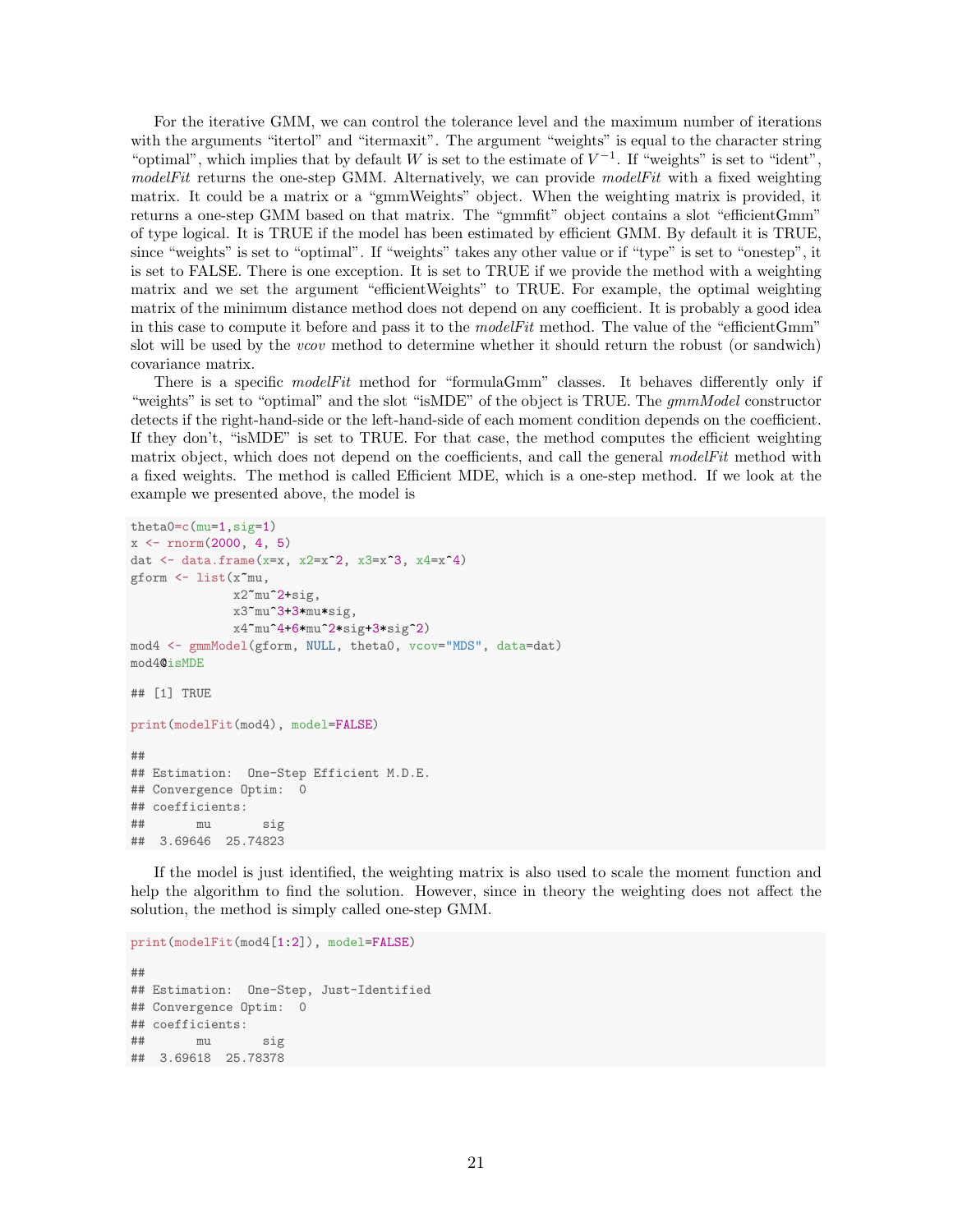### <span id="page-21-0"></span>1.7 Methods for "gmmfit" classes

- meatGmm: It returns the meat of the sandwich covariance matrix. The only other argument is "robust". A non robust meat assumes that  $W = V^{-1}$ , which is true if the model has been estimated by efficient GMM. Since  $W$  is usually a first step weighting matrix, it is not numerically identical to the estimate of  $V^{-1}$  based on the final estimate. However, it is a common practice to ignore it. The meat will in this case be equal to  $(G'V^{-1}G)$ . If "robust" is TRUE, we do not assume that  $W = V^{-1}$  and the meat becomes  $(G'W\hat{V}WG)$ .
- bread: It returns the bread of the sandwich covariance matrix,  $(G'WG)^{-1}$ , where W is the weighting matrix used to get the final estimate..
- vcov: It returns the covariance matrix of the coefficient. By default, it returns a sandwich matrix if the argument "efficienGmm" of the object is FALSE or if the model is just identified, and a non sandwich estimator otherwise. Here are all the possibilities:
	- Efficient and over-identified GMM:  $(G' \hat{V}^{-1}G)^{-1}/n$
	- Just-identified GMM:  $G^{-1}\hat{V}G^{-1'}/n$
	- Any other sandwich estimator:  $(G'WG)^{-1}G'W\hat{V}WG(G'WG)^{-1}/n$ .
	- The argument "breadonly" is set to TRUE:  $(G'WG)^{-1}/n$ . For efficient GMM, it is asymptotically equivalent to  $(G'V)^{-1}(G)^{-1}/n$ . It is particularly useful for efficient and fixed weighting matrices.

The method is flexible enough that you may hand up with a non-valid covariance matrix if not careful. For example, setting "sandwich" to FALSE would lead to non valid covariance matrix if the model was not estimated by efficient GMM. It is important to understand that we assume here that the specifications of the model are valid. If you set "vcov" to iid and that the errors are heteroscedastic, GMM is no longer efficient and a sandwich matrix is required. But event if you set "sandwich" to TRUE, it will not solve the problem because the meat will be computed assuming the errors are iid. You can, however, set the argument "modelVcov" to "MDS" which will set "sandwich" to TRUE and compute the meat properly.

The argument "df.adj" can be set to TRUE if degrees of freedom adjustment is needed. In that case, the covariance matrix is multiplied by  $n/(n - k)$ . It is only included in the package to reproduce textbook examples. This adjustment is not really justified in the GMM context.

• specTest: It tests the null hypothesis  $E[g_i(\theta)] = 0$  using the J-test. The statistics is  $n\bar{g}'\hat{V}^{-1}\bar{g}$  and it is asymptotically distributed as a  $\chi^2_{q-k}$  under the null. The model must have been estimated by efficient GMM for this test to be valid. The method returns an S4 class object.

```
mod <- gmmModel(y~x1, ~z1+z2+z3, data=simData, vcov="MDS")
res <- modelFit(mod)
specTest(res)
##
## J-Test
## Statistics df pvalue
## Test E(g)=0: 1.0333 2 0.5965
```
It is also possible to test subsets of instruments. Suppose we suspect  $z_2$  to be invalid. We would estimate the model without  $z_2$  and compute the difference between the J-tests  $(J_1 - J_2)$ , where  $J_1$  is the J-test with  $z_2$  and  $J_2$  is the test without. The distribution is the number of instruments that we want to test, which is one in this example. To test it using the specTest method, we specify which instrument we want to test  $(z_2$  is the third instrument if we include the intercept):

```
specTest(res, 3)
##
## Testing the following subset of moments:
## {z2}
```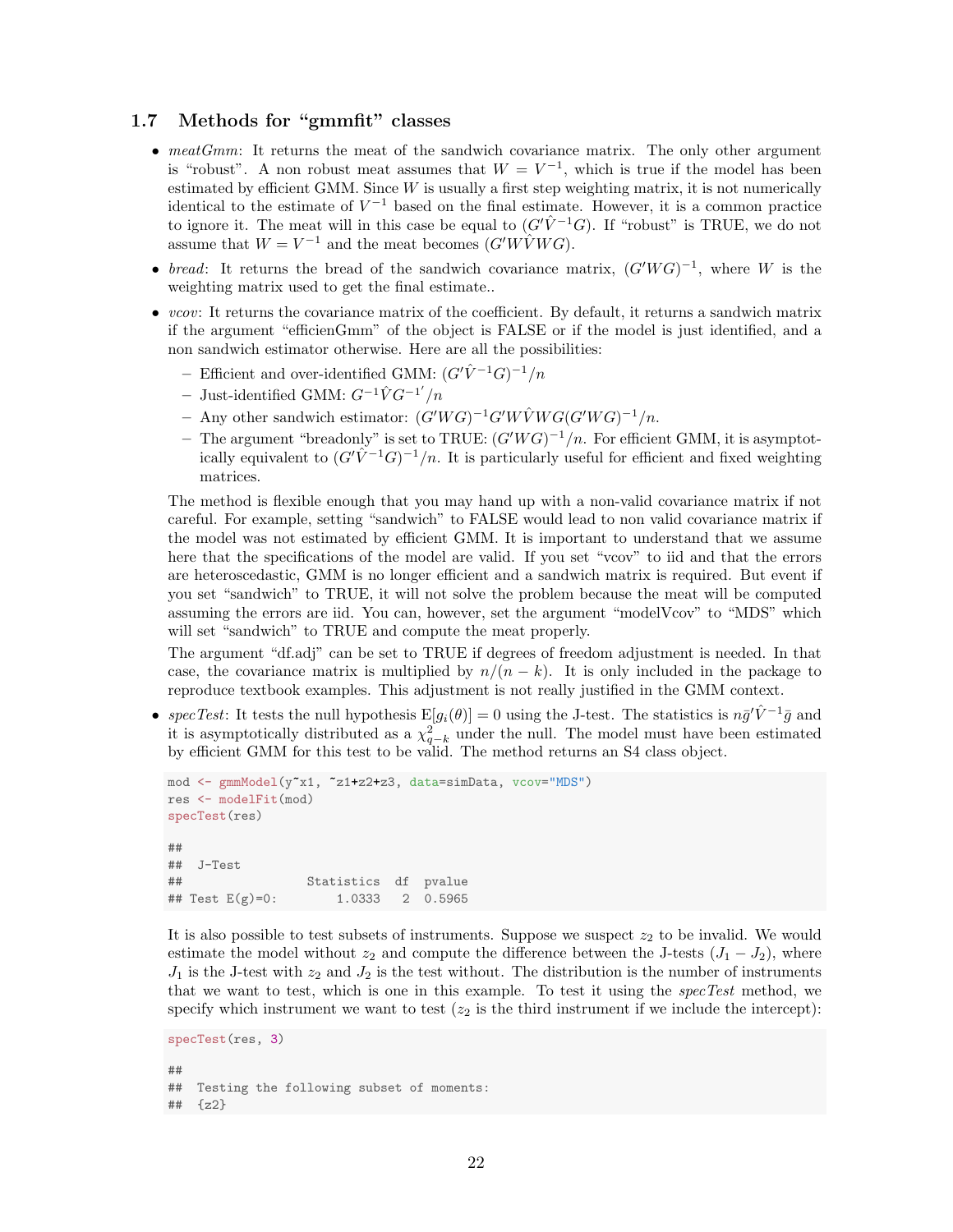## Statistics df pvalue ## Test E(g)=0: 1.023 1 0.3118

• summary: It computes important information about the estimated model. It is an S4 class object with a *print* method that shows the results in the usual way.

```
summary(res)
## GMM Model
## *********
## Moment type: linear
## Covariance matrix: MDS
## Number of regressors: 2
## Number of moment conditions: 4
## Number of Endogenous Variables: 1
## Sample size: 50
##
## Estimation: Two-Step GMM
## Sandwich vcov: FALSE
## coefficients:
## Estimate Std. Error t value Pr(>|t|)
## (Intercept) 0.17154 0.51304 0.3344 0.7381
## x1 0.94690 0.10072 9.4011 <2e-16 ***
## ---
## Signif. codes: 0 '***' 0.001 '**' 0.01 '*' 0.05 '.' 0.1 ' ' 1
##
## J-Test
## Test E(g)=0: Statistics df pvalue<br>## Test E(g)=0: 1.0333 2 0.5965
                     1.0333 2 0.5965
##
##
## Instrument strength based on the F-Statistics of the first stage OLS
## x1 : F( 3 , 46 ) = 7.603642 (P-Vavue = 0.0003126709 )
```
The argument "..." can be used to pass options to the *vcov* method. For example, we can used the bread only to compute the standard errors:

summary(res, breadOnly=TRUE)@coef ## Estimate Std. Error t value Pr(>|t|) ## (Intercept) 0.1715368 0.5188364 0.3306183 7.409328e-01 ## x1 0.9469048 0.1018860 9.2937705 1.489173e-20

• hypothesisTest: Method to perform hypothesis tests on the coefficients. Consider the following unrestricted model:

```
mod <- gmmModel(y~x1+x2+x3+z1, ~x1+x2+z1+z2+z3+z4, data=simData, vcov="iid")
res <- modelFit(mod)
```
We want to test the hypothesis

```
R \leftarrow c("x1=1", "x2=x3", "z1=-0.7")
rmod <- restModel(mod, R)
printRestrict(rmod)
## Constraints:
## x1 = 1## x2 - x3 = 0
## z1 = -0.7
```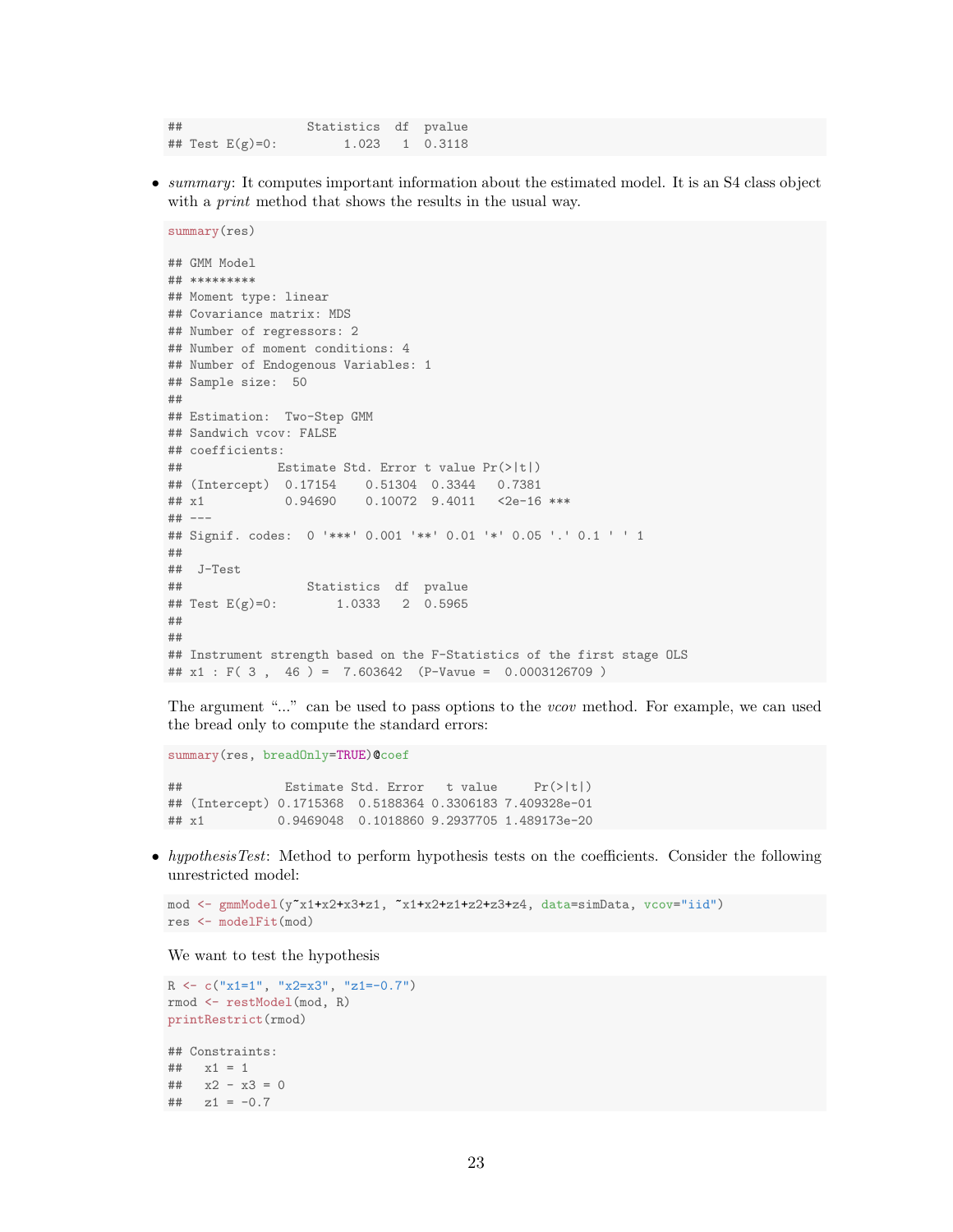## Restricted regression: ## (y-x1+0.7z1) = (Intercept)+(x2+x3)

There are three ways to do it. The Wald test only requires us to estimate the unrestricted model. It is performed as follows:

```
hypothesisTest(object.u=res, R=R)
## Wald Test
## ***********
## The Null Hypothesis:
## x1 = 1## x2 - x3 = 0\# \# z1 = -0.7
## Distribution: Chi-square with 3 degrees of freedom
## Statistics Pvalue
## 1 15.97411 0.001147931
```
The statistics is  $(R\hat{\theta}-q)'[R\hat{\Omega}R']^{-1}(R\hat{\theta}-q)$ , where  $\hat{\Omega}$  is the covariance matrix of  $\hat{\theta}$ , and is distributed as a chi-square with degrees of freedom equal to the number of restrictions. Here  $R$  and  $q$  are given in the restricted model:

rmod@cstLHS ## [,1] [,2] [,3] [,4] [,5] ## [1,] 0 1 0 0 0  $\#$   $[2,]$  0 0 1 -1 0 ## [3,] 0 0 0 0 1 rmod@cstRHS ## [1] 1.0 0.0 -0.7

We can also test it using the LM test, which test if the score of the GMM objective is close enough to zero when evaluated at the restricted coefficient estimates. The statistics is

 $n\bar{g}(\tilde{\theta})'\hat{V}^{-1}\tilde{G}\hat{\Omega}\tilde{G}'\hat{V}^{-1}\bar{g}(\tilde{\theta}),$ 

where the tilde implies that it is evaluated at the restricted coefficient estimates. The asymptotic distribution is the same as the Wald test. To perform the test, we need to estimate the restricted model.

```
res.r <- modelFit(rmod)
```
Then, we perform the test

```
hypothesisTest(object.r=res.r)
## LM Test
## ***********
## The Null Hypothesis:
## x1 = 1
## x2 - x3 = 0
\# z1 = -0.7## Distribution: Chi-square with 3 degrees of freedom
## Statistics Pvalue
## 1 11.58521 0.008947939
```
The LR test, compares the values of the GMM objective function at the restricted and unrestriced coefficient estimates. It is in fact the restricted minus the unrestricted one. The distribution is also the same in large samples. We therefore need both the restricted and unrestricted model: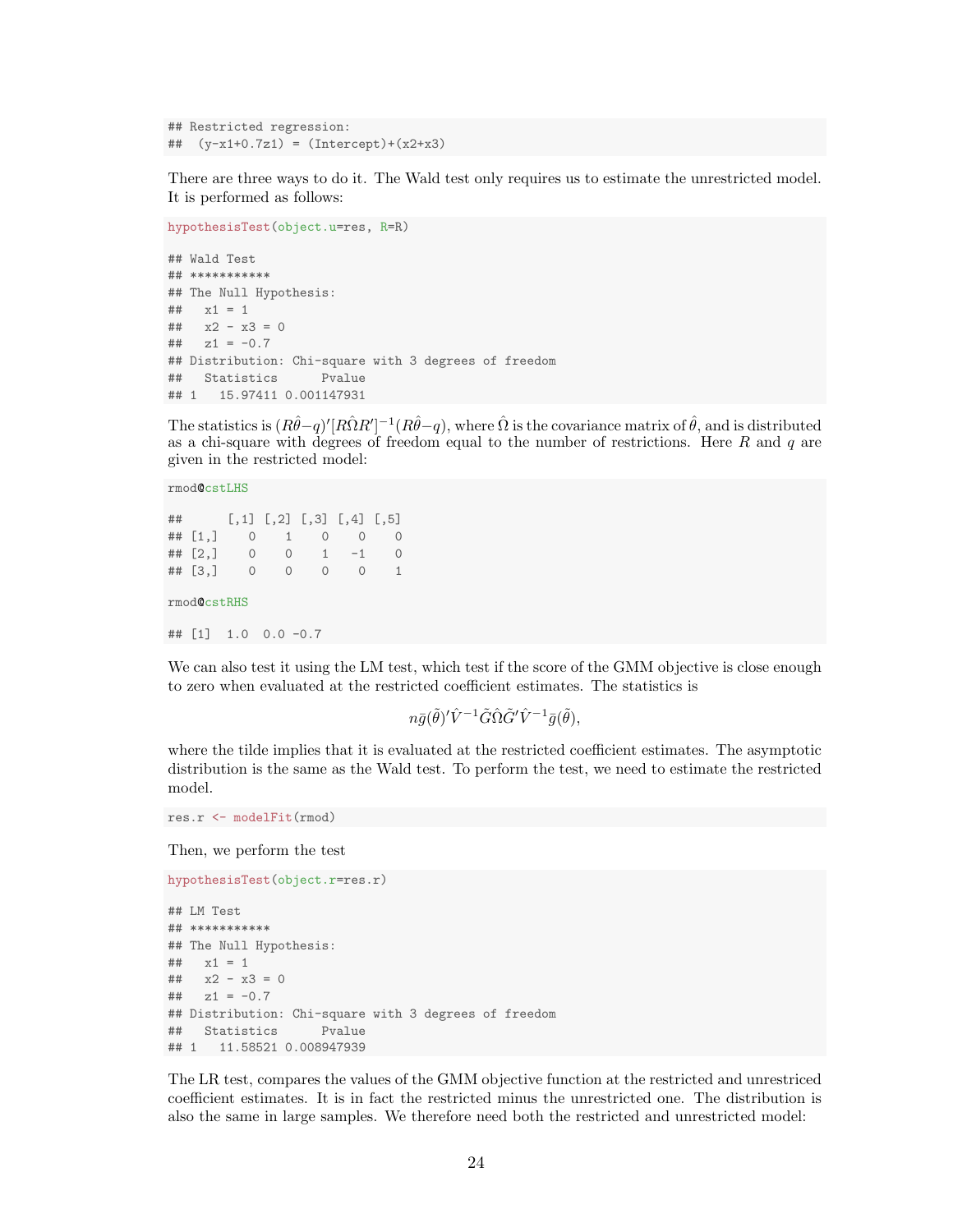hypothesisTest(object.r=res.r, object.u=res) ## Wald Test ## \*\*\*\*\*\*\*\*\*\*\* ## The Null Hypothesis:  $##$   $x1 = 1$  $##$   $x2 - x3 = 0$  $\#$   $z1 = -0.7$ ## Distribution: Chi-square with 3 degrees of freedom ## Statistics Pvalue ## 1 15.97411 0.001147931

Alternatively, we can give both model and specify the test.

```
hypothesisTest(object.r=res.r, object.u=res, type="LM")
hypothesisTest(object.r=res.r, object.u=res, type="Wald")
hypothesisTest(object.r=res.r, object.u=res, type="LR")
```
•  $coef:$  Returns the coefficient estimate.

```
coef(res.r)
\## (Intercept) (x2+x3)
## 1.24288790 -0.09512986
```
• residuals: Returns the residuals. Only for "linearGmm" and "nonlinearGmm".

```
e <- residuals(res)
e.r <- residuals(res.r)
```
 $\bullet$  *DWH*: It performs the Durbin-Wu-Hausman test. In general, the purpose of the test is to compare an efficient estimator,  $\theta$ , with an inefficient one,  $\theta$ . Under the null hypothesis, both are consistent estimators of  $\theta$  and under the alternative only  $\theta$  is consistent. It is well known in the linear GMM setup as a way of comparing OLS with GMM. We want to test if it is worth instrumenting the suspected endogenous vaiables among th regressors. The method with signature  $\{gmmfit, lm\}$ performs such test.

```
mod <- gmmModel(y~x1, ~z1+z2, data=simData, vcov="iid")
res1 <- modelFit(mod)
res2 <- lm(y~x1, simData)
DWH(res1,res2)
##
## Hausman Test
## Statistics df pvalue
## Hausman Test: 1.1039 2 0.57581
```
Used this way, the test is defined as  $(\theta_{ols} - \theta_{gmm})' \Sigma (\theta_{ols} - \theta_{gmm})$ , where  $\Sigma$  is the generalized inverse of  $[Var(\theta_{gmm}) - Var(\theta_{ols})]$ . The degrees of freedom is the rank of difference between the two covariance matrices. The argument "tol" is the tolerance level for the Moore-Penrose generalized inverse (for singular values less than "tol", their inverse is set to zero). The degrees of freedom should be 1 here because there is only one endogenous variable. That approach is therefore not too stable. Below, we consider a regression approach. The method with signature  ${gmmfit, gmmfit}$  is used to compare two GMM estimators applied on the same regression model, using the same approach.

For the signature  ${gmmfit,missing}$ , the test is done using an auxiliary regression. The fitted endogenous regressors are added to the regression model and a joint significance test on their coefficients is performed. For the example we have here, we would regress  $x_1$  on  $z_1$  and  $z_2$  with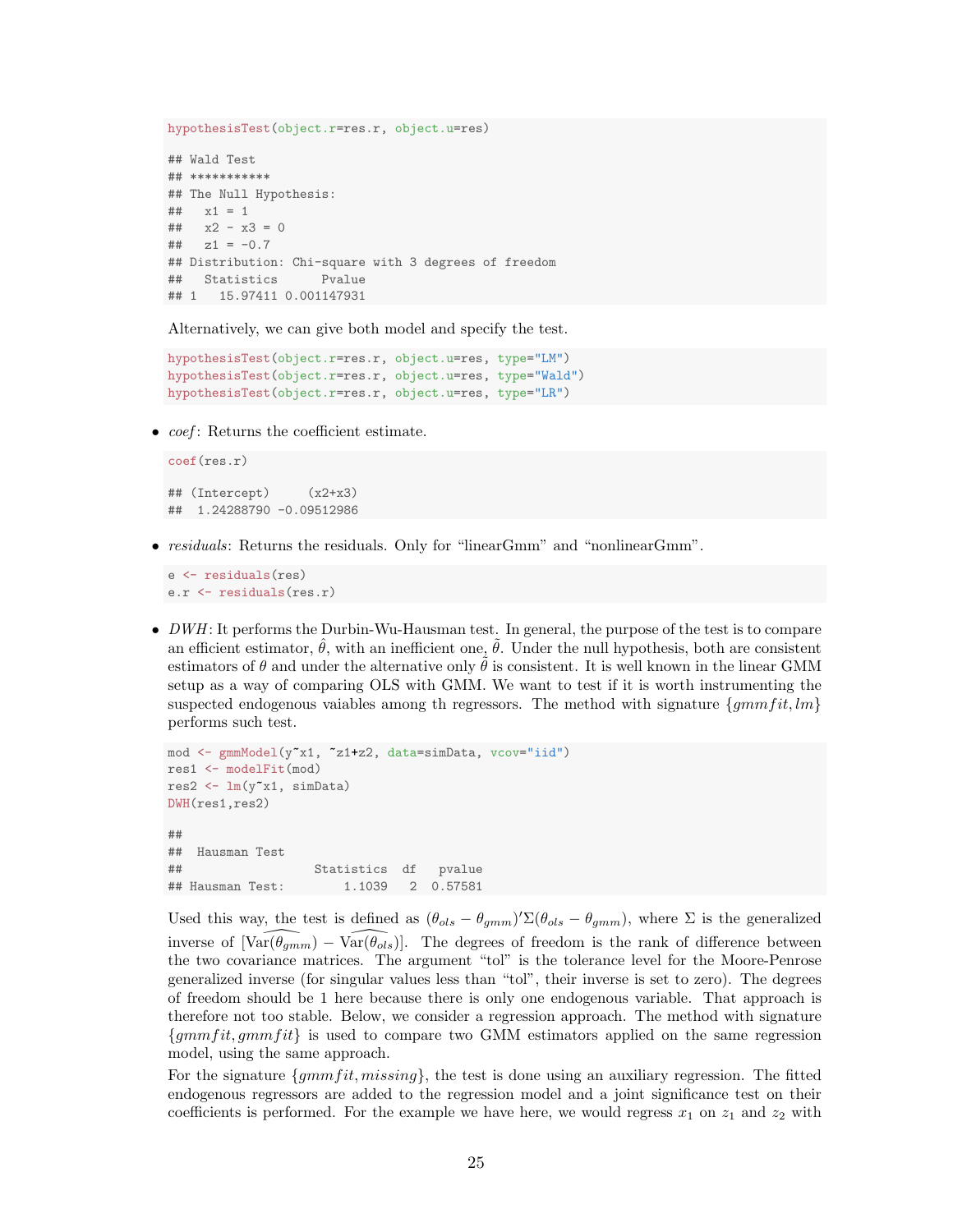an intercept, regress y on  $x_1$  and the fitted value  $\hat{x}_1$  and test the coefficient of  $\hat{x}_1$ . Using DWH we obtain:

```
DWH(res1)
##
## Durbin-Wu-Hausman Test
## Statistics df pvalue
## DWH Test: 1.1983 1 0.27367
```
Notice that the Wald test is robust in the sense that the covariance matrix is based on the specification of the "gmmModels". For example, if "vcov" was set to "MDS", an HCCM covariance matrix would be used.

• confint The method contruct confidence intervals for the coefficients.

```
confint(res1, level=0.99)
##
## Wald type confidence interval
## 0.005 0.995
## (Intercept) -1.1261 1.745
## x1 0.6515 1.201
```
For confidence region, we have to select two coefficients and add the option "area=TRUE"

```
mod <- gmmModel(y~x1+x2+z1, ~x1+z1+z2+z3, data=simData, vcov="iid")
res2 <- modelFit(mod)
ci <- confint(res2, 2:3, area=TRUE)
ci
## Wald type confidence region
## ***************************
## Level: 0.95
## Number of points: 50
## Variables:
## Range for x1: [0.9225, 1.16]
## Range for x2: [-0.2019, 0.09545]
```
It creates an object of class "mconfint", and its plot produces the confidence region: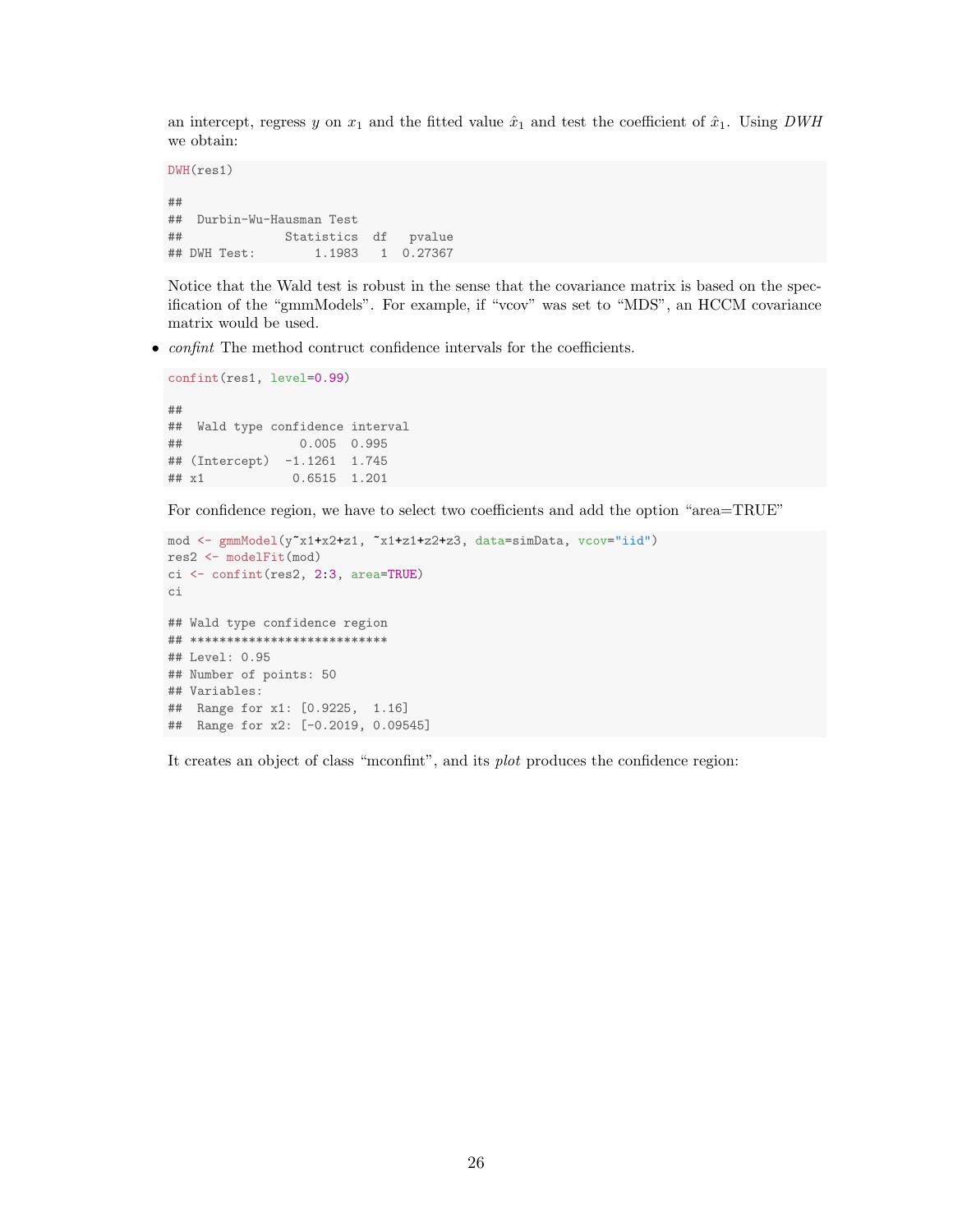plot(ci, col="lightblue", density=20, Pcol=2, bg=2)



**95% confidence region for x1 and x2**

• *update* The method is used to re-fit a model with different specifications. It is also possible to modify the model. Here is a few examples:

```
res <- modelFit(mod1)
res
## GMM Model
## *********
## Moment type: linear
## Covariance matrix: iid
## Number of regressors: 3
## Number of moment conditions: 4
## Number of Endogenous Variables: 1
## Sample size: 50
##
## Estimation: Two-Stage Least Squares
## coefficients:
## (Intercept) x1 x2
## 1.2973364 0.8533126 -0.1019401
update(res, vcov="MDS") ## changing only the model
## GMM Model
## *********
## Moment type: linear
## Covariance matrix: MDS
## Number of regressors: 3
## Number of moment conditions: 4
## Number of Endogenous Variables: 1
## Sample size: 50
##
## Estimation: Two-Step GMM
## coefficients:
```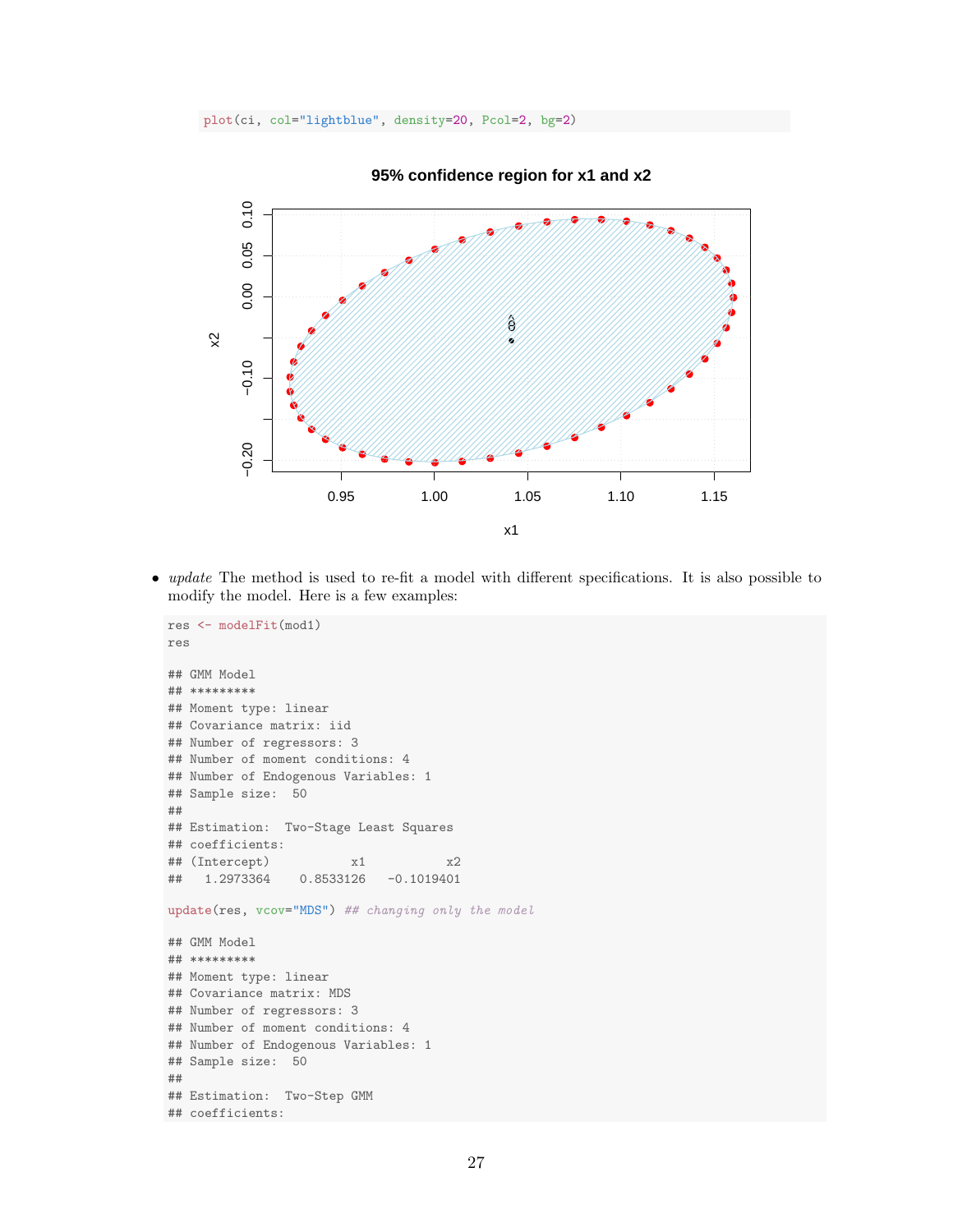```
## (Intercept) x1 x2
## 1.3147426 0.8522578 -0.1027073
update(res, vcov="MDS", type="iter")
## GMM Model
## *********
## Moment type: linear
## Covariance matrix: MDS
## Number of regressors: 3
## Number of moment conditions: 4
## Number of Endogenous Variables: 1
## Sample size: 50
##
## Estimation: Iterated GMM
## Convergence Iteration: 0
## coefficients:
## (Intercept) x1 x2
## 1.3186524 0.8517084 -0.1028189
```
#### <span id="page-27-0"></span>1.8 The tsls method

This method is to estimate linear models with two-stage least squares. It returns a "tsls" class object which inherits from "gmmfit". Most "gmmfit" methods are the same with the eception of bread, meatGmm and vcov. They just use the structure of 2LSL to make them more computationally efficient. They may be removed in future version and included in the main "gmmfit" methods.

If the model has iid error, modelFit and tsls are numerically identical. In fact, the function is called by  $modelFit$  in that case. The main reason for using it is if we have a more complex variance structure but want to avoid using a fully efficient GMM, which may have worse small sample properties. Therefore, "sandwich" is set to TRUE in the *vcov* method for "tsls" objects. In the following example, errors are assumed heteroscedastic, and the model is estimated by 2SLS. The summary method returns, however, robust standard errors because "sandwich=TRUE" is the default in the *vcov* method of "tsls".

```
mod <- gmmModel(y~x1, ~z1+z2+z3, data=simData, vcov="MDS")
res <- tsls(mod)
summary(res)@coef
## Estimate Std. Error t value Pr(>|t|)
## (Intercept) 0.3310664 0.5240580 0.6317361 5.275593e-01
## x1 0.9218663 0.1024185 9.0009738 2.237243e-19
```
### <span id="page-27-1"></span>1.9  $gmm$ : A function to fit them all

If you still think that the modelFit method is not simple enough because you have to create a model first, the  $gmm<sub>4</sub>$  function will do everything for you. It is the function that looks the most like its ancestor function gmm from the gmm package. It is still required to specify the structure of variance for the moment conditions. In fact, it combines all arguments of the  $gmmModel$  constructor and modelFit method. Here are a few examples.

You want to estimate

$$
y = \theta_0 + \theta_1 x_1 + \theta_2 x_2 + \varepsilon
$$

using the instruments  $\{x_2, z_1, z_2, z_3\}$ . We do not want to assume homoscedasticity, so we want to set "vcov" to "MDS". We want to estimate the model by two-step GMM.

```
res1 <- gmm4(y~x1+x2, ~x2+z1+z2+z3, type="twostep", vcov="MDS", data=simData)
res1
```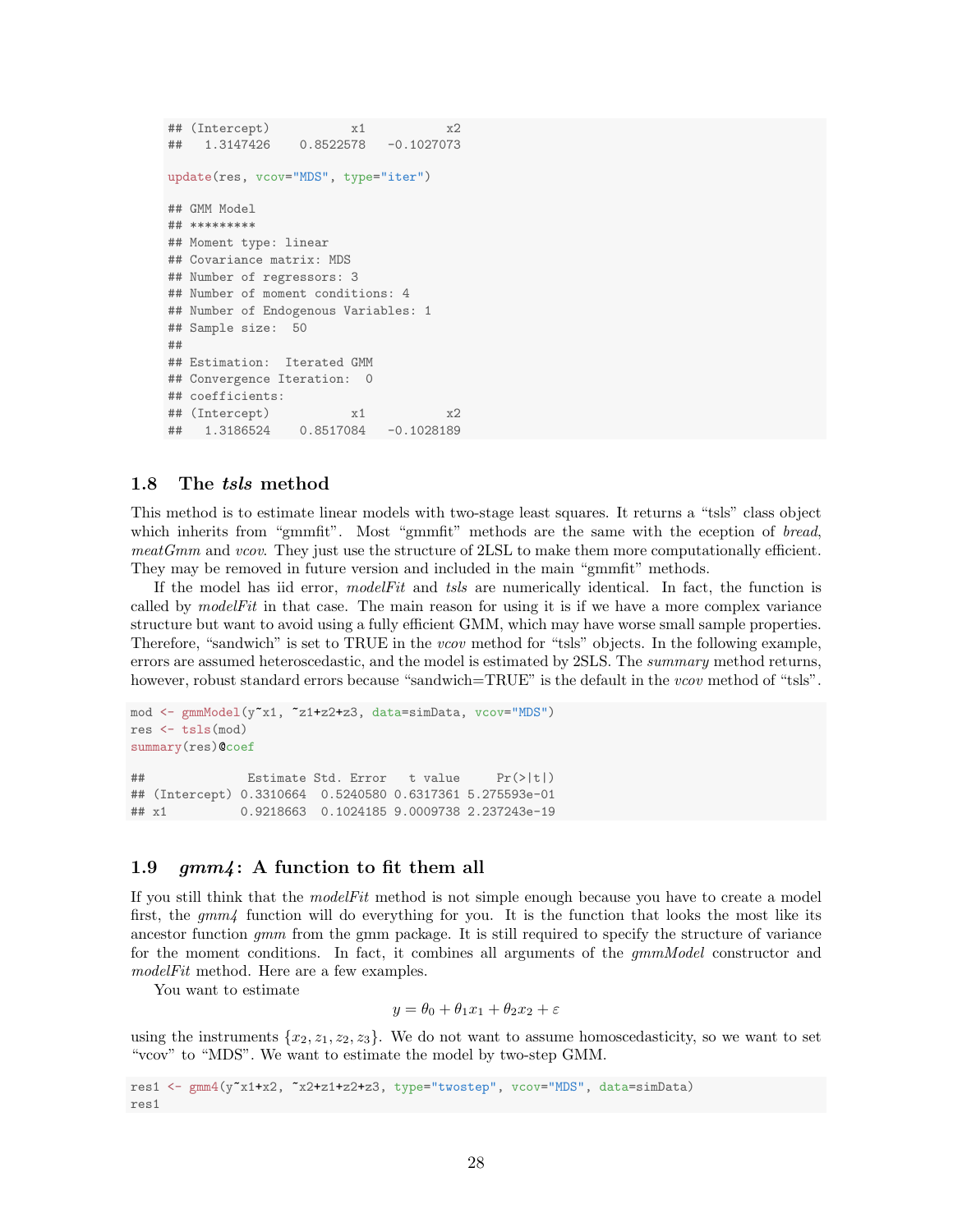```
## GMM Model
## *********
## Moment type: linear
## Covariance matrix: MDS
## Number of regressors: 3
## Number of moment conditions: 5
## Number of Endogenous Variables: 1
## Sample size: 50
##
## Estimation: Two-Step GMM
## coefficients:
## (Intercept) x1 x2
## 1.12231930 0.87408142 -0.09146589
```
We want to compare it with iterative GMM:

res2 <- gmm4(y~x1+x2, ~x2+z1+z2+z3, type="iter", vcov="MDS", data=simData)

Now, we want to estimate the model with the restrictions  $\theta_1 = \theta_2$ 

```
res1.r <- gmm4(y~x1+x2, ~x2+z1+z2+z3, type="twostep", vcov="MDS",
              data=simData, cstLHS="x1=x2")
res1.r
## GMM Model
## *********
## Moment type: rlinear
## Covariance matrix: MDS
## Number of regressors: 2
## Number of moment conditions: 5
## Number of Endogenous Variables: 1
## Sample size: 50
## Constraints:
## x1 - x2 = 0## Restricted regression:
\text{***} y = (Intercept)+(x1+x2)
##
## Estimation: Two-Step GMM
## coefficients:
## (Intercept) (x1+x2)
## 4.70393880 0.02575094
```
Since the function returns a "gmmfit" object, all methods work with the output. We for example test the restriction:

```
hypothesisTest(res1, res1.r, type="LR")
## LR Test
## ***********
## The Null Hypothesis:
\# \# x1 - x2 = 0## Distribution: Chi-square with 1 degrees of freedom
## Statistics Pvalue
## 1 126.9516 0
```
There is also a *tsls* method for "formula", which works the same way:

```
res3 <- tsls(y~x1+x2, ~x2+z1+z2+z3, vcov="MDS", data=simData)
res3
```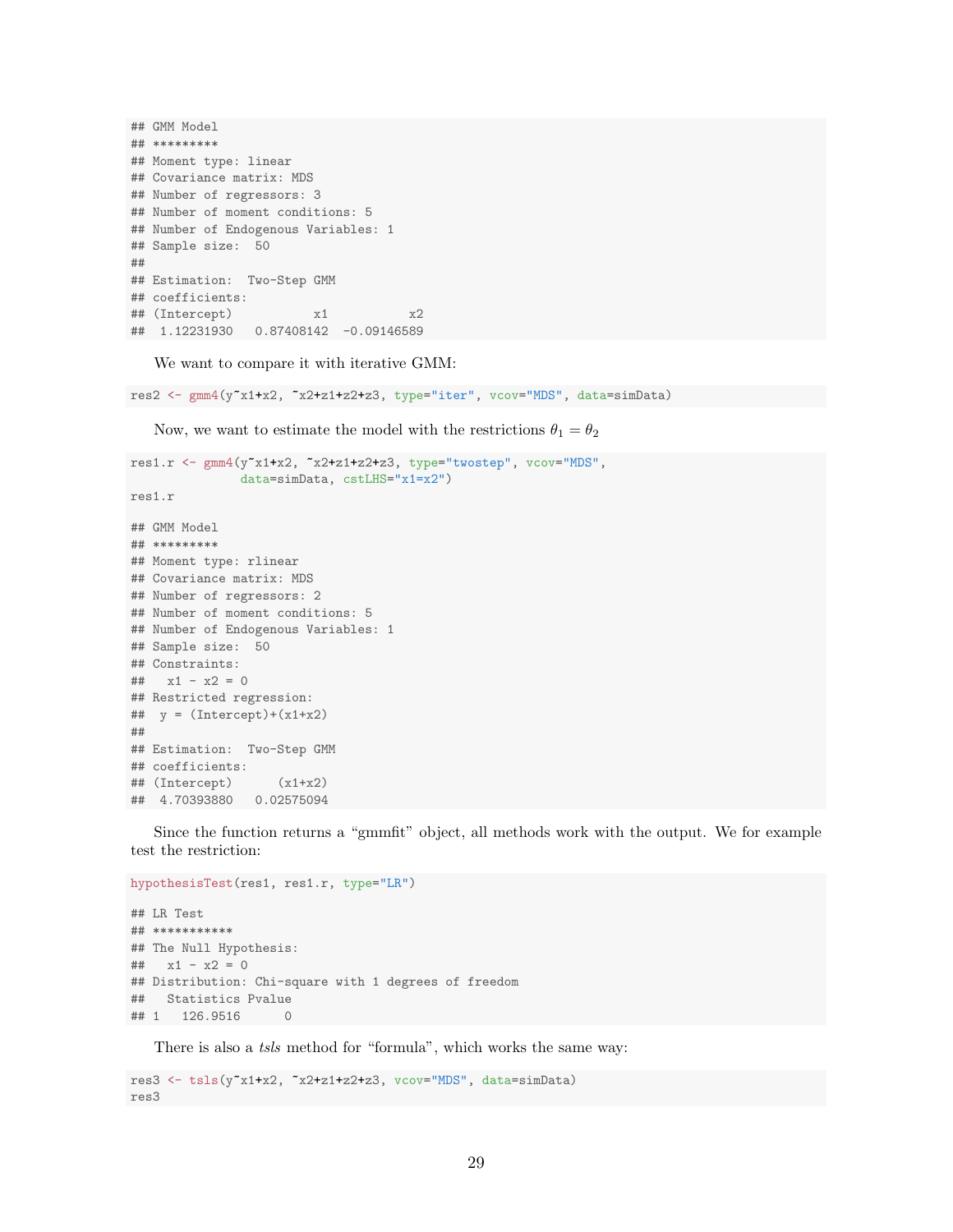```
## GMM Model
## *********
## Moment type: linear
## Covariance matrix: MDS
## Number of regressors: 3
## Number of moment conditions: 5
## Number of Endogenous Variables: 1
## Sample size: 50
##
## Estimation: Two-Stage Least Squares
## coefficients:
## (Intercept) x1 x2
## 1.14484351 0.87623904 -0.09597286
```
It is still important to specify the variance structure in order to obtain the appropriate coefficient standard errors. To estimate a nonlinear model,  $gmm<sub>4</sub>$  will recognize it by the way the formula is set along with the named vector "theta0".

```
res3 <- gmm4(y"theta0+exp(theta1*x1+theta2*x2), "x2+z1+z2+z3+z4, vcov="iid",
            theta0=c(theta0=1, theta1=0, theta2=0), data=simData)
res3
## GMM Model
## *********
## Moment type: nonlinear
## Covariance matrix: iid
## Number of regressors: 3
## Number of moment conditions: 6
## Number of Endogenous Variables: 2
## Sample size: 50
##
## Estimation: Two-Step GMM
## Convergence Optim: 0
## coefficients:
## theta0 theta1 theta2
## 1.25158662 0.23850834 -0.02834336
```
The *update* method, when the model is fitted using gmm4() or tsls, allows any of the arguments to be modified. In fact, it simply calls the update method of the "stats" package. For example, we can change the dataset:

```
update(res3, data=simData[1:45,])
## GMM Model
## *********
## Moment type: nonlinear
## Covariance matrix: iid
## Number of regressors: 3
## Number of moment conditions: 6
## Number of Endogenous Variables: 2
## Sample size: 45
##
## Estimation: Two-Step GMM
## Convergence Optim: 0
## coefficients:
## theta0 theta1 theta2
## 1.74585029 0.23117986 -0.04524183
```
To change the instruments, or impose a retriction on the coefficient, it is as simple as: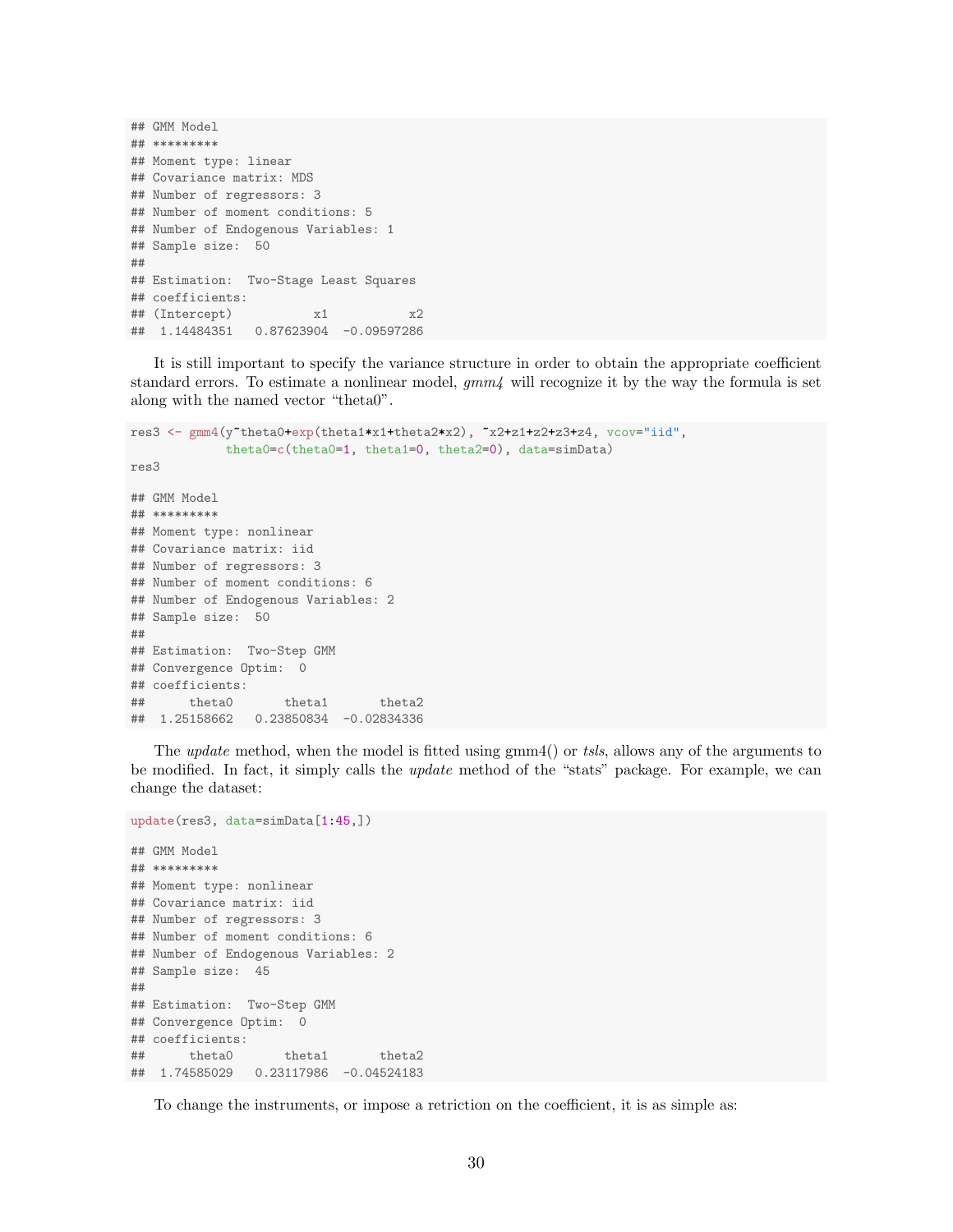update( $res3$ ,  $x = \text{rx2+z1+z2+z3}$ ,  $cstLHS = "theta1=theta2")$ ## GMM Model ## \*\*\*\*\*\*\*\*\* ## Moment type: rnonlinear ## Covariance matrix: iid ## Number of regressors: 2 ## Number of moment conditions: 5 ## Number of Endogenous Variables: 2 ## Sample size: 50 ## Constraints: ## theta1 ~ theta2 ## ## Estimation: Two-Step GMM ## Convergence Optim: 0 ## coefficients: ## theta0 theta2 ## 4.47738434 -0.05907479

### <span id="page-30-0"></span>1.10 Textbooks Applications

In this section, we cover a few examples from major textbooks. Since it is meant to help users who care less about the structure of the package, we use, when possible, the quicker functions that we just intruduced in the last section.

#### <span id="page-30-1"></span>1.10.1 Stock-Watson

In this section, we cover examples from [Stock and Watson](#page-56-2) [\(2015\)](#page-56-2). In Chapter 12, the demand for cigarettes is estimated for 1985 using a panel. The following data change is required

```
data(CigarettesSW)
CigarettesSW$rprice <- with(CigarettesSW, price/cpi)
CigarettesSW$rincome <- with(CigarettesSW, income/population/cpi)
CigarettesSW$tdiff <- with(CigarettesSW, (taxs - tax)/cpi)
c1985 <- subset(CigarettesSW, year == "1985")
c1995 <- subset(CigarettesSW, year == "1995")
```
In equation 12.15, the demand is estimated using sales tax as an instrument for price. In order to get the same standard errors, we need to assume "MDS", and use a sandwich matrix with degrees of freedom adjustment.

```
res1 <- gmm4(log(packs)~log(rprice)+log(rincome),
            ~log(rincome)+tdiff, data = c1995, vcov="MDS")
summary(res1, sandwich=TRUE, df.adj=TRUE)@coef
## Estimate Std. Error t value Pr(>|t|)
## (Intercept) 9.4306583 1.2593926 7.4882595 6.979292e-14
## log(rprice) -1.1433751 0.3723027 -3.0710902 2.132787e-03
## log(rincome) 0.2145153 0.3117469 0.6881071 4.913853e-01
```
Equation 12.16, for which both cigarettes and sales taxes are used as instruments, can be reproduced using the same specifications. We also have to set "centeredVcov" to FALSE. We have not seen that argument yet. When set to TRUE, the moments are centered before computing the weights. For more details on when it should be centered, see [Hall](#page-56-3) [\(2005\)](#page-56-3).

```
res2<- tsls(log(packs)~log(rprice)+log(rincome),
                  \text{log}(\text{rincome})+\text{tdiff}+\text{I}(\text{tax/cpi}), \text{data} = \text{c1995},
```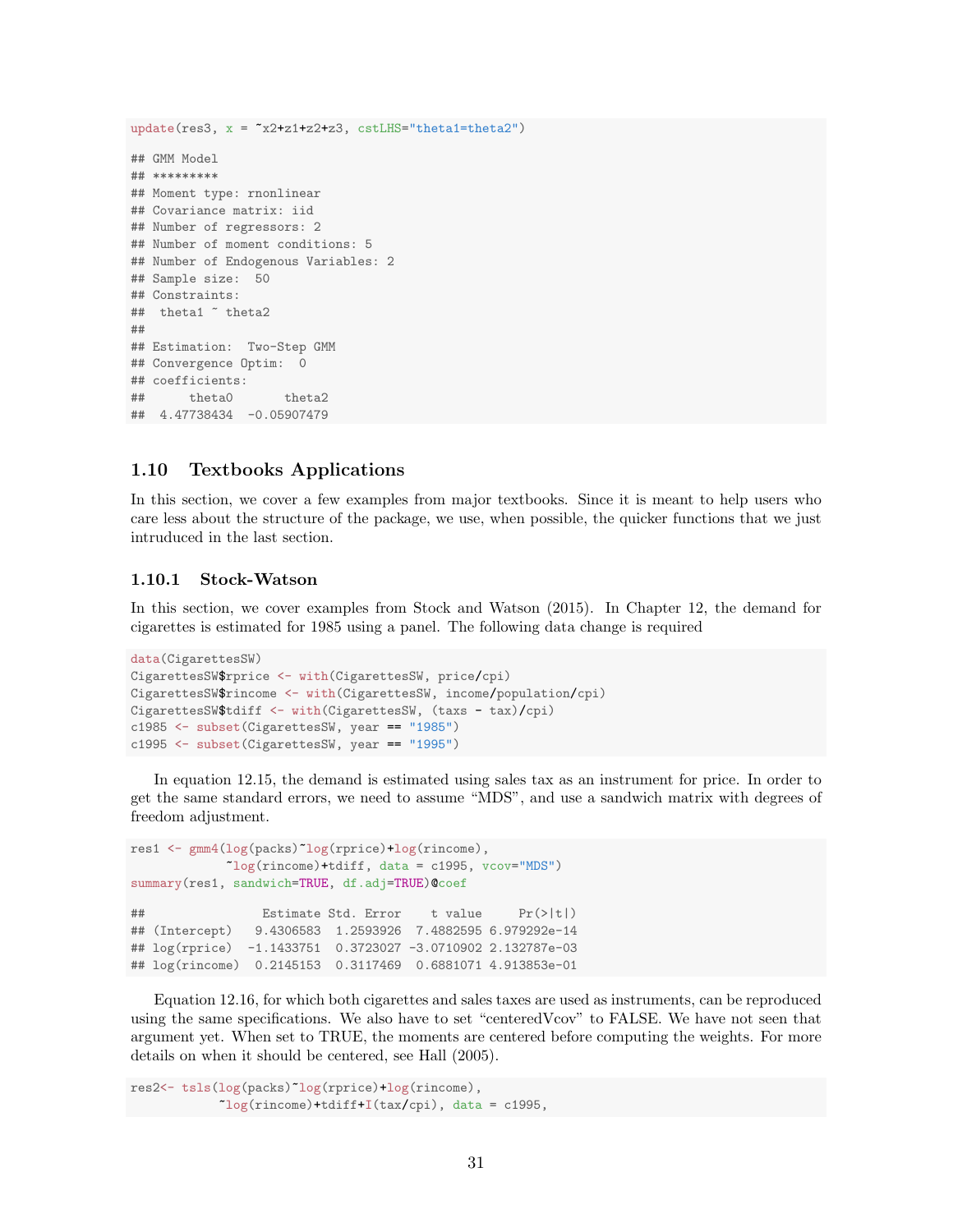|                                                | Model 1    | Model 2    | Model 3    |
|------------------------------------------------|------------|------------|------------|
| (Intercept)                                    | $-0.12$    | $-0.02$    | $-0.05$    |
|                                                | (0.07)     | (0.07)     | (0.06)     |
| dР                                             | $-0.94***$ | $-1.34***$ | $-1.20***$ |
|                                                | (0.21)     | (0.23)     | (0.20)     |
| dInc                                           | 0.53       | 0.43       | 0.46       |
|                                                | (0.34)     | (0.30)     | (0.31)     |
| J-test Statistics                              |            |            | 4.29       |
| J-test p-value                                 |            |            | 0.04       |
| First Stage F-stats $dP$                       | 33.67      | 107.18     | 88.62      |
| *** $p < 0.001$ , ** $p < 0.01$ , * $p < 0.05$ |            |            |            |

<span id="page-31-0"></span>

| Table 1: Table 12.1 of Stock and Watson textbook |
|--------------------------------------------------|
|--------------------------------------------------|

```
centeredVcov=FALSE, vcov="MDS")
summary(res2, sandwich=TRUE, df.adj=TRUE)@coef
## Estimate Std. Error t value Pr(>|t|)
## (Intercept) 9.8949555 0.9592169 10.315660 5.986874e-25
## log(rprice) -1.2774241 0.2496100 -5.117680 3.093166e-07
## log(rincome) 0.2804048 0.2538897 1.104436 2.694041e-01
```
In Table 12.1, the long-run demand elasticity is estimated over a 10 year period. They compare a model with only sales tax as instrument, a model with cigarettes tax only and one with both.

```
data <- data.frame(dQ=log(c1995$pack/c1985$pack),
                   dP=log(c1995$rprice/c1985$rprice),
                   dTs=c1995$tdiff-c1985$tdiff,
                   dT=c1995$tax/c1995$cpi-c1985$tax/c1985$cpi,
                   dInc=log(c1995$rincome/c1985$rincome))
res1 <- tsls(dQ~dP+dInc, ~dInc+dTs, vcov="MDS", data=data)
res2 <- tsls(dQ~dP+dInc, ~dInc+dT, vcov="MDS", data=data)
res3 <- tsls(dQ~dP+dInc, ~dInc+dTs+dT, vcov="MDS", data=data)
```
You can print the summary to see the result, but I use the texreg package of [Leifeld](#page-56-4) [\(2013\)](#page-56-4), with an home made extact method (see Appendix), to make it more compact and more like Table 12.1 of the textbook. Table [1](#page-31-0) presents the results. There is a small difference in the first stage F-test, which could be explained by the way they compute the covariance matrix. We cannot figure out our to get the same first two digits. Using  $lm$  manually and "HC1" type of HCCM, the test is identical to what we get here and it is the closest we can get from their results. It is the same for the other two F-tests.

For the J-test, the difference is a little larger. But, we have to notice that if we assume "MDS", 2SLS is not efficient and the J-test is not valid. If we estimate the model by efficient GMM, the J-test gets closer to what the authors get.

```
res4 <- gmm4(dQ~dP+dInc, ~dInc+dTs+dT, vcov="MDS", data=data)
specTest(res4)
##
## J-Test
## Statistics df pvalue
## Test E(g)=0: 4.8726 1 0.027286
```
res4 <- gmm4(dQ~dP+dInc, ~dInc+dTs+dT, vcov="MDS", data=data)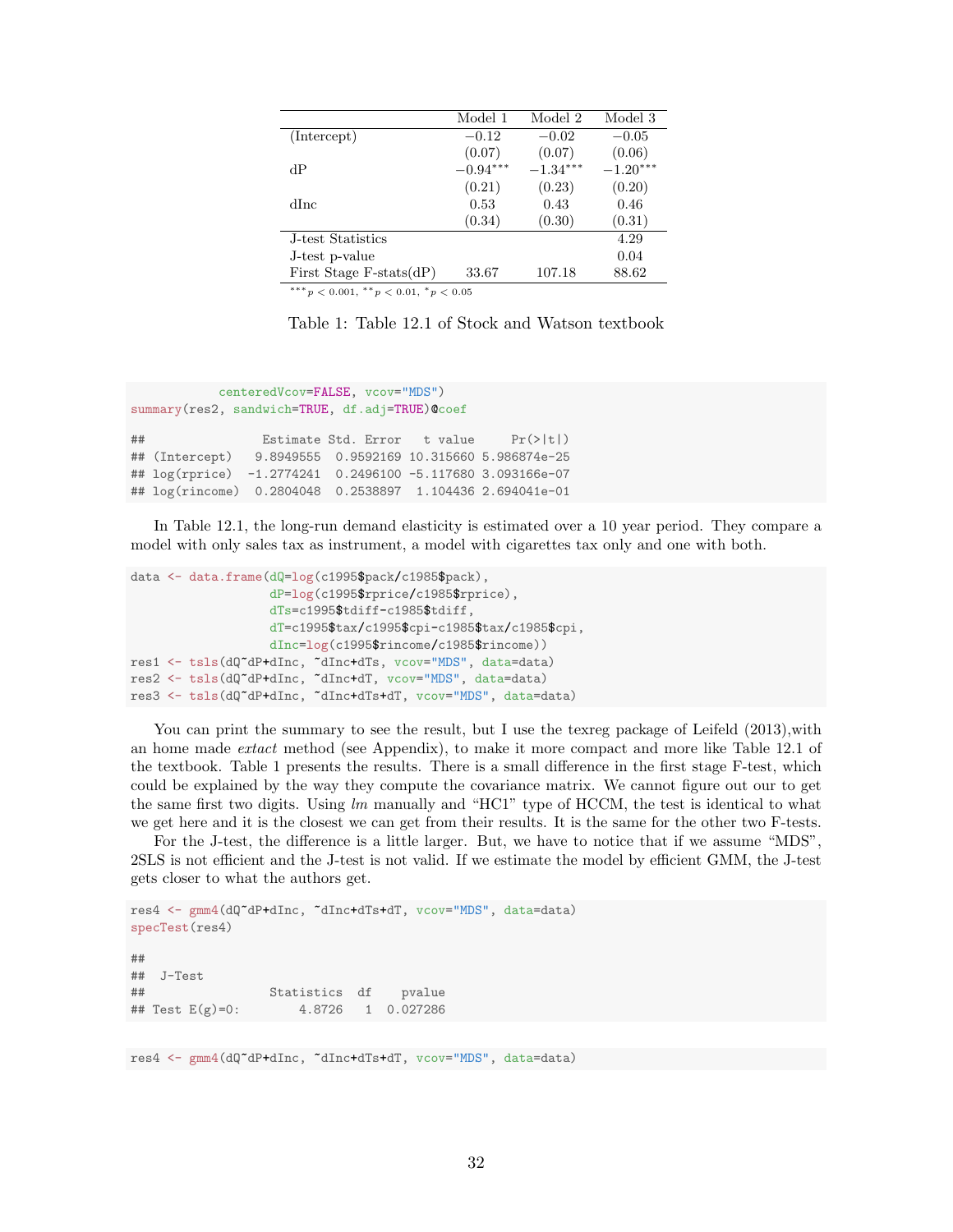#### <span id="page-32-0"></span>1.10.2 Greene

In this section, we want to reproduce results from [Greene](#page-56-5) [\(2012\)](#page-56-5).

In Example 13.7, the author estimates a nonlinear model with (1) the method of moments, one-step GMM and efficient GMM. To reproduce the results, we first need to create a dataset for 1988 remove zero income observations, and scale income.

```
data(HealthRWM)
dat88 <- subset(HealthRWM, year==1988 & hhninc>0)
dat88$hhninc <- dat88$hhninc/10000
```
The model is

hhninc =  $\exp[b_0 + b_1 a_0 e + b_2 e duc + b_3 f$ emale] +  $\varepsilon$ 

We want to reproduce Table 13.2. The NLS estimates shows that we have the same data used by the author.

```
thet0 \leftarrow c(b0=log(mean(data88$hhninc)), b1=0, b2=0, b3=0)g <- hhninc~exp(b0+b1*age+b2*educ+b3*female)
res0 <- nls(g, dat88, start=thet0, control=list(maxiter=100))
summary(res0)$coef
## Estimate Std. Error t value Pr(>|t|)
## b0 -1.693313446 0.0441023916 -38.3950481 4.621718e-279
## b1 0.002066691 0.0006060922 3.4098617 6.557037e-04
## b2 0.047916517 0.0024693627 19.4044065 1.332339e-80
## b3 -0.006581663 0.0137357147 -0.4791642 6.318452e-01
```
The second column is the method of moment (or just identified GMM), using the regressors as instruments.

```
h1 <- "age+educ+female
model1 <- gmmModel(g, h1, thet0, vcov="MDS", data=dat88)
res1 <- modelFit(model1, control=list(reltol=1e-10, abstol=1e-10))
```
The third column is first step GMM using the instruments  $\{age, educ, female, hstat, married\}$ .

```
h2 <- ~age+educ+female+hsat+married
model2 <- gmmModel(g, h2, thet0, vcov="MDS", data=dat88)
res2 <- modelFit(model2, type="onestep")
```
The third is efficient GMM using the same instruments.

res3 <- modelFit(model2)

The results (column 2 to 4 of Table 13.2) are presented in Table [2.](#page-33-0) The results are not identical, which is expected since results from nonlinear models depends on how the optimizer used is tuned. Only the last column cannot be explained by rounding errors or optimizer tuning. We have tried different tuning parameters in *optim* and it never gets closer. Even if we start with the author's solution, *optim* finds a solution with smaller value of the objective function.

In the Example 8.7, the author computes the Hausman test for a consumption function. The efficient estimator is the OLS estimator and the inefficient but consistent is 2SLS with lag income and consumption as instruments. We first estimate the models:

```
data(ConsumptionG)
Y <- ConsumptionG$REALDPI
C <- ConsumptionG$REALCONS
n <- nrow(ConsumptionG)
Y1 <- Y[-n]; Y <- Y[-1]
```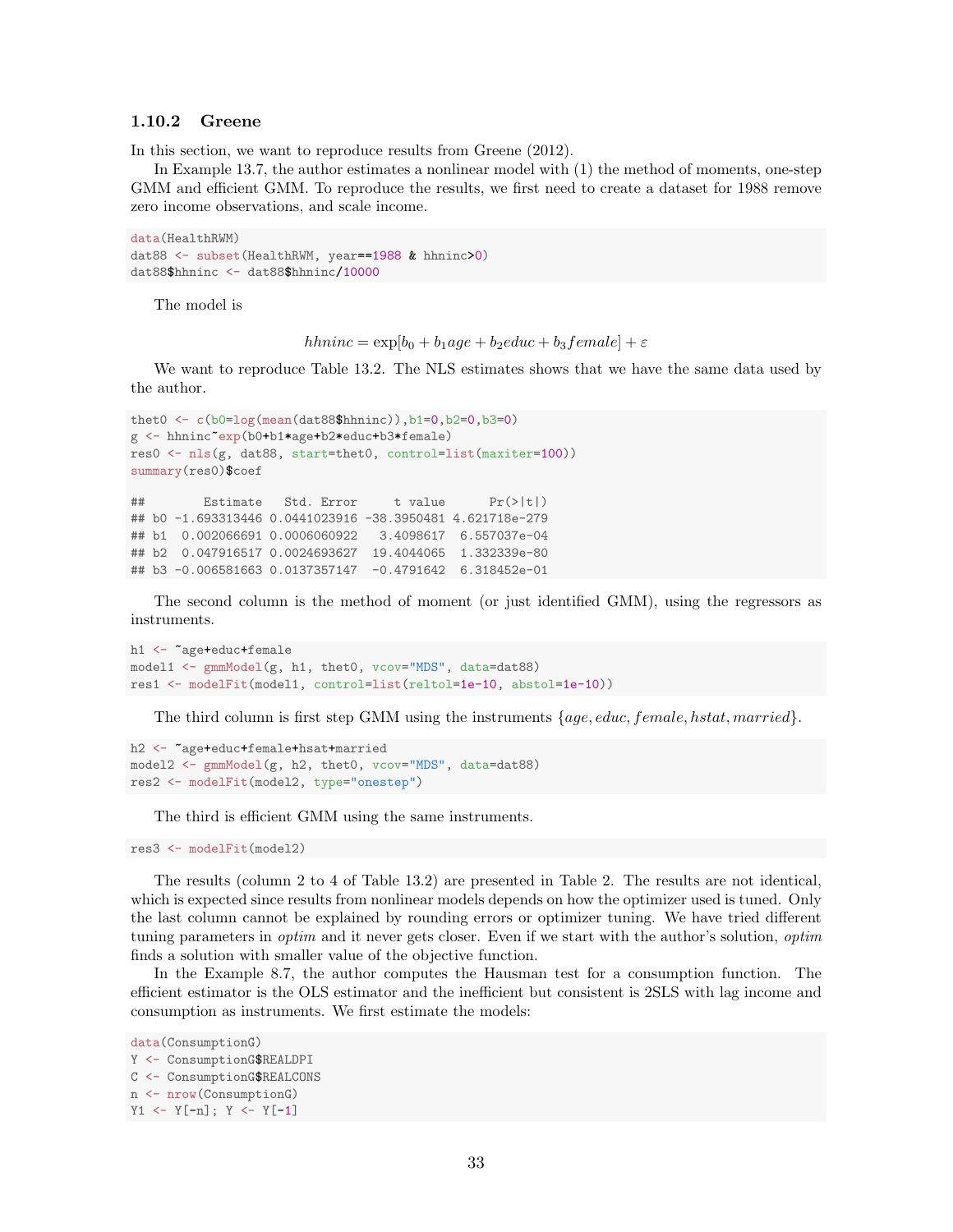|                                                | Model 1       | Model 2       | Model 3       |  |
|------------------------------------------------|---------------|---------------|---------------|--|
| b0                                             | $-1.69258***$ | $-1.45552***$ | $-1.61908***$ |  |
|                                                | (0.04214)     | (0.10102)     | (0.04156)     |  |
| b1                                             | $0.00178***$  | $-0.00028$    | 0.00097       |  |
|                                                | (0.00057)     | (0.00100)     | (0.00056)     |  |
| b2                                             | $0.04861***$  | $0.03731***$  | $0.04688***$  |  |
|                                                | (0.00262)     | (0.00518)     | (0.00261)     |  |
| b3                                             | 0.00069       | $-0.02205$    | $-0.01487$    |  |
|                                                | (0.01384)     | (0.01445)     | (0.01357)     |  |
| *** $p < 0.001$ , ** $p < 0.01$ , * $p < 0.05$ |               |               |               |  |

<span id="page-33-0"></span>Table 2: Attempt to reproduce Table 13.2 from Greene (2012)

```
C1 \leftarrow C[-n]; C \leftarrow C[-1]dat <- data.frame(Y=Y,Y1=Y1,C=C,C1=C1)
model <- gmmModel(C~Y, ~Y1+C1, data=dat, vcov="iid")
```
We then estimate them with OLS and 2SLS.

```
res1 <- tsls(model)
res2 \leftarrow lm(C^{\sim}Y)
```
Result of the test from Example 8.7-2:

DWH(res1)

## ## Durbin-Wu-Hausman Test ## Statistics df pvalue ## DWH Test: 8.811 1 0.0029942

The difference is explained by rounding errors. We get the same as the author if we square the t ratio using only three digits. For example 8.7-1, we first try to adjust the covariance for the degrees of freedom.

```
DWH(res1, res2, df.adj=TRUE)
##
## Hausman Test
## Statistics df pvalue
## Hausman Test: 8.0659 1 0.0045106
```
The result is a little different (the author reports 8.481). To reproduce the same results we need to specify the variance.

```
X <- model.matrix(model)
Xhat <- qr.fitted(res1@wObj@w, X)
s2 <- sum(residuals(res2)^2)/(res2$df.residual)
v1 <- solve(crossprod(Xhat))*s2
v2 <- solve(crossprod(X))*s2
DWH(res1, res2, v1=v1, v2=v2)
##
## Hausman Test
## Statistics df pvalue
## Hausman Test: 8.4814 1 0.003588
```
What we do above is to assume that the variance of the 2SLS and OLS coefficients are respectively  $\hat{\sigma}^2(\hat{X}^{\prime}\hat{X})^{-1}$  and  $\hat{\sigma}^2(X^{\prime}X)^{-1}$ , where  $\hat{X}$  is the fitted values of the regression of X on the instruments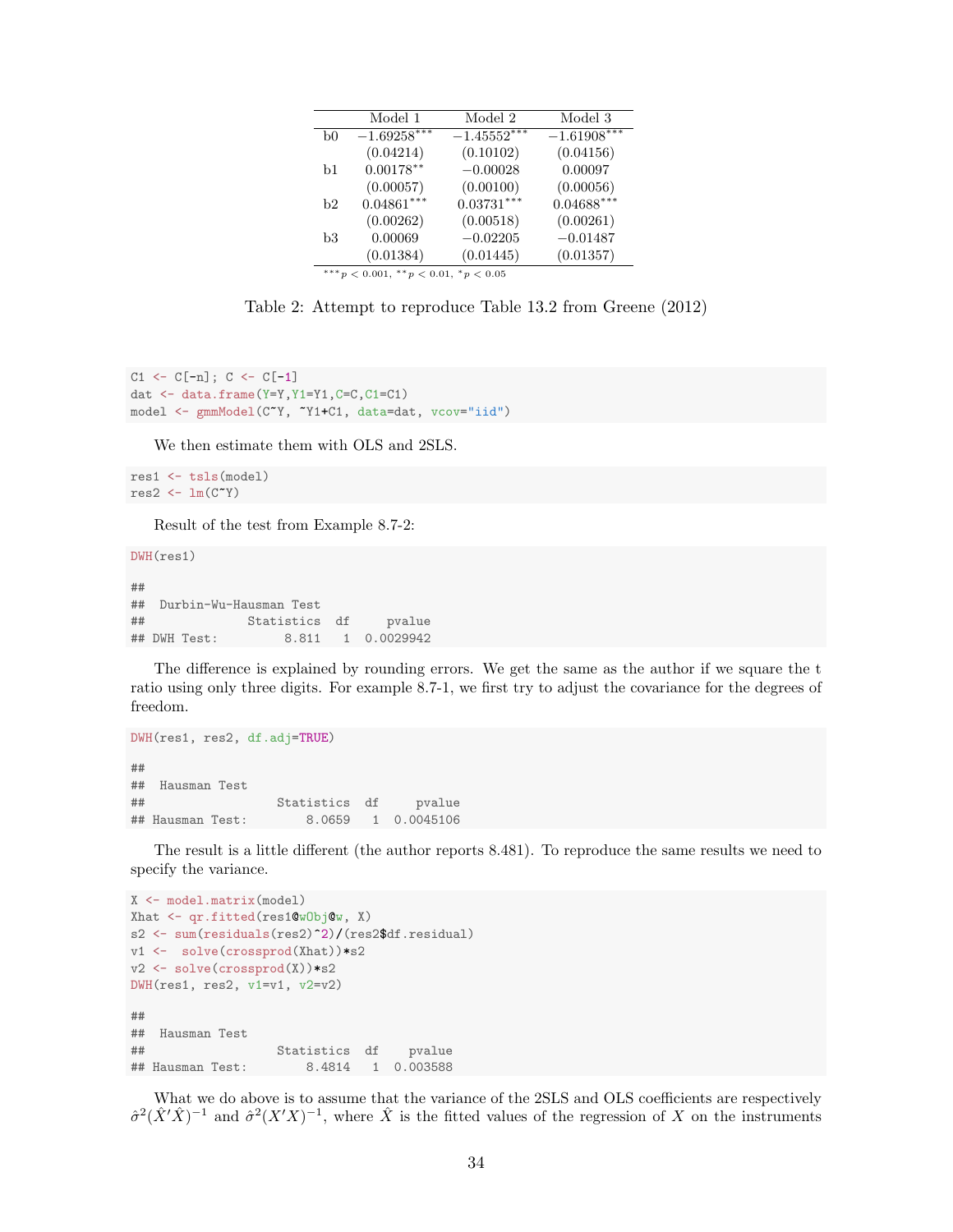and  $\hat{\sigma}^2$  is the estimated variance of the error terms using the unbiased OLS estimator. We therefore need the same estimate to obtain the same results.

#### <span id="page-34-0"></span>1.10.3 Wooldridge

In this section, we want to reproduce results from [Wooldridge](#page-56-6) [\(2016\)](#page-56-6).

### <span id="page-34-1"></span>2 Systems of Equations

We consider two type of system of equations. The linear system:

$$
Y_{ji} = X'_{ji}\theta_j + \varepsilon_{ji}
$$

or

$$
Y_{ji}(\theta_j) = X_{ji}(\theta_j) + \varepsilon_{ji}
$$

for  $j = 1, ..., m$ , the number of equations, and  $i = 1, ..., n$ , the number of observations, with  $\theta_j$  being a  $k_j \times 1$  vector. We assume that for each equation j, there is a  $q_j \times 1$  vector of instruments  $Z_{ji}$  that satisfies  $E[\varepsilon_{ji}Z_{ji}] = 0$ . The moment conditions can therefore be written as:

$$
E[g_i(\theta)] \equiv E \begin{bmatrix} \varepsilon_{1i} Z_{1i} \\ \varepsilon_{2i} Z_{2i} \\ \varepsilon_{3i} Z_{3i} \\ \vdots \\ \varepsilon_{mi} Z_{mi} \end{bmatrix} = 0
$$

The model is just-identified if  $k_j = q_j$  for all j, and it is over-identified if  $k_j < q_j$  for ar least one j. For now, we offer two possible variance structures. We refer to "iid" models in which the errors are conditionally homoscedastic. In that case, the asymptotic variance of the moment condition is: 1

$$
Var[\sqrt{(n)}\bar{g}(\theta)] \stackrel{p}{\rightarrow} S \equiv \begin{pmatrix} \sigma_1^2 E[Z_{1i}Z'_{1i}] & \sigma_{12} E[Z_{1i}Z'_{2i}] & \cdots & \sigma_{1m} E[Z_{1i}Z'_{mi}] \\ \sigma_{21} E[Z_{2i}Z'_{1i}] & \sigma_2^2 E[Z_{2i}Z'_{2i}] & \cdots & \sigma_{2m} E[Z_{2i}Z'_{mi}] \\ \vdots & \vdots & \ddots & \vdots \\ \sigma_{m1} E[Z_{mi}Z'_{1i}] & \sigma_{m2} E[Z_{mi}Z'_{2i}] & \cdots & \sigma_m^2 E[Z_{mi}Z'_{mi}] \end{pmatrix}
$$

We can estimate  $E[Z_{li}Z'_{ji}]$  by  $\frac{1}{n}\sum_{i=1}^n Z_{li}Z'_{ji}$  and  $\sigma_{lj}$  by  $\frac{1}{n}\sum_{i=1}^n \hat{\varepsilon}_{li}\hat{\varepsilon}_{ji}$ . We label this estimate  $\hat{S}$ . If  $Z_{li} = Z_{ji}$  for all l and j, which implies that all equations have the same instruments, we can simplify the expression. Let  $\Sigma = \mathbb{E}[\varepsilon_i \varepsilon'_i]$ , where  $\varepsilon_i = {\varepsilon_{1i}, ..., \varepsilon_{mi}}'$  and  $Z_i = Z_{ji}$  for all  $j = 1, ..., m$ . The asymptotic variance can be written as:

$$
Var[\sqrt(n)\bar{g}(\theta)] \stackrel{p}{\rightarrow} S \equiv \Sigma \otimes E[Z_i Z_i'],
$$

where ⊗ is the kronecker product. S can be estimated by  $\hat{S} = \hat{\Sigma} \otimes \left[\frac{1}{n} \sum_{i=1}^{n} Z_i Z_i'\right]$ , where  $\hat{\Sigma} = \frac{1}{n} \sum_{i=1}^{n} \hat{\epsilon}_i \hat{\epsilon}'_i$ . If we relax the homoscedasticity, the variance structure is labeled "MDS". the asymptotic variance of the moments are:

$$
Var[\sqrt(n)\bar{g}(\theta)] \stackrel{p}{\rightarrow} S \equiv \begin{pmatrix} E[\varepsilon_{1i}^2 Z_{1i} Z'_{1i}] & E[\varepsilon_{1i} \varepsilon_{2i} Z_{1i} Z'_{2i}] & \cdots & E[\varepsilon_{1i} \varepsilon_{mi} Z_{1i} Z'_{mi}] \\ E[\varepsilon_{2i} \varepsilon_{1i} Z_{2i} Z'_{1i}] & E[\varepsilon_{2i}^2 Z_{2i} Z'_{2i}] & \cdots & E[\varepsilon_{2i} \varepsilon_{mi} Z_{2i} Z'_{mi}] \\ \vdots & \vdots & \vdots & \vdots \\ E[\varepsilon_{mi} \varepsilon_{1i} Z_{mi} Z'_{1i}] & E[\varepsilon_{mi} \varepsilon_{2i} Z_{mi} Z'_{2i}] & \cdots & E[\varepsilon_{mi}^2 Z_{mi} Z'_{mi}] \end{pmatrix}
$$

It can be estimated by

$$
\hat{S} = \frac{1}{n} \sum_{i=1}^{n} \begin{pmatrix}\n\hat{\varepsilon}_{1i}^{2} Z_{1i} Z_{1i}' & \hat{\varepsilon}_{1i} \hat{\varepsilon}_{2i} Z_{1i} Z_{2i}' & \cdots & \hat{\varepsilon}_{1i} \hat{\varepsilon}_{mi} Z_{1i} Z_{mi}' \\
\hat{\varepsilon}_{2i} \hat{\varepsilon}_{1i} Z_{2i} Z_{1i}' & \hat{\varepsilon}_{2i}^{2} Z_{2i} Z_{2i}' & \cdots & \hat{\varepsilon}_{2i} \hat{\varepsilon}_{mi} Z_{2i} Z_{mi}' \\
\vdots & \vdots & \vdots & \vdots \\
\hat{\varepsilon}_{mi} \hat{\varepsilon}_{1i} Z_{mi} Z_{1i}' & \hat{\varepsilon}_{mi} \hat{\varepsilon}_{2i} Z_{mi} Z_{2i}' & \cdots & \hat{\varepsilon}_{mi}^{2} Z_{mi} Z_{mi}'\n\end{pmatrix}
$$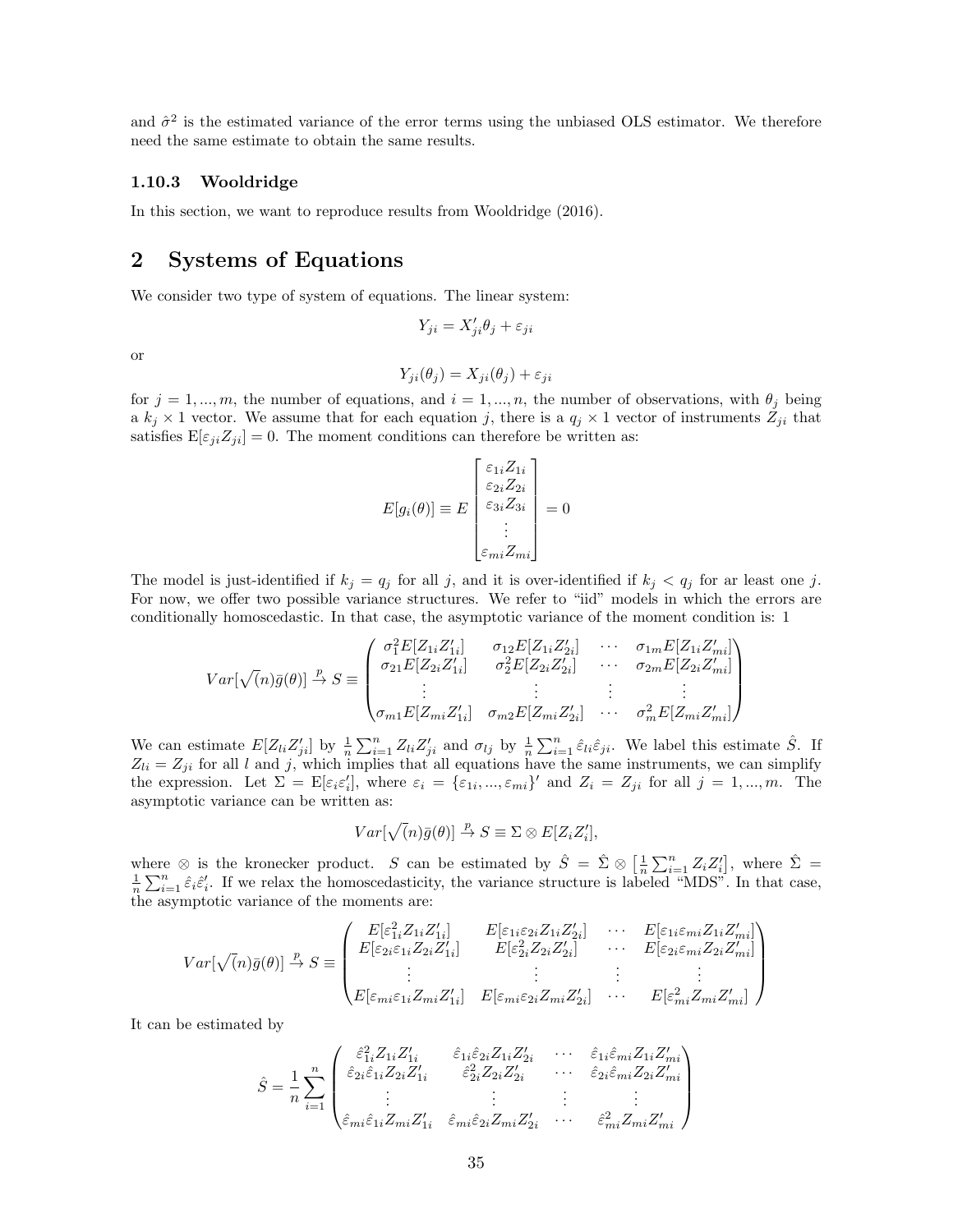Another type of systems considered in the package are the ones in which each equation has the same instruments and that these instruments are the union of all regressors from all equations. This is called the SUR assumption (Seemingly Unrelated Regressions). We will compare the estimation of the different models below. Notice that there is no function type of system yet because we don't see any specific applications. Suggestions are welcome if you have examples in mind.

### <span id="page-35-0"></span>2.1 A class object for System of Equations

The two classes are "slinearGmm" and "snonlinearGmm" and the union class is "sgmmModels". For most, the slots are the same with the exception that they are lists. The other difference is that the whole data.frame for all equations is store in the slot "data". For "slinearGmm", the equations and instruments are defined in the slots "modelT" and "instT", the latter being also the format for "snonlinearGmm" classes. They are lists of terms for each formula. There are two extra slots in system classes, "eqnNames", which labels each equation, and "SUR", which is TRUE if the SUR assumption is satisfied. The constructor is  $sysGmmModel$  and works as the  $qmmModel$  constructor. A show method prints the most important specification of the system of equations. Here is an example.

```
data(simData)
g \leftarrow \text{list(Supply=y1}^*x1+z2, \text{ Demand1=y2}^*x1+x2+x3, \text{ Demand2=y3}^*x3+x4+z1)h <- list(~z1+z2+z3, ~x3+z1+z2+z3+z4, ~x3+x4+z1+z2+z3)
smod1 <- sysGmmModel(g, h, vcov="iid", data=simData)
smod1
## System GMM Model
## ****************
## Moment type: linear
## Covariance matrix: iid
## Supply: coefs=3, moments=4, number of Endogenous: 1
## Demand1: coefs=4, moments=6, number of Endogenous: 2
## Demand2: coefs=4, moments=6, number of Endogenous: 0
## Sample size: 50
```
If we do not name the equations as we did, the default names  $Eqnj$  for  $j = 1, ..., m$  will be given. As for single equations, the "vcov" argument defines the assumption we make on the structure of the moment conditions variance. "snonlinearGmm" are constructed the same way with the exception that "theta0", a list of named starting coefficient vectors, must be provided. If we only provide one formula for the instruments, the same instruments will be used in all equations.

```
smod2 <- sysGmmModel(g, x2+x4+z1+z2+z3+z4, vcov="iid", data=simData)
smod2
## System GMM Model
## ****************
## Moment type: linear
## Covariance matrix: iid
## Supply: coefs=3, moments=7, number of Endogenous: 1
## Demand1: coefs=4, moments=7, number of Endogenous: 2
## Demand2: coefs=4, moments=7, number of Endogenous: 1
## Sample size: 50
```
To impose the SUR assumption, we just ignore the instrument argument. In that case, instruments will be constructed using the union of all regressors.

```
smod3 <- sysGmmModel(g, vcov="iid", data=simData)
smod3
## System GMM Model
## ****************
```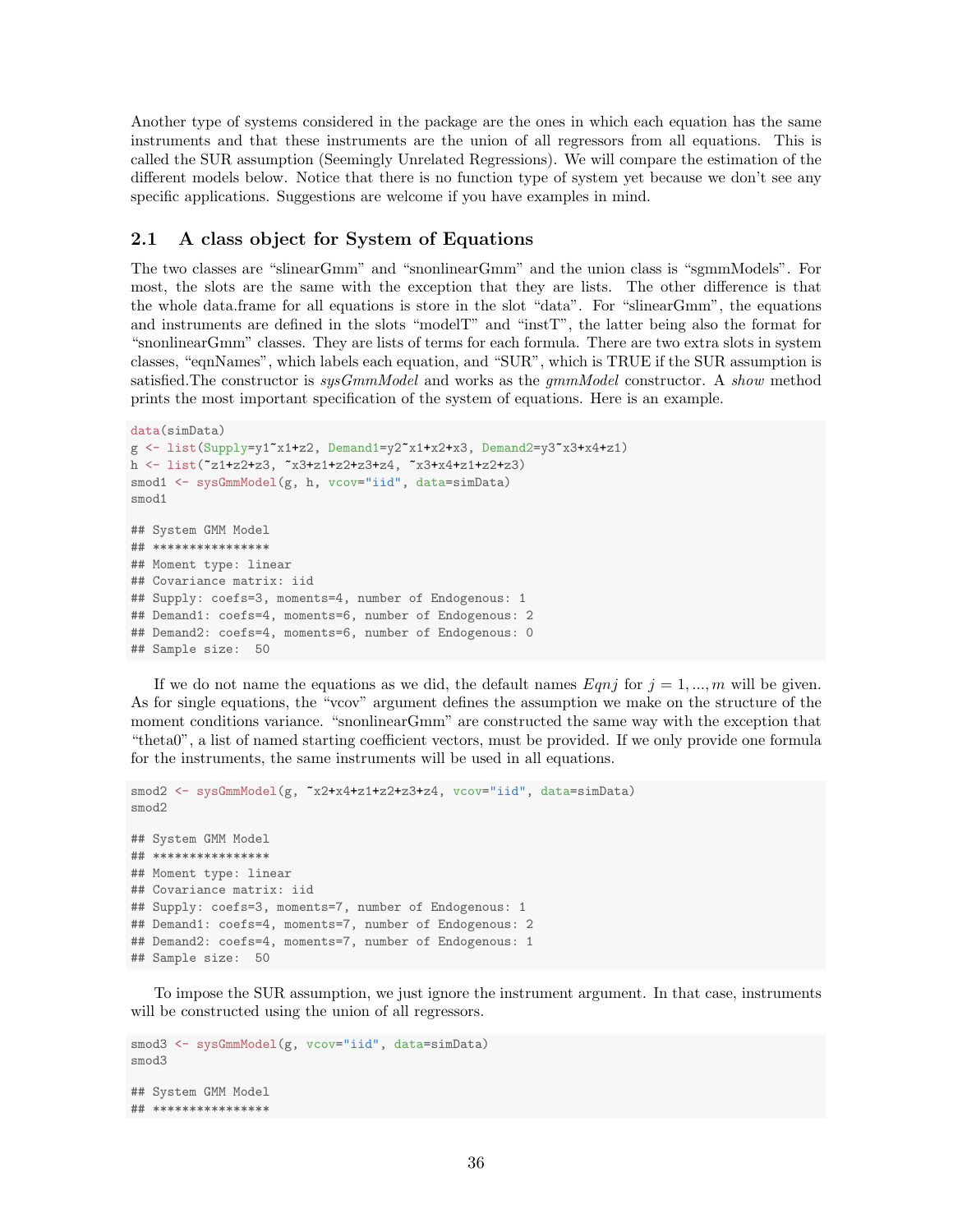```
## Moment type: linear
## Covariance matrix: iid
## Supply: coefs=3, moments=7, number of Endogenous: 0
## Demand1: coefs=4, moments=7, number of Endogenous: 0
## Demand2: coefs=4, moments=7, number of Endogenous: 0
## Sample size: 50
```
There is one other way to create a system classes. If one tries to create a "linearGmm" class using a matrix as the left hand side of the regression, the model will automatically converted to a system of equation with the same regressors and same instruments. Here is an example using simulated data.

```
dat \leftarrow list(y=matrix(rnorm(150),50,3),
            x=rrnorm(50), z1=rrnorm(50),
            z2=rrnorm(50)mod <- gmmModel(y~x, ~z1+z2, data=dat, vcov="iid")
mod
## System GMM Model
## ****************
## Moment type: linear
## Covariance matrix: iid
## Eqn1: coefs=2, moments=3, number of Endogenous: 1
## Eqn2: coefs=2, moments=3, number of Endogenous: 1
## Eqn3: coefs=2, moments=3, number of Endogenous: 1
## Sample size: 50
```
We could therefore create a multivariate regression in the following way:

mod <- gmmModel(y~x, ~x, vcov="iid", data=dat)

### <span id="page-36-0"></span>2.2 Methods for "sgmmModels" classes

The methods are very similar to the ones described above for "gmmModels" classes. Here, we briefly describe the difference.

 $\bullet$  /: The method has two arguments. The first is an vector of integers to select the equations, and the second is a list of integers to select the instruments in each of the selected equation. For example, the following creates a system of equations from the "smod1" object with the first two equations, and using the first 3 instruments in the first equation and the first 4 for the second.

```
smod1[1:2, list(1:3,1:4)]
## System GMM Model
## ****************
## Moment type: linear
## Covariance matrix: iid
## Supply: coefs=3, moments=3, number of Endogenous: 1
## Demand1: coefs=4, moments=4, number of Endogenous: 2
## Sample size: 50
```
If the second argument is missing, all instruments are selected. If only one equation is selected, the object if converted to a single equation class. We can therefore estimate each equation separately.

```
modelFit(smod1[1])
## GMM Model
## *********
## Moment type: linear
```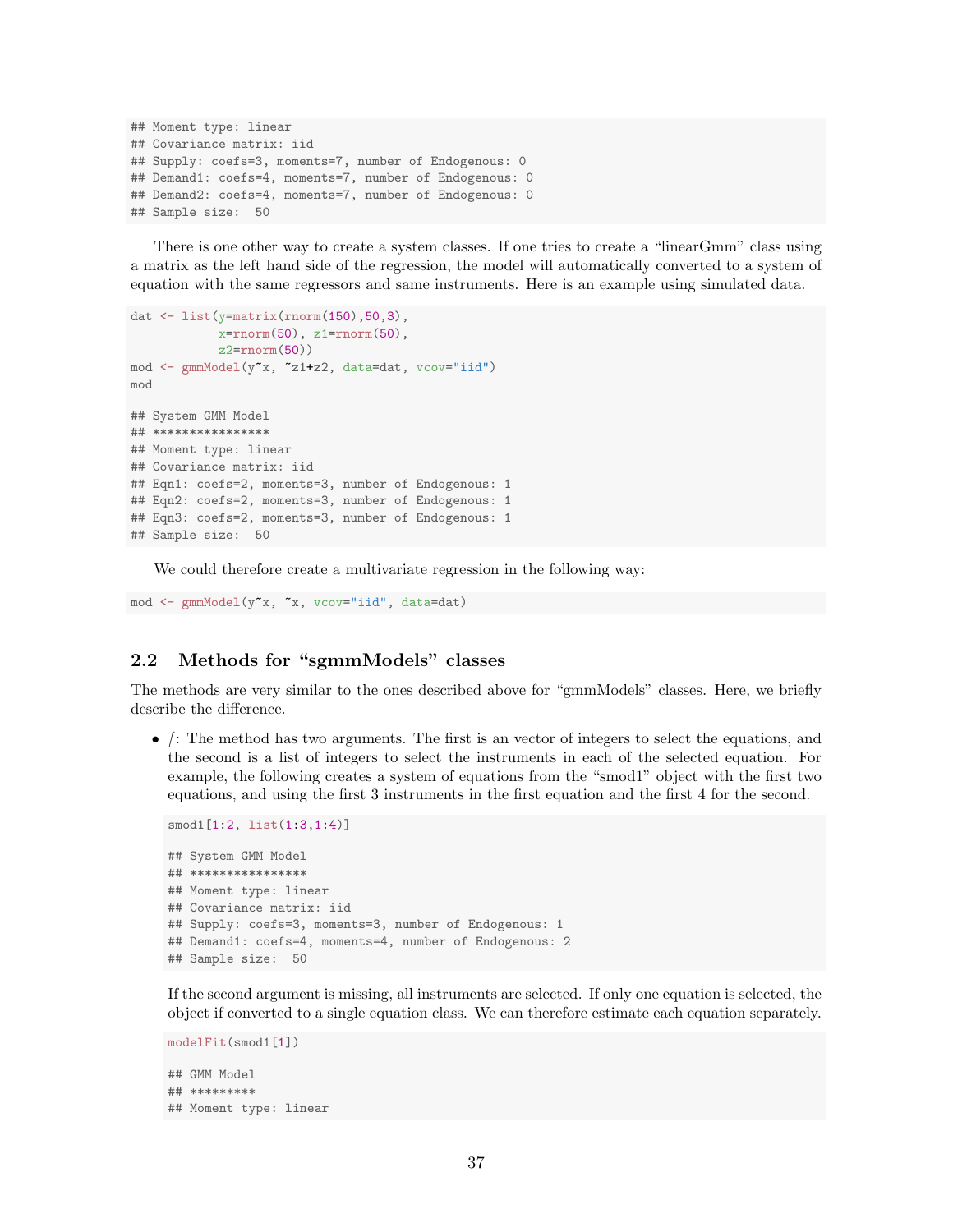```
## Covariance matrix: iid
## Number of regressors: 3
## Number of moment conditions: 4
## Number of Endogenous Variables: 1
## Sample size: 50
##
## Estimation: Two-Stage Least Squares
## coefficients:
## (Intercept) x1 z2
## 1.0080239 0.8349503 -0.1696884
```
• model.matrix and modelResponse. The methods return the model.matrix and modelResponse of each equation in a list. Basically, the following are equivalent:

```
mm <- model.matrix(smod1)
mm <- lapply(1:3, function(i) model.matrix(smod1[i]))
```
• evalMoment, evalDMoment, Dresiduals: The methods are applied to each equation and returned in a list. Notice that theta must be stored in a list.

```
theta \leftarrow list(1:3, 1:4, 1:4)gt <- evalMoment(smod1, theta)
```
• residuals: It returns a  $n \times m$  matrix of residuals. We can therefore estimate  $\Sigma$  directly:

```
Sigma <- crossprod(residuals(smod1, theta))/smod1@n
```
- momentVcov: It returns the  $Q \times Q$  matrix  $\hat{S}$ , where  $Q = \sum_{j=1}^{m} q_j$ . The way it is computed depends on the structure of the variance as described above.
- merge: The method is used to merge single equations into a system class, or to add equations to an already created system class. The "smod1" object could have been created this way.

```
eq1 <- gmmModel(g[[1]], h[[1]], data=simData, vcov="iid")
eq2 <- gmmModel(g[[2]], h[[2]], data=simData, vcov="iid")
eq3 <- gmmModel(g[[3]], h[[3]], data=simData, vcov="iid")
smod <- merge(eq1,eq2,eq3)
smod
## System GMM Model
## ****************
## Moment type: linear
## Covariance matrix: iid
## Eqn1: coefs=3, moments=4, number of Endogenous: 1
## Eqn2: coefs=4, moments=6, number of Endogenous: 2
## Eqn3: coefs=4, moments=6, number of Endogenous: 0
## Sample size: 50
```
We can also add an equation to "smod1".

```
eq1 <- gmmModel(y"x1, "x1+z4, data=simData, vcov="iid")
merge(smod1, eq1)
## System GMM Model
## ****************
## Moment type: linear
## Covariance matrix: iid
## Supply: coefs=3, moments=4, number of Endogenous: 1
## Demand1: coefs=4, moments=6, number of Endogenous: 2
```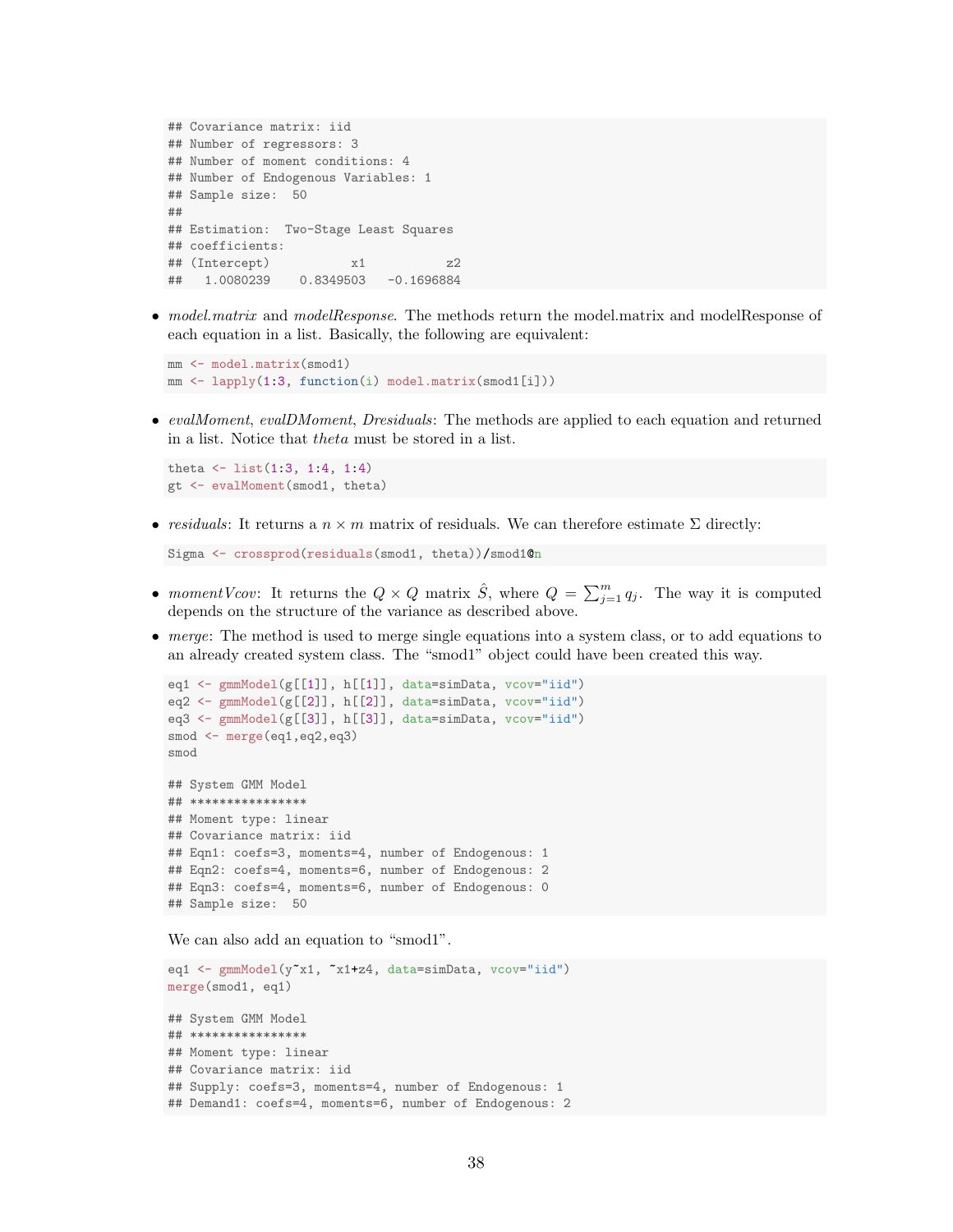```
## Demand2: coefs=4, moments=6, number of Endogenous: 0
## Eqn4: coefs=2, moments=3, number of Endogenous: 0
## Sample size: 50
```
Notice that the equations are merged to the first argument. It the "vcov" differes, the one from the first argument is kept.

### <span id="page-38-0"></span>2.3 Restricted models

As for the single equation case, we can create an object with restrictions imposed on the coefficients. For now, only linear restrictions on linear models are implemented in the package. The class is "rslinearGmm" and it contains its unrestricted counterpart. Restrictions are imposed in the same way they are imposed in the single equation case. We can impose cross-equation restrictions, or simply impose restrictions equation by equation. The method *restModel* is used to create the restricted models. In the following example, restrictions are imposed equation by equation.

```
R1 <- list(c("x1=-12*z2"), character(), c("x3=0.8", "z1=0.3"))
rsmod1 <- restModel(smod1, R1)
rsmod1
## System GMM Model
## ****************
## Moment type: rlinear
## Covariance matrix: iid
## Supply: coefs=2, moments=4, number of Endogenous: 1
## Demand1: coefs=4, moments=6, number of Endogenous: 2
## Demand2: coefs=2, moments=6, number of Endogenous: 0
## Sample size: 50
## **Equation by Equation restrictions**
## **Supply**
## Constraints:
\# \# \frac{1}{2} \frac{1}{2} \frac{1}{2} \frac{1}{2} \frac{1}{2} \frac{1}{2} \frac{1}{2} \frac{1}{2} \frac{1}{2} \frac{1}{2} \frac{1}{2} \frac{1}{2} \frac{1}{2} \frac{1}{2} \frac{1}{2} \frac{1}{2} \frac{1}{2} \frac{1}{2} \frac{1}{2} \frac{1}{2} \frac{1}{2} ## Restricted regression:
## y1 = (Intercept) + (-12x1 + z2)##
## **Demand2**
## Constraints:
## x3 = 0.8
\# z1 = 0.3## Restricted regression:
## (y3-0.8x3-0.3z1) = (Intercept)+x4
```
For now,  $R$  is a list of the same length as the number of equations. For equations with no restrictions, an empty character vector must be provided. (Eventually, we will allow  $R$  to be a named list with the names being the equation names.) For cross-equation restrictions, we need to add to the coefficient names the equation names.

```
R2<- c("Supply.x1=1", "Demand1.x3=Demand2.x3")
rsmod1.ce <- restModel(smod1, R2)
rsmod1.ce
## System GMM Model
## ****************
## Moment type: rlinear
## Covariance matrix: iid
## combinedEqns: coefs=9, moments=16, number of Endogenous: 2
## Sample size: 150
## Constraints:
```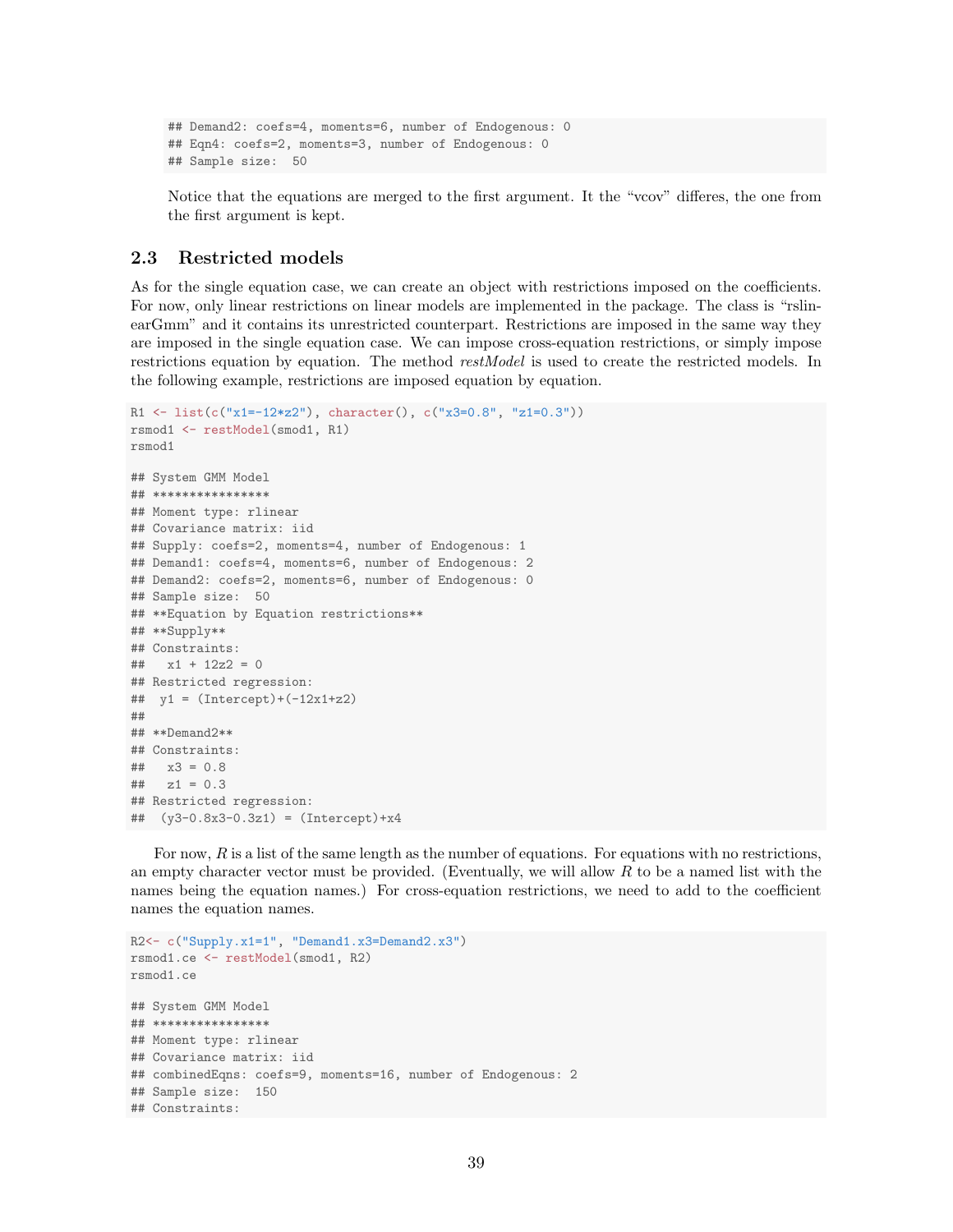```
\# Supply.x1 = 1
\text{#}\# Demand1.x3 - Demand2.x3 = 0
```
Notice that the model contains only one equation in the print output. That's because we can no longer consider equations to be distinct. All methods that exist for "sGmmModels" can also be applied to "rslinearGmm" objects. When a vector of coefficient is required, the dimension of theta must reflect the new number of coefficients implied by the restrictions. For example, in "rsmod1" there are only two coefficients in the restricted supply and demand2 equations.

```
e \leq residuals(rsmod1, theta=list(1:2, 1:4, 1:2))
dim(e)
```
## [1] 50 3

Notice that in order to compute the residuals in restricted models, the method converts the restricted coefficients in their unrestricted format and calls the residuals method for the unrestricted model. The method *coef* is used to do the conversion. We could therefore reproduce what the method for "rslinearGMM" computes as follows:

```
(b <- coef(rsmod1, theta=list(1:2, 1:4, 1:2)))
## $Supply
## (Intercept) x1 z2
\# \# \frac{1}{2} \frac{-24}{2} 2
##
## $Demand1
## (Intercept) x1 x2 x3
## 1 2 3 4
##
## $Demand2
## (Intercept) x3 x4 z1
## 1.0 0.8 2.0 0.3
```
e <- residuals(as(rsmod1, "slinearGmm"), b)

The same is done for all methods that can be computed using the converted coefficient vector. These methods include *evalMoment* and *momentVcov*. All derivatives methods, however, reflect the change in the models. For example, evalDMoment will produce lists of matrices with different dimensions:

```
evalDMoment(rsmod1, theta=list(1:2,1:4,1:2))[[1]]
```

| ## |                | $(Intercept) (-12x1+z2)$ |                        |
|----|----------------|--------------------------|------------------------|
|    | ## (Intercept) | $-1.0000000$             | 59.47345               |
|    | $##$ $z1$      | $-1.0364874$             | 75.33542               |
|    | $##$ $z2$      | $-1.3914491$             | 70.58468               |
|    | ## z3          |                          | $0.1586131 - 16.66339$ |

The method Dresiduals will also be affected the same way. Of course, the methods model.matrix and modelResponse are also affected by the restrictions because the latter modify the left and/or the right hand sides of the equations.

When cross-equation restrictions are imposed, we treat the object as being a system with one equation by providing a list with one single coefficient vector. However, the output of the methods will be the one implied by the system of equations by converting the retricted coefficient vector into its unrestricted counterpart. It is the case of *residuals* and *momentVcov*. For example, the residuals:

```
e <- residuals(rsmod1.ce, theta=list(1:9))
e[1:3,]
```
## Supply Demand1 Demand2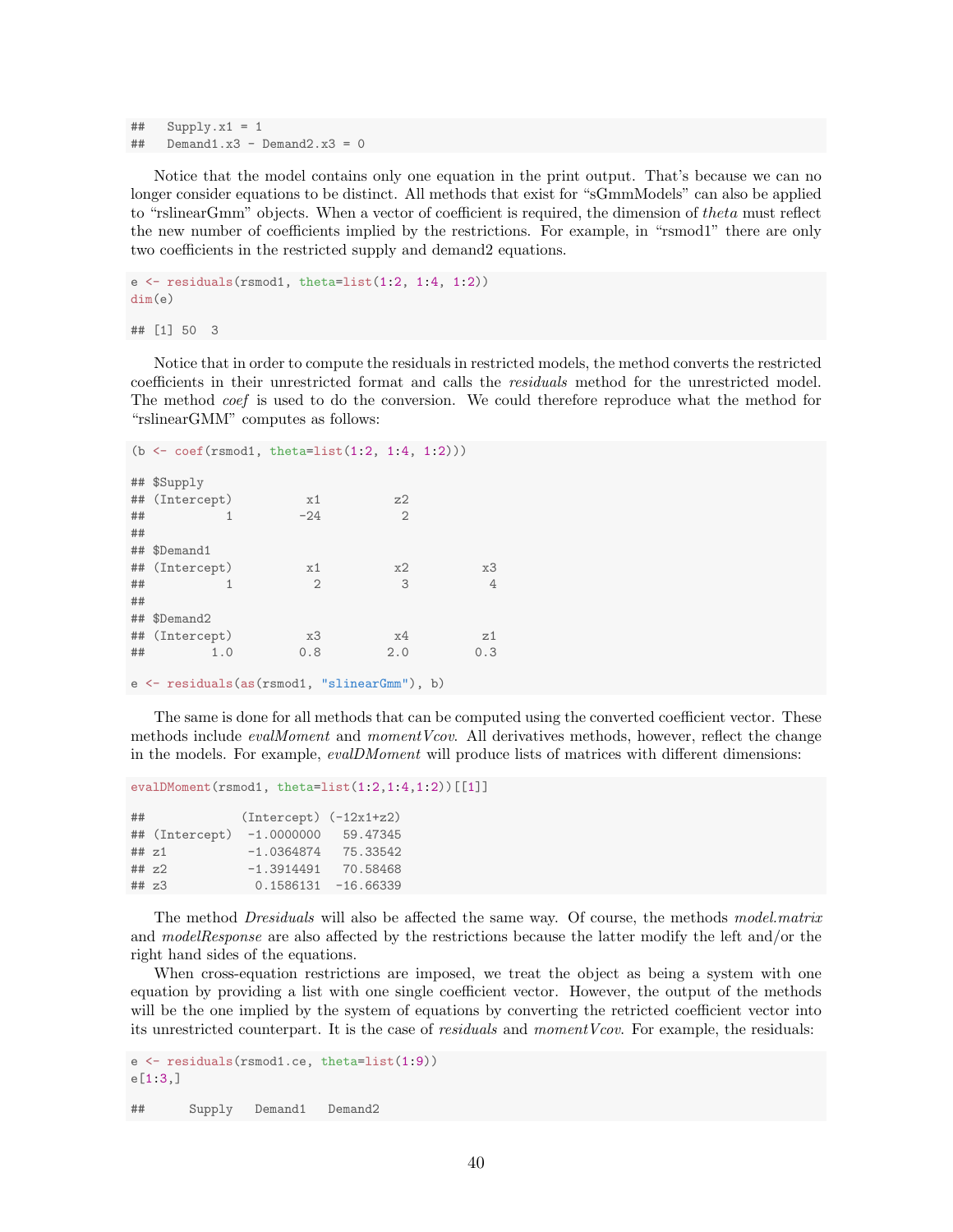## 1 -1.633415 -22.81319 1.645366 ## 2 -9.492418 -79.40969 -3.076222 ## 3 -6.127287 -71.84968 10.935640

is an  $n \times m$  matrix, one column for each equation. As to the case with no cross-equation restriction, the residuals can be computed this way:

```
(b \leftarrow \text{coeff}(\text{rsmooth}.\text{ce}, \text{theta} = \text{list}(1:9)))## $Supply
## (Intercept) x1 z2
\# \# \frac{1}{2} \frac{1}{2} \frac{2}{2}##
## $Demand1
## (Intercept) x1 x2 x3
## 3 4 5 7
##
## $Demand2
## (Intercept) x3 x4 z1
## 6 7 8 9
```
e <- residuals(as(rsmod1.ce, "slinearGmm"), b)

The methods evalDMoment, Dresiduals, model.matrix and modelResponse outputs are, however, lists with ony one element, the combined equations.

```
G <- evalDMoment(rsmod1.ce, list(1:9))
names(G)
## [1] "combinedEqns"
dim(G[[1]])
## [1] 16 9
```
The  $\sqrt[n]{\ }$  method works the same way. We can therefore get the first equation as a "rlinearGmm" object as follows:

```
rsmod1[1]
## GMM Model
## *********
## Moment type: rlinear
## Covariance matrix: iid
## Number of regressors: 2
## Number of moment conditions: 4
## Number of Endogenous Variables: 1
## Sample size: 50
## Constraints:
## x1 + 12z2 = 0
## Restricted regression:
## y1 = (Intercept) + (-12x1 + z2)
```
### <span id="page-40-0"></span>2.4 A class for GMM weights

As for the single equation case, the weighting matrices must have a particular class in order to work with all model fitting methods. The constructor is the method *evalWeights*. The class for system of equations is "sysGmmWeights". The simplest weighting matrix is the identity matrix and can be created as follows: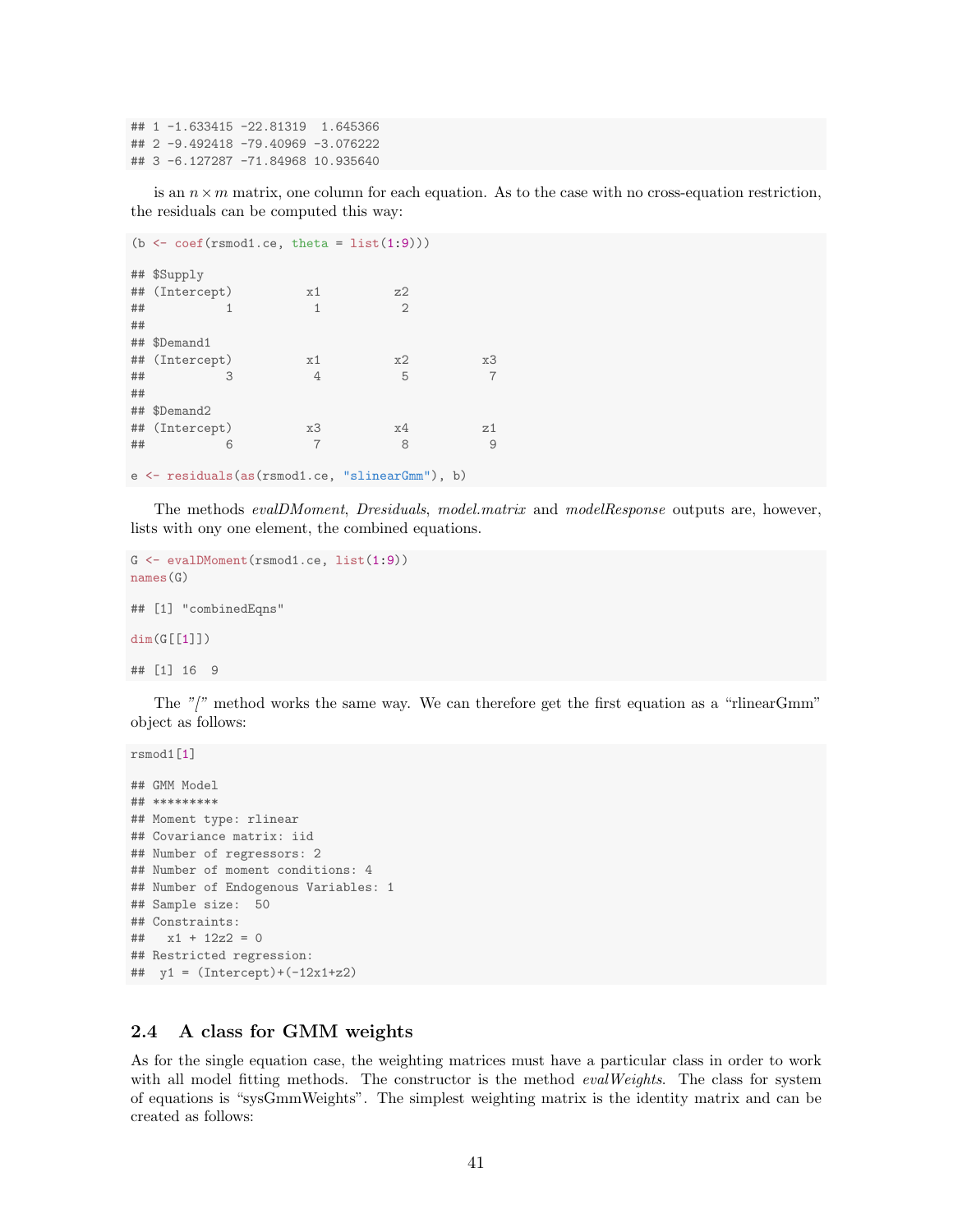```
wObj1 <- evalWeights(smod1, w="ident")
wObj1
## GMM weights matrix object
## [1] "Identity"
```
The object contains slots with information about the type of moments. When the slot "sameMom" is TRUE, it indicates that all instruments are the same in each equation.

```
wObj1@sameMom
## [1] FALSE
```
This information allows the different methods to treat the weighting matrix in a more efficient way. The other slots are:

wObj1@type ## [1] "weights"

which also help to choose an efficient way to do operations, and

```
wObj1@eqnNames
## [1] "Supply" "Demand1" "Demand2"
wObj1@momNames
## [[1]]
## [1] "(Intercept)" "z1" "z2" "z3"
##
## [[2]]
## [1] "(Intercept)" "x3" "z1" "z2" "z3"
## [6] "z4"
##
## [[3]]
## [1] "(Intercept)" "x3" "x4" "z1" "z2"
## [6] "z3"
```
There are two slots to store the weighting matrix, "w" and "Sigma". The way it is stored depends on the "vcov" type of the "sysGmmModels" object and on the value of the argument "w" of evalWeights. If we provide a fixed matrix, it must be  $Q \times Q$ :

```
wObj2 <- evalWeights(smod1, w=diag(16))
```
In that case, "Sigma" is NULL and the slot "w" is equal to the provided weighting matrix. Also, the "type" slot is equal to "weights", which indicates that operations like  $G'WG$  will be computed without having to do additional oparations on  $W$ . If the argument "w" is set to "optimal", which is the default, the optimal weights matrix is computed based on the slot "vcov" of the model.

If "vcov" is equal to "MDS", we obtain the following.

```
smod1 <- sysGmmModel(g,h,vcov="MDS", data=simData)
wObj <- evalWeights(smod1, theta=list(1:3,1:4,1:4))
is(wObj@w)
## [1] "qr"
wObj@Sigma
## NULL
```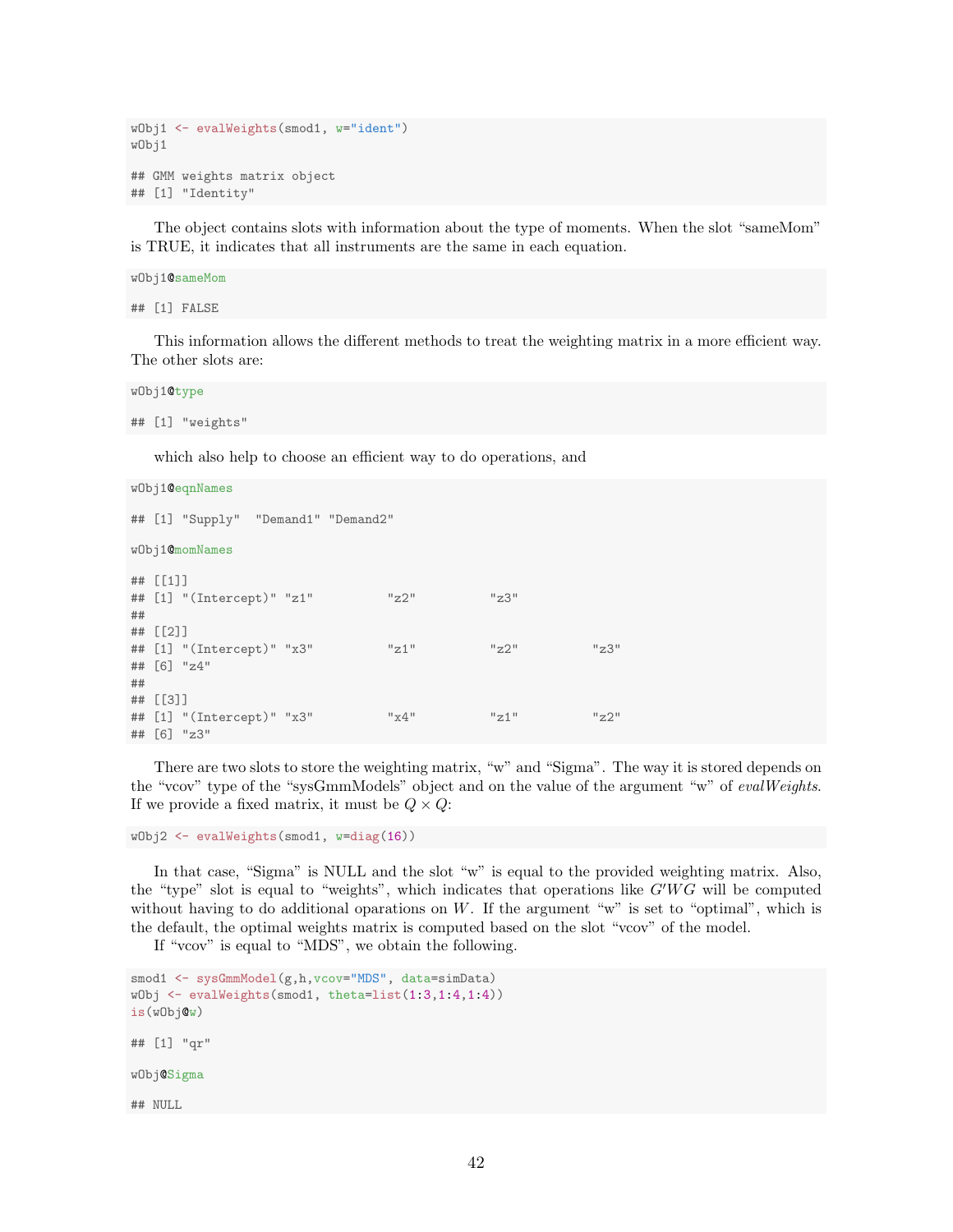In that case, there is no benefit of computing  $\Sigma$ . The slot "w" is the QR decomposition of the  $n \times Q$ in that case, there is no benent of computing 2. The slot we is the QR decomposition of the  $n \times Q$ <br>matrix  $g(\theta)/\sqrt{n}$  so that  $R'R = \hat{S} \equiv \frac{1}{n} \sum_{i=1}^{n} g_i(\theta)g'_i(\theta)$ , where R is the upper triangular matrix from the decomposition. Stored this way, it is easy to compute, for example,  $G'\hat{S}^{-1}G$ .

When "vcov" is set to "iid", the format of the slot "w" depends on whether the instruments are the same across equations or not. In any case, the slot "Sigma" is equal to  $\hat{\Sigma}$ . When the instruments are not the same, there is no benefit of storing a QR decomposition because it cannot be used to invert the weighting matrix. In that case, the slot "w" is  $Z'Z/n$ , where Z is a  $n \times Q$  matrix that contains all instruments for all equations. If all instruments are the same, "w" is equal to the QR decomposition of the  $n \times q_1$  matrix  $Z_1/\sqrt{n}$ , which facilitates the computation of, for example,  $G'WG =$  $G'[\hat{\Sigma}^{-1}\otimes (Z_1'Z_1/n)^{-1}]G.$  Also, it is possible to set the "wObj" argument of *evalWeights* to a previously estimated object to avoid recomputing the slot "w". It is particularly usefull in iterative GMM or CUE.

As for the single equation case, any operation  $A'WB$  are done using the *quadra* method. We can therefore compute the value of the objective function using the following operation:

```
gt \leq evalMoment(smod1, theta=list(1:3, 1:4, 1:4)) ## this is a list
gbar <- colMeans(do.call(cbind, gt))
obj <- smod1@n*quadra(wObj, gbar)
obj
## [1] 47.87927
```
An easier way to compute the objective function is to use the *evalObjective* method.

```
evalObjective(smod1, theta=list(1:3,1:4,1:4), wObj=wObj)
## [1] 47.87927
```
#### <span id="page-42-0"></span>2.5 The *solveGmm* method for systems of equations

The method computes the GMM estimates for a given weighting matrix. A two-step GMM can be obtained manually this way:

```
smod1 <- sysGmmModel(g,h, vcov="MDS", data=simData)
wObj1 <- evalWeights(smod1, w="ident")
theta0 <- solveGmm(smod1, wObj1)$theta
wObj2 <- evalWeights(smod1, theta=theta0)
solveGmm(smod1, wObj2)
## $theta
## $theta$Supply
## (Intercept) x1 z2
## 0.56967887 0.90211804 -0.09465356
##
## $theta$Demand1
## (Intercept) x1 x2 x3
## 1.3965328 1.9181508 -0.1077914 -0.1265638
##
## $theta$Demand2
## (Intercept) x3 x4 z1
## 3.9449762 0.1213295 -0.2315603 -0.6483119
##
##
## $convergence
## NULL
```
The method also applies to restricted models.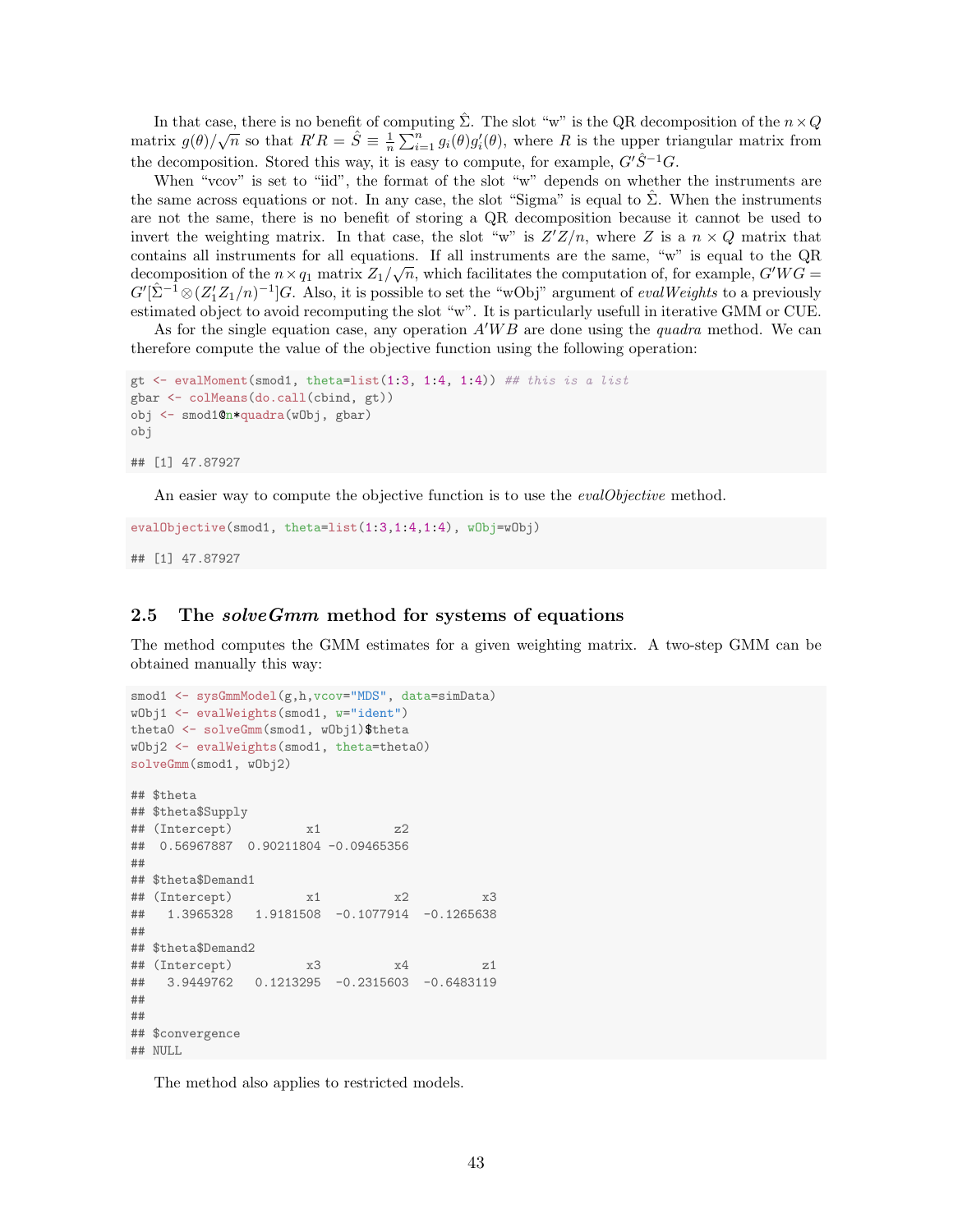```
R1 <- list(c("x1=-12*z2"), character(), c("x3=0.8", "z1=0.3"))
rsmod1 <- restModel(smod1, R1)
wObj1 <- evalWeights(rsmod1, w="ident")
theta0 <- solveGmm(rsmod1, wObj1)$theta
wObj2 <- evalWeights(rsmod1, theta=theta0)
theta1 <- solveGmm(rsmod1, wObj2)$theta
theta1
## $Supply
\## (Intercept) (-12x1+z2)## 0.77168040 -0.06976301
##
## $Demand1
## (Intercept) x1 x2 x3
## 0.98101095 1.96328515 -0.07861969 -0.09507590
##
## $Demand2
## (Intercept) x4
## 2.8454840 -0.3158484
```
We can recover the values of the coefficients of the original equations using the *coef* method.

```
coef(rsmod1, theta1)
## $Supply
## (Intercept) x1 z2
## 0.77168040 0.83715613 -0.06976301
##
## $Demand1
## (Intercept) x1 x2 x3
## 0.98101095 1.96328515 -0.07861969 -0.09507590
##
## $Demand2
## (Intercept) x3 x4 z1
## 2.8454840 0.8000000 -0.3158484 0.3000000
```
The way we estimate models with cross-equation restrictions, is identical, but the result is a list with one element, all coefficients in a single vector.

```
R2<- c("Supply.x1=1", "Demand1.x3=Demand2.x3")
rsmod1<- restModel(smod1, R2)
wObj1 <- evalWeights(rsmod1, w="ident")
theta0 <- solveGmm(rsmod1, wObj1)$theta
wObj2 <- evalWeights(rsmod1, theta=theta0)
theta1 <- solveGmm(rsmod1, wObj2)$theta
theta1
## $combinedEqns
## Supply.Intercept Supply.z2 Demand1.Intercept
## -0.15063318 0.04773087 0.65820272
## Demand1.x1 Demand1.x2 Demand2.Intercept
## 1.97884902 -0.04182288 4.02036885
## (Demand1.x3+Demand2.x3) Demand2.x4 Demand2.z1
## -0.05775232 -0.22495580 -0.66896061
```
Again, we can recover the equation by equation coefficients:

```
coef(rsmod1, theta1)
## $Supply
```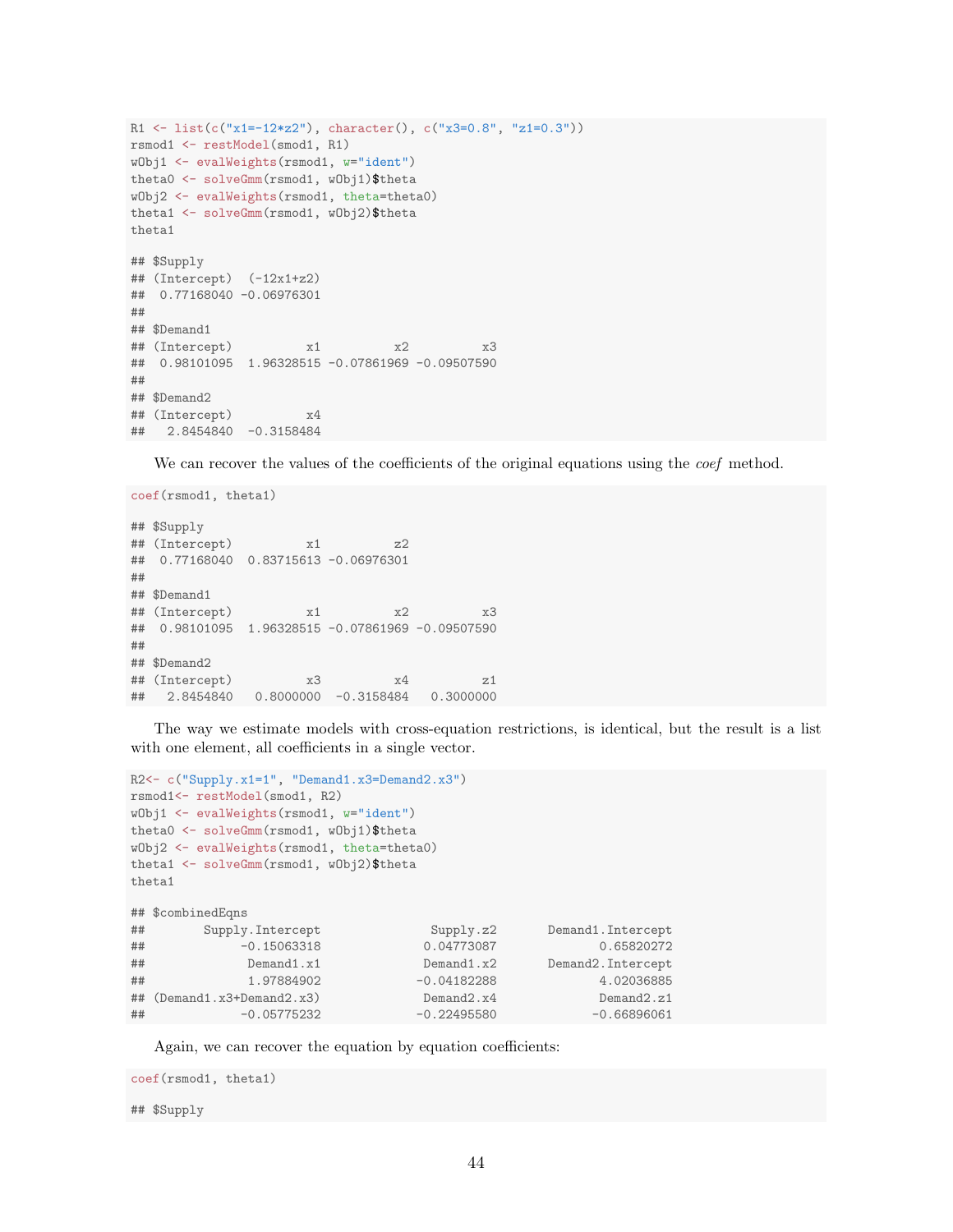```
## (Intercept) x1 z2
## -0.15063318 1.00000000 0.04773087
##
## $Demand1
## (Intercept) x1 x2 x3
## 0.65820272 1.97884902 -0.04182288 -0.05775232
##
## $Demand2
## (Intercept) x3 x4 z1
## 4.02036885 -0.05775232 -0.22495580 -0.66896061
```
#### <span id="page-44-0"></span>2.6 The model Fit method for system of equations

This is the main algorithm to obtain GMM estimates of systems of equations. The method returns an object of class "sgmmfit". The latter has a show method that print the essential of the model fit. We can estimate a system by two step GMM as follows:

```
smod1 <- sysGmmModel(g,h, vcov="MDS", data=simData)
modelFit(smod1, type="twostep")
## System GMM Model
## ****************
## Moment type: linear
## Covariance matrix: MDS
## Supply: coefs=3, moments=4, number of Endogenous: 1
## Demand1: coefs=4, moments=6, number of Endogenous: 2
## Demand2: coefs=4, moments=6, number of Endogenous: 0
## Sample size: 50
##
## Estimation: Two-Step GMM
## coefficients:
## Supply:
## (Intercept) x1 z2
## 0.56967887 0.90211804 -0.09465356
##
## Demand1:
## (Intercept) x1 x2 x3
## 1.3965328 1.9181508 -0.1077914 -0.1265638
##
## Demand2:
## (Intercept) x3 x4 z1
## 3.9449762 0.1213295 -0.2315603 -0.6483119
```
If "vcov" is "iid" and the instruments differ across equations, we obtain the FIVE estimator (Full-Information Instrumental Variable Efficient).

```
smod1 <- sysGmmModel(g,h, vcov="iid", data=simData)
modelFit(smod1, type="twostep")
## System GMM Model
## ****************
## Moment type: linear
## Covariance matrix: iid
## Supply: coefs=3, moments=4, number of Endogenous: 1
## Demand1: coefs=4, moments=6, number of Endogenous: 2
## Demand2: coefs=4, moments=6, number of Endogenous: 0
## Sample size: 50
##
```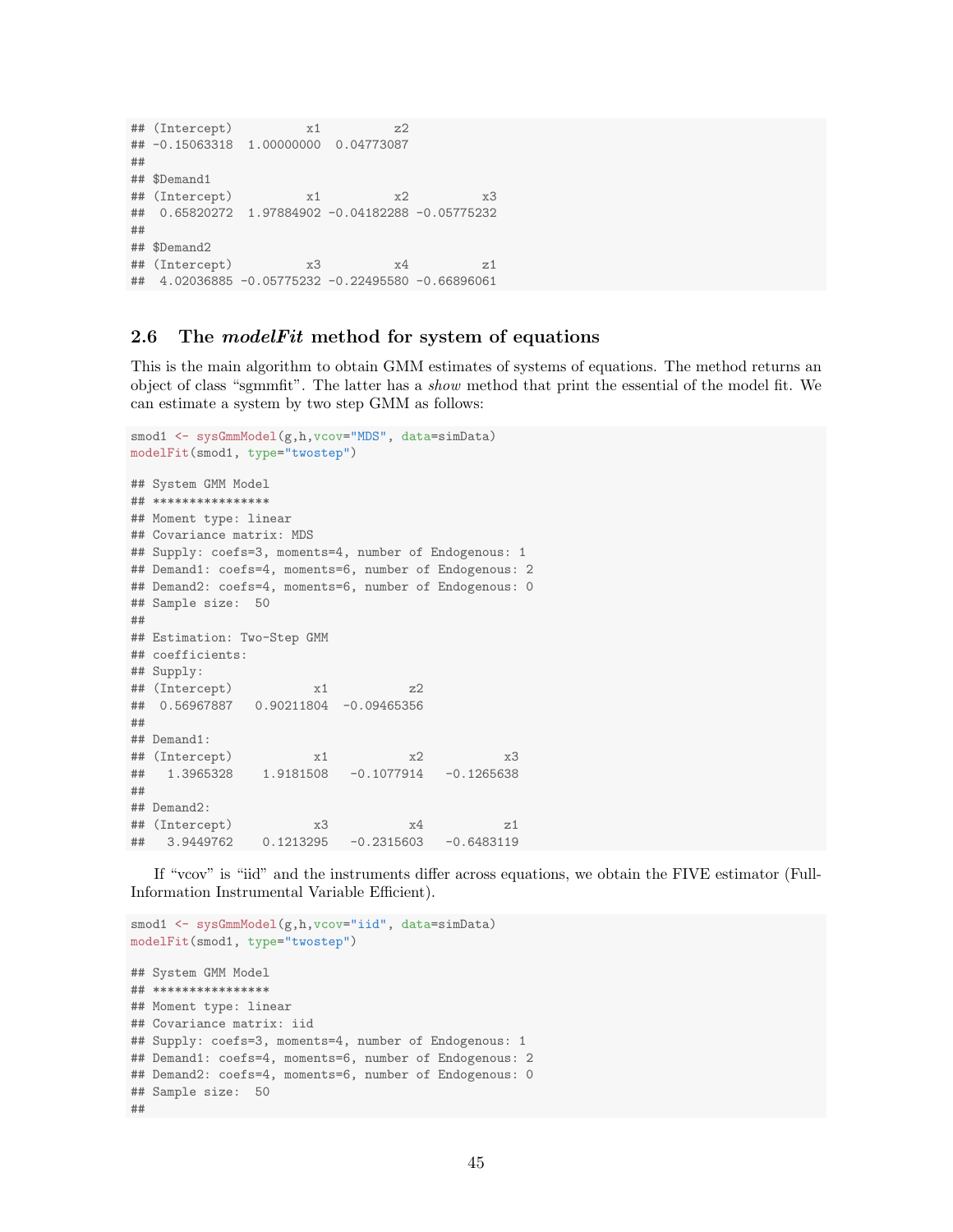```
## Estimation: Full-Information Instrumental Variables Efficient
## coefficients:
## Supply:
## (Intercept) x1 z2
## 0.628525314 0.865621252 -0.008753291
##
## Demand1:
## (Intercept) x1 x2 x3
## 0.55815808 2.00337671 -0.04895639 -0.10295591
##
## Demand2:
## (Intercept) x3 x4 z1
## 3.6553507 0.0336418 -0.4139044 -0.4141462
```
If "vcov" is "iid", the instruments are the same and first step weights are obtained using an equation by equation 2SLS, it returns the 3SLS estimates.

```
smod1 <- sysGmmModel(g, ~z1+z2+z3+z4+z5, vcov="iid", data=simData)
modelFit(smod1, type="twostep", initW="tsls")
## System GMM Model
## ****************
## Moment type: linear
## Covariance matrix: iid
## Supply: coefs=3, moments=6, number of Endogenous: 1
## Demand1: coefs=4, moments=6, number of Endogenous: 3
## Demand2: coefs=4, moments=6, number of Endogenous: 2
## Sample size: 50
##
## Estimation: Two-Step GMM
## coefficients:
## Supply:
## (Intercept) x1 z2
## 0.54015729 0.90271025 -0.08044127
##
## Demand1:
## (Intercept) x1 x2 x3
## -0.110276952 2.029106112 0.038818975 -0.008191462
##
## Demand2:
## (Intercept) x3 x4 z1
## 3.7535684 0.7354099 -1.5225474 -0.4584757
```
If, on top of that, the instruments are the union of all regressors, we get the SUR estimates.

```
smod1 <- sysGmmModel(g, vcov="iid", data=simData)
modelFit(smod1, type="twostep", initW="tsls")
## System GMM Model
## ****************
## Moment type: linear
## Covariance matrix: iid
## Supply: coefs=3, moments=7, number of Endogenous: 0
## Demand1: coefs=4, moments=7, number of Endogenous: 0
## Demand2: coefs=4, moments=7, number of Endogenous: 0
## Sample size: 50
##
## Estimation: Two-Step GMM
## coefficients:
## Supply:
```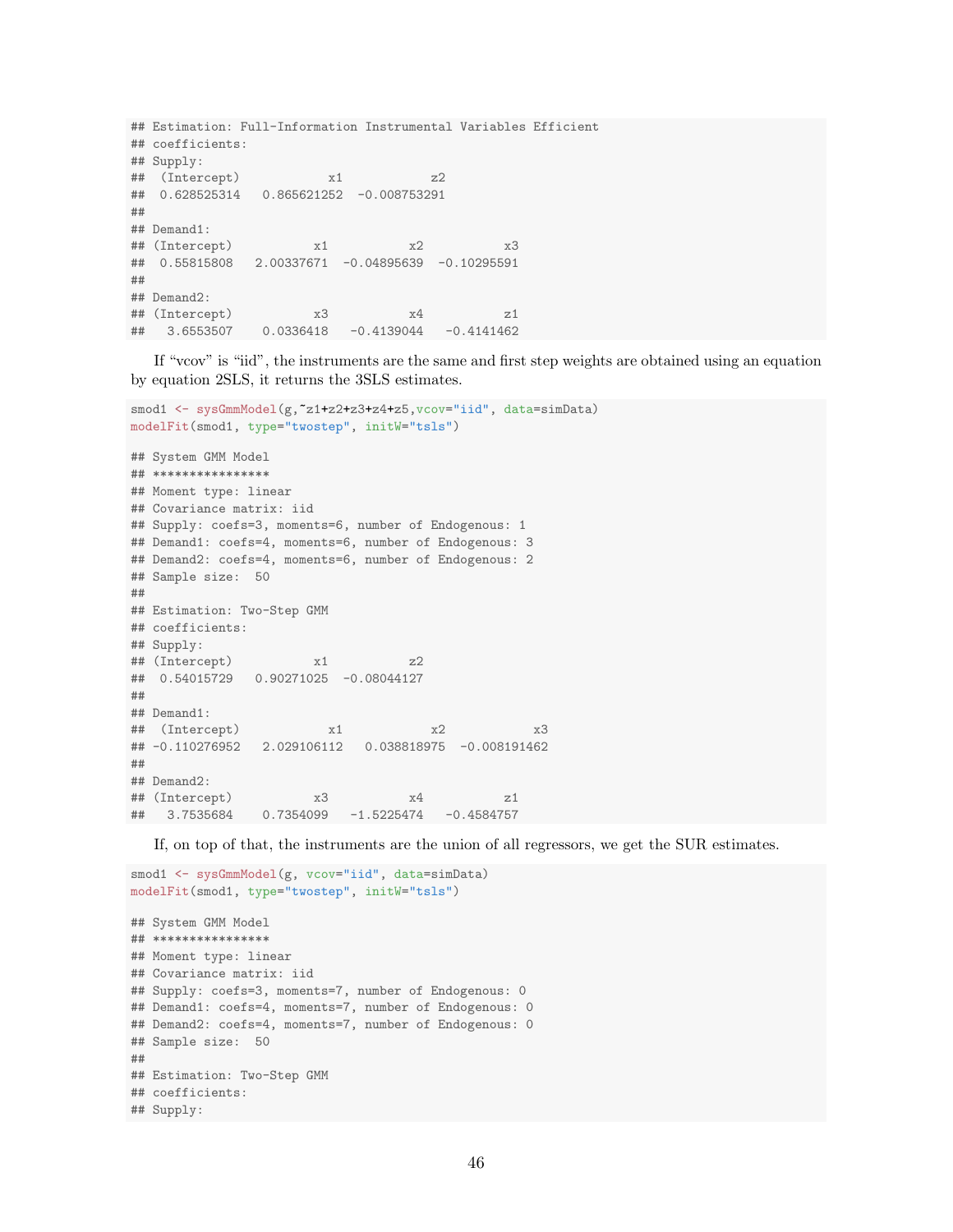```
## (Intercept) x1 z2
## -0.19348394 1.02109118 0.01528935
##
## Demand1:
## (Intercept) x1 x2 x3
## 0.54220198 2.02617101 -0.06557172 -0.08227634
##
## Demand2:
## (Intercept) x3 x4 z1
## 3.66017017 0.03142988 -0.39036984 -0.42055399
```
It is also possible to obtain the first step weighting matrix using the equation by equation efficient GMM estimates

```
smod1 <- sysGmmModel(g,h, vcov="MDS", data=simData)
res <- modelFit(smod1, type="twostep", initW="EbyE")
```
As for the single equation case, a type "onestep" is a one step with the identity matrix, which is the same as setting the argument "weights" to "ident". If the argument "weights" is set to a matrix or a "sysGmmWeights" object, the method will return a one step GMM with a fixed weighting matrix. Finally, we can obtain the equation by equation estimtes that uses a specific type, initW and weights. In the latter case, it is possible to inform the method that the weighting matrix is optimal by setting the argument "efficientWeights" to TRUE.

Finally, it is possible to obtain an equation by equation GMM estimates. The estimates are obtained using the same argument provided. For example, the following is a two-step efficient equation by equation GMM estimates:

```
## System GMM Model
## ****************
## Moment type: linear
## Covariance matrix: MDS
## Supply: coefs=3, moments=4, number of Endogenous: 1
## Demand1: coefs=4, moments=6, number of Endogenous: 2
## Demand2: coefs=4, moments=6, number of Endogenous: 0
## Sample size: 50
##
## Estimation: Equation by Equation Two-Step GMM
## coefficients:
## Supply:
## (Intercept) x1 z2
## 1.0087826 0.8327111 -0.1668389
##
## Demand1:
## (Intercept) x1 x2 x3
## 0.13604759 2.00220300 0.01956147 -0.07244969
##
## Demand2:
## (Intercept) x3 x4 z1
## 3.7030449 0.1483739 -0.1614735 -0.5243800
```
modelFit(smod1, EbyE=TRUE) ## type is 'twostep' by default

As another example, the following is an equation by equation one-step GMM.

res <- modelFit(smod1, EbyE=TRUE, weights="ident")

Restricted models are estimated in exactly the same way.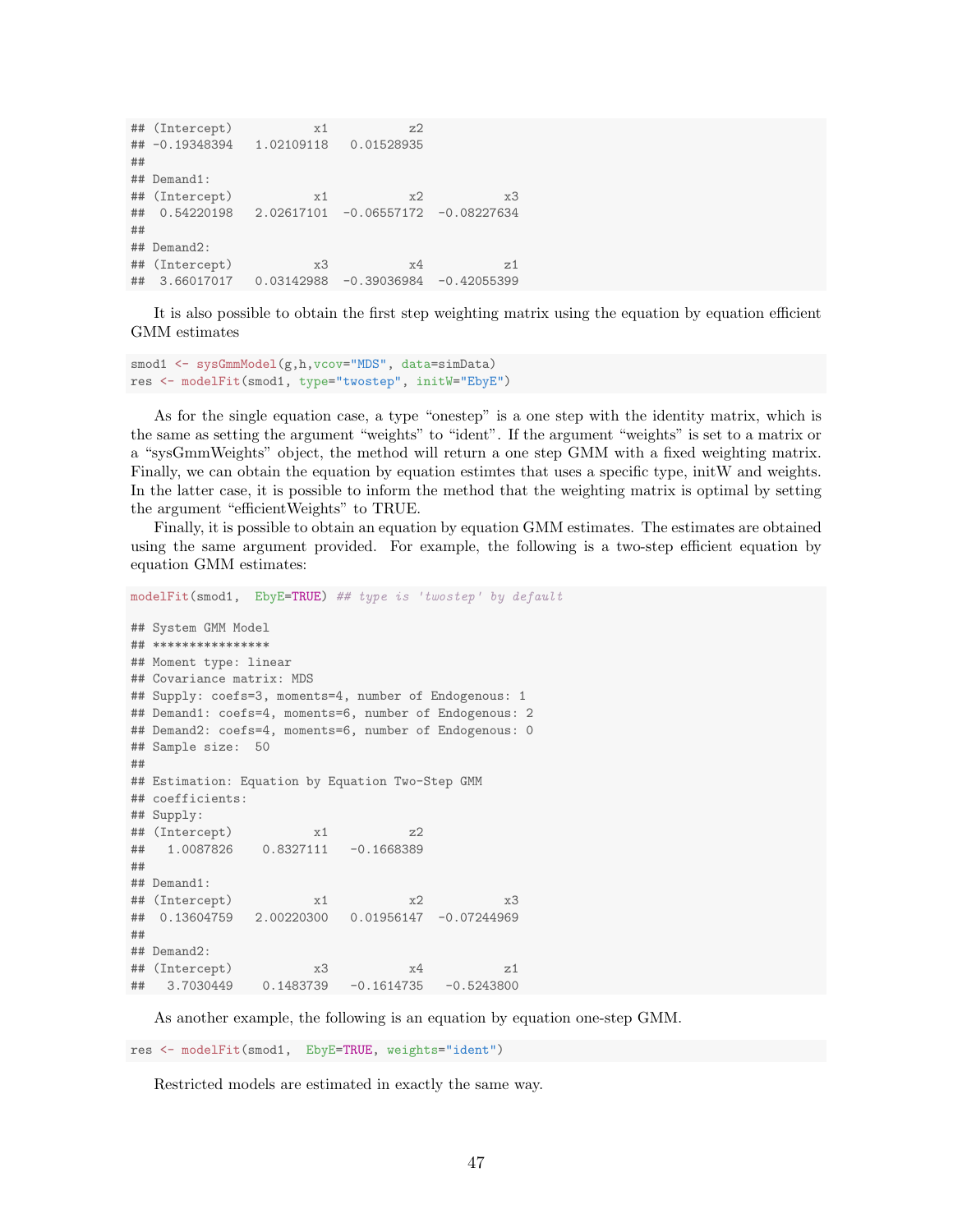```
R1 <- list(c("x1=-12*z2"), character(), c("x3=0.8", "z1=0.3"))
rsmod1 <- restModel(smod1, R1)
modelFit(rsmod1)@theta
## $Supply
\## (Intercept) (-12x1+z2)## 0.77168040 -0.06976301
##
## $Demand1
## (Intercept) x1 x2 x3
## 0.98101095 1.96328515 -0.07861969 -0.09507590
##
## $Demand2
## (Intercept) x4
## 2.8454840 -0.3158484
R2<- c("Supply.x1=1", "Demand1.x3=Demand2.x3")
rsmod1<- restModel(smod1, R2)
modelFit(rsmod1)@theta
## $combinedEqns
## Supply.Intercept Supply.z2 Demand1.Intercept
## -0.15063318 0.04773087 0.65820272
## Demand1.x1 Demand1.x2 Demand2.Intercept
## 1.97884902 -0.04182288 4.02036885
## (Demand1.x3+Demand2.x3) Demand2.x4 Demand2.z1
## -0.05775232 -0.22495580 -0.66896061
```
### <span id="page-47-0"></span>2.7 The tsls and ThreeSLS methods

A system of equation can be estimated by 2SLS equation by equation using the tsls method.

```
smod1 <- sysGmmModel(g,h, vcov="MDS", data=simData)
res <- tsls(smod1)
res
## System GMM Model
## ****************
## Moment type: linear
## Covariance matrix: MDS
## Supply: coefs=3, moments=4, number of Endogenous: 1
## Demand1: coefs=4, moments=6, number of Endogenous: 2
## Demand2: coefs=4, moments=6, number of Endogenous: 0
## Sample size: 50
##
## Estimation: Equation by Equation Two-Stage Least Squares
## coefficients:
## Supply:
## (Intercept) x1 z2
## 1.0080239 0.8349503 -0.1696884
##
## Demand1:
## (Intercept) x1 x2 x3
## 0.172446231 2.013394313 0.005950135 -0.072060387
##
## Demand2:
## (Intercept) x3 x4 z1
## 3.61876967 0.04268109 -0.44315266 -0.37700899
```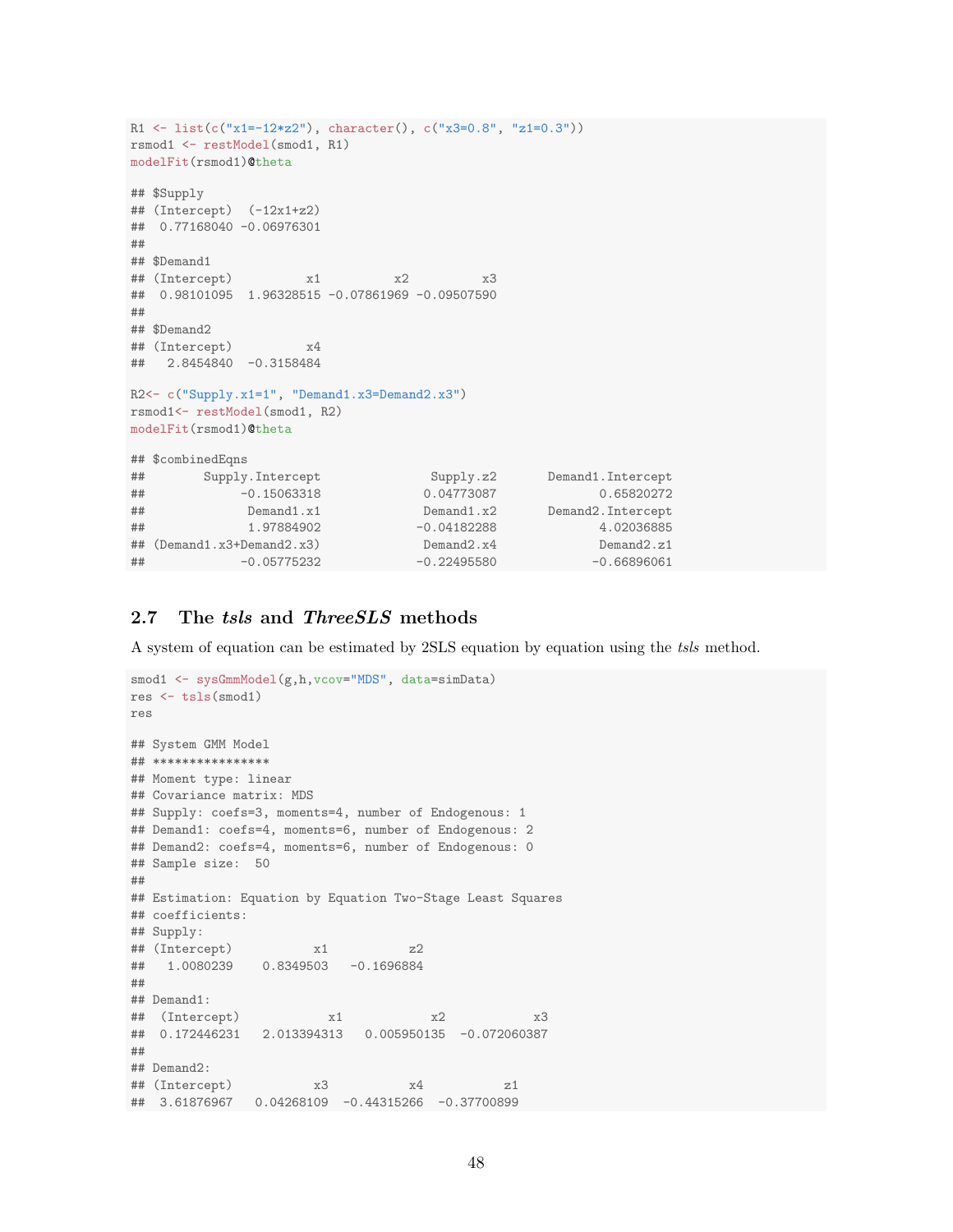It is also possible to estimate a system of equations using the ThreeSLS method. This is only possible if all instruments are the same.

```
smod2 <- sysGmmModel(g, ~z1+z2+z3+z4+z5, vcov="MDS", data=simData)
res <- ThreeSLS(smod2)
```
If the instruments are the union of the regressors, the function returns the SUR estimates.

```
smod2 <- sysGmmModel(g,, vcov="MDS", data=simData)
res <- ThreeSLS(smod2)
```
The difference between the 3SLS and SUR using *ThreeSLS* instead of modelFit is that the latter is an efficient GMM, while the former will only be efficient if the "vcov" of the model is "iid". Since the "vcov" of the above model is set to "MDS", the 3SLS and SUR are not efficient GMM estimates. As a result, the covariance matrix of the coefficient estimates will be computed using a sandwich matrix by deafult. If vcov is set to "iid", the following produce identical results.

```
smod2 <- sysGmmModel(g,"z1+z2+z3+z4+z5, vcov="iid", data=simData)
modelFit(smod2, initW="tsls")@theta
## $Supply
## (Intercept) x1 z2
## 0.54015729 0.90271025 -0.08044127
##
## $Demand1
## (Intercept) x1 x2 x3
## -0.110276952 2.029106112 0.038818975 -0.008191462
##
## $Demand2
## (Intercept) x3 x4 z1
## 3.7535684 0.7354099 -1.5225474 -0.4584757
ThreeSLS(smod2)@theta
## $Supply
## (Intercept) x1 z2
## 0.54015729 0.90271025 -0.08044127
##
## $Demand1
## (Intercept) x1 x2 x3
## -0.110276952 2.029106112 0.038818975 -0.008191462
##
```
## \$Demand2 ## (Intercept) x3 x4 z1 ## 3.7535684 0.7354099 -1.5225474 -0.4584757

The tsls method returns an object of class "stsls" which inherits from "sgmmfit", and ThreeSLS returns an object of class "sgmmfit".

#### <span id="page-48-0"></span>2.8 Methods for "sgmmfit" class objects

• meatGmm: It returns the  $K \times K$  matrix  $G'W\hat{V}WG$ , where G is the block diagonal matrix with the j<sup>th</sup> block being the  $q_j \times k_j$  matrix  $G_j = \frac{1}{n} \sum_{i=1}^n dg_{ji}(\hat{\theta}_j)/d\theta_j$  for  $j = 1, ..., m$ . As for single equation models, if the argument "robust" is FALSE, it is assumed that  $W = V^{-1}$  and it returns  $G\ddot{V}^{-1}G/n$ , where V is the covariance matrix computed using the final coefficient estimates. If TRUE, is returns  $G'W\tilde{V}WG$ , with  $\tilde{V}$  computed with the coefficient estimates and W being the weigthing matrix used to get it.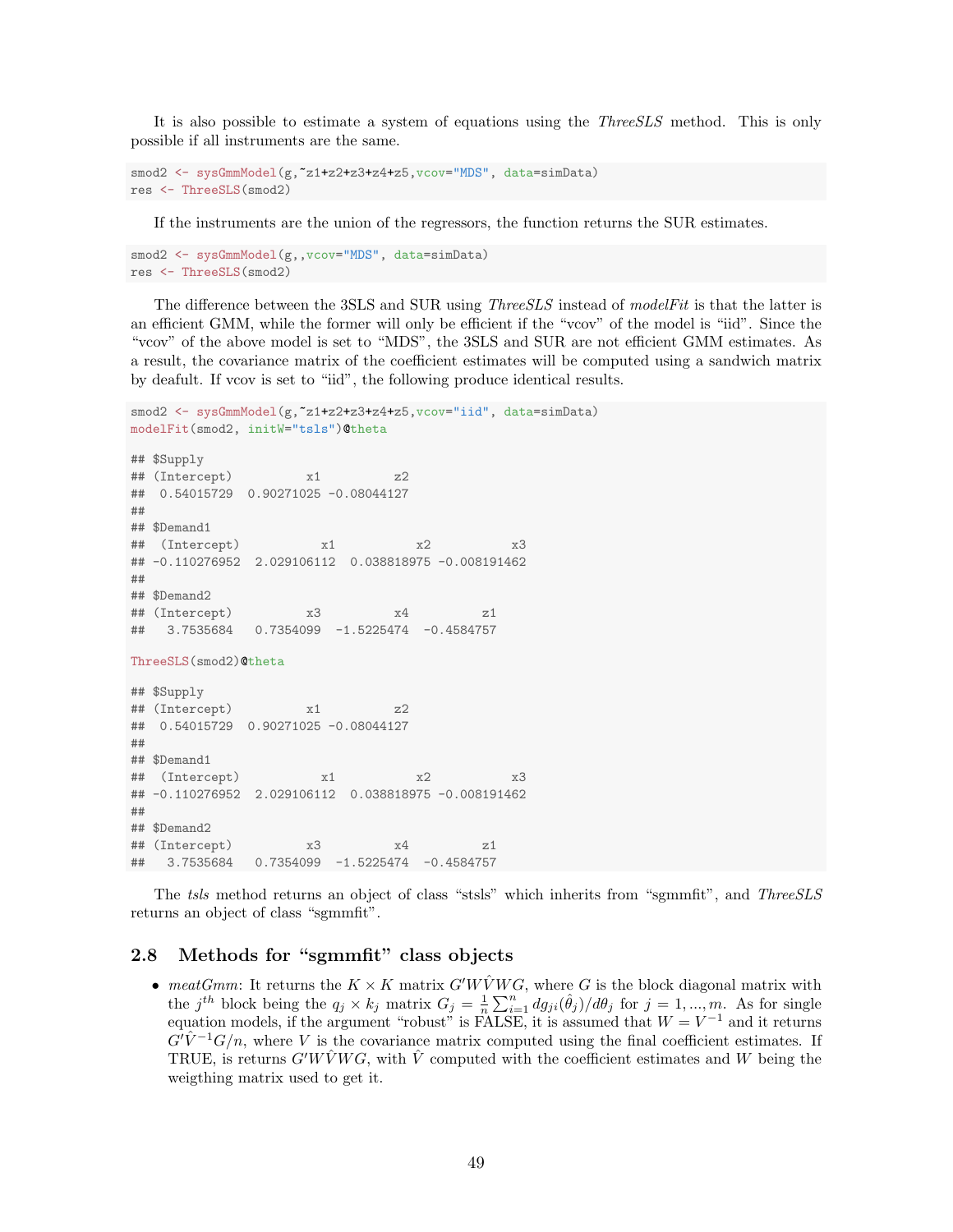- bread: It returns  $(G'WG)^{-1}$ , where W is the last weights used to compute the final coefficient estimates. If the model is estimated by efficient GMM, the bread is a consistent estimator of the covariance matrix of the coefficients.
- vcov: It returns the covariance matrix of the vectorized coefficients. It is therefore  $K \times K$ . As for single equation, it returns the sandwich matrix  $(G'WG)^{-1}G'W\hat{V}WG(G'WG)^{-1}/n$  (or the robust one) if the model was not estimated by efficient GMM, and  $(G'\hat{V}^{-1}G)^{-1}/n$  otherwise. Alternatively, it is possible to force vcov to return a sandwich matrix by setting the argument "sandwich" to TRUE, or to force it to not be a sandwich by setting the argument to FALSE. It is also possible to change the specification of the model by setting the argument "modelVcov" to another "vcov" type. If different from the fitted model, a sandwich is automatically computed. It is also possible to adjust the covariance matrix for the degrees of freedom by setting the argument "adj.df" to TRUE, which multiplies the covariance matrix by  $n/(n - K)$ , or to compute only the bread by setting the argument "breadOnly" to TRUE.
- specTest: As for single equation, it tests the null hypothesis that  $E[g_i(\theta)] = 0$ . The degrees of freedom is  $Q - K$ , where  $Q = \sum_{i=1}^{m} q_i$  and  $K = \sum_{i=1}^{m} k_i$ . It returns an object of class "specTest" which has its own *show* and *print* methods. For the test to be valid, the model must be estimated by efficient GMM. The only signature available for now is ("sgmmfit", "missing"), so we cannot test subsets of the instruments.

```
smod1 <- sysGmmModel(g, h, vcov="iid", data=simData)
res <- modelFit(smod1)
specTest(res)
##
## J-Test
## Statistics df pvalue
## Test E(g)=0: 34.937 5 1.5491e-06
```
• summary: Summarizes the estimation results with an equation by equation coefficient matrix, the *specTest* result and an equation by equation first stage F-test. It returns an object of class "summarySysGmm" with its own show and print methods.

```
summary(res)
## System GMM Model
## ****************
## Moment type: linear
## Covariance matrix: iid
## Supply: coefs=3, moments=4, number of Endogenous: 1
## Demand1: coefs=4, moments=6, number of Endogenous: 2
## Demand2: coefs=4, moments=6, number of Endogenous: 0
## Sample size: 50
##
## Estimation: Full-Information Instrumental Variables Efficient
## Sandwich vcov: FALSE
## coefficients:
##
## Supply:
## Estimate Std. Error t value Pr(>|t|)
## (Intercept) 0.6285253 0.8913480 0.7051 0.4807
## x1 0.8656213 0.1388769 6.2330 4.576e-10 ***
## z2 -0.0087533 0.1774090 -0.0493 0.9606
##
## Instrument strength based on the F-Statistics of the first stage OLS
## x1 : F( 2 , 46 ) = 3.761398 (P-Vavue = 0.03069289 )
##
## Demand1:
```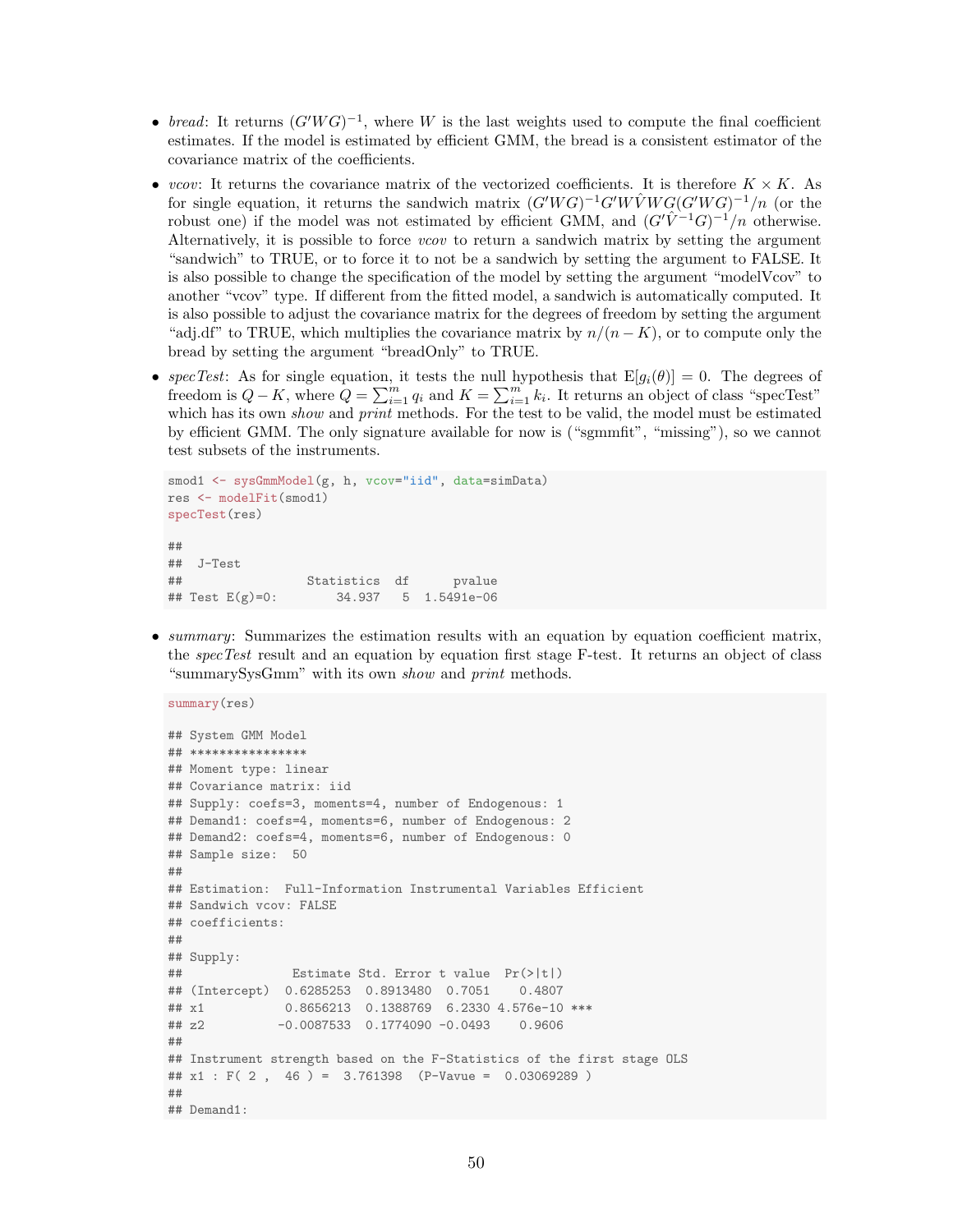```
## Estimate Std. Error t value Pr(>|t|)
## (Intercept) 0.558158 0.794222 0.7028 0.4822
## x1 2.003377 0.106229 18.8590 <2e-16 ***
## x2 -0.048956 0.062138 -0.7879 0.4308
## x3 -0.102956 0.148744 -0.6922 0.4888
##
## Instrument strength based on the F-Statistics of the first stage OLS
## x1 : F( 4 , 44 ) = 3.209718 (P-Vavue = 0.02136437 )
## x2 : F(4, 44) = 10.04988 (P-Vavue = 7.243974e-06)
##
## Demand2:
## Estimate Std. Error t value Pr(>|t|)
## (Intercept) 3.655351 0.266694 13.7061 < 2e-16 ***
## x3 0.033642 0.172851 0.1946 0.84568
## x4 -0.413904 0.163711 -2.5283 0.01146 *
## z1 -0.414146 0.189369 -2.1870 0.02874 *
## ---
## Signif. codes: 0 '***' 0.001 '**' 0.01 '*' 0.05 '.' 0.1 ' ' 1
##
## J-Test
## Statistics df pvalue
## Test E(g)=0: 34.937 5 1.5491e-06
```
The method works also for restricted models.

```
smod1 <- sysGmmModel(g,h,vcov="iid", data=simData)
R1 <- list(c("x1=-12*z2"), character(), c("x3=0.8", "z1=0.3"))
rsmod1 <- restModel(smod1, R1)
summary(modelFit(rsmod1))@coef
## $Supply
## Estimate Std. Error t value Pr(>|t|)
## (Intercept) 0.96992584 0.570211480 1.700993 8.894427e-02
## (-12x1+z2) -0.06787761 0.009262412 -7.328287 2.331139e-13
##
## $Demand1
## Estimate Std. Error t value Pr(>|t|)
## (Intercept) 0.0890126761 0.74734568 0.11910509 9.051921e-01
## x1 2.0356106953 0.10258712 19.84275096 1.272987e-87
## x2 0.0006860502 0.05863956 0.01169944 9.906654e-01
## x3 -0.0241290806 0.14362398 -0.16800176 8.665819e-01
##
## $Demand2
## Estimate Std. Error t value Pr(>|t|)
## (Intercept) 2.8746969 0.1974970 14.555647 5.377437e-48
## x4 -0.4452847 0.1804412 -2.467755 1.359632e-02
R2<- c("Supply.x1=1", "Demand1.x3=Demand2.x3")
rsmod1<- restModel(smod1, R2)
summary(modelFit(rsmod1))@coef
## $combinedEqns
## Estimate Std. Error t value Pr(>|t|)
## Supply.(Intercept) -0.315174361 0.23410119 -1.34631676 1.782004e-01
## Supply.z2 0.179626282 0.13646274 1.31630278 1.880724e-01
## Demand1.(Intercept) -0.549969735 0.68644402 -0.80118658 4.230236e-01
## Demand1.x1 2.107668969 0.09106087 23.14571600 1.605600e-118<br>
## Demand1.x2 0.045496733 0.06357770 0.71560836 4.742332e-01
                        0.045496733 0.06357770 0.71560836 4.742332e-01
## Demand2.(Intercept) 3.555754012 0.28066550 12.66900978 8.781592e-37
```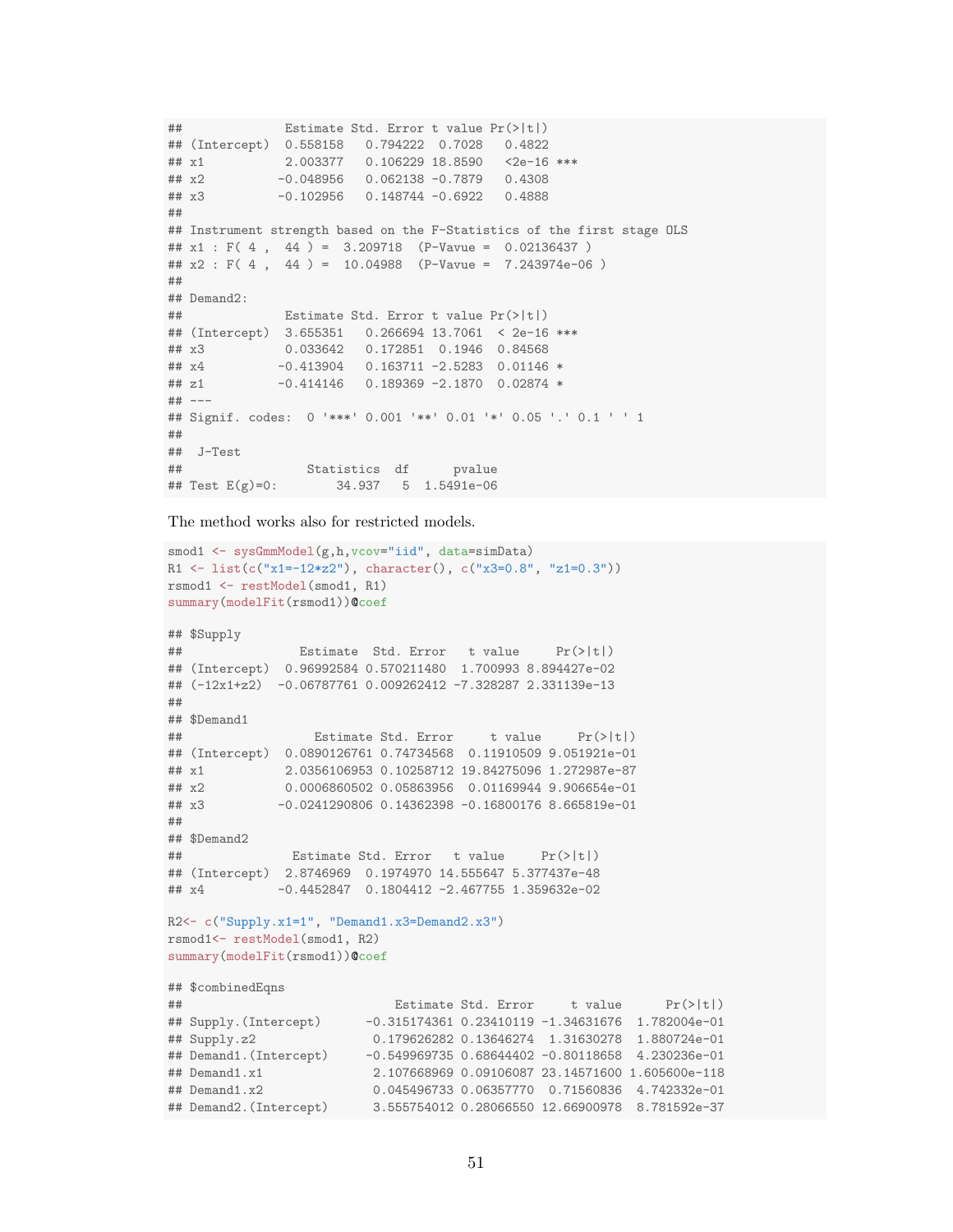```
## (Demand1.x3+Demand2.x3) 0.004203493 0.14013057 0.02999697 9.760695e-01
## Demand2.x4 -0.422872679 0.16449421 -2.57074512 1.014800e-02
## Demand2.z1 -0.315744677 0.20653403 -1.52877799 1.263195e-01
```
• hypothesisTest: For hypothesis testing, the method can test any linear restriction using either LM, LR or Wald tests. Consider the following unrestricted and restricted models.

```
smod1 <- sysGmmModel(g, h, vcov="MDS", data=simData)
res.u <- modelFit(smod1)
R1 <- list(c("x1=-12*z2"), character(), c("x3=0.8", "z1=0.3"))
rsmod1 <- restModel(smod1, R1)
res.r <- modelFit(rsmod1)
```
The methods works as for single equations. We can just provide the unrestricted model and the R and q to get the Wald test, provide only the restricted fit for the LR test, or provide both and choose among the three tests by setting the argument "type" to the appropriate value. We only show the latter case.

```
hypothesisTest(res.u, res.r, type="Wald")
```

```
## Wald Test
## ***********
## The Null Hypothesis:
## Supply.x1 + 12Supply.z2 = 0
## Demand2.x3 = 0.8
\## Demand2.z1 = 0.3
## Distribution: Chi-square with 3 degrees of freedom
## Statistics Pvalue
## 1 30.84396 9.168458e-07
```
It is as easy to test cross-equation restrictions.

```
R2<- c("Supply.x1=1", "Demand1.x3=Demand2.x3")
rsmod1<- restModel(smod1, R2)
res2.r <- modelFit(rsmod1)
hypothesisTest(res.u, res2.r, type="LR")
## LR Test
## ***********
## The Null Hypothesis:
\# Supply.x1 = 1
\text{#}\# Demand1.x3 - Demand2.x3 = 0
## Distribution: Chi-square with 2 degrees of freedom
## Statistics Pvalue
## 1 4.226464 0.1208468
```
### <span id="page-51-0"></span>2.9 Direct estimation with  $gmm4$

Again, we can do everything at once using the  $qmm<sub>4</sub>$  function. For example, if we want to estimate a model by two-step GMM with "MDS" errors, we proceed as follows:

```
res <- gmm4(g, h, type="twostep", vcov="MDS", data=simData)
res
## System GMM Model
## ****************
## Moment type: linear
## Covariance matrix: MDS
## Supply: coefs=3, moments=4, number of Endogenous: 1
```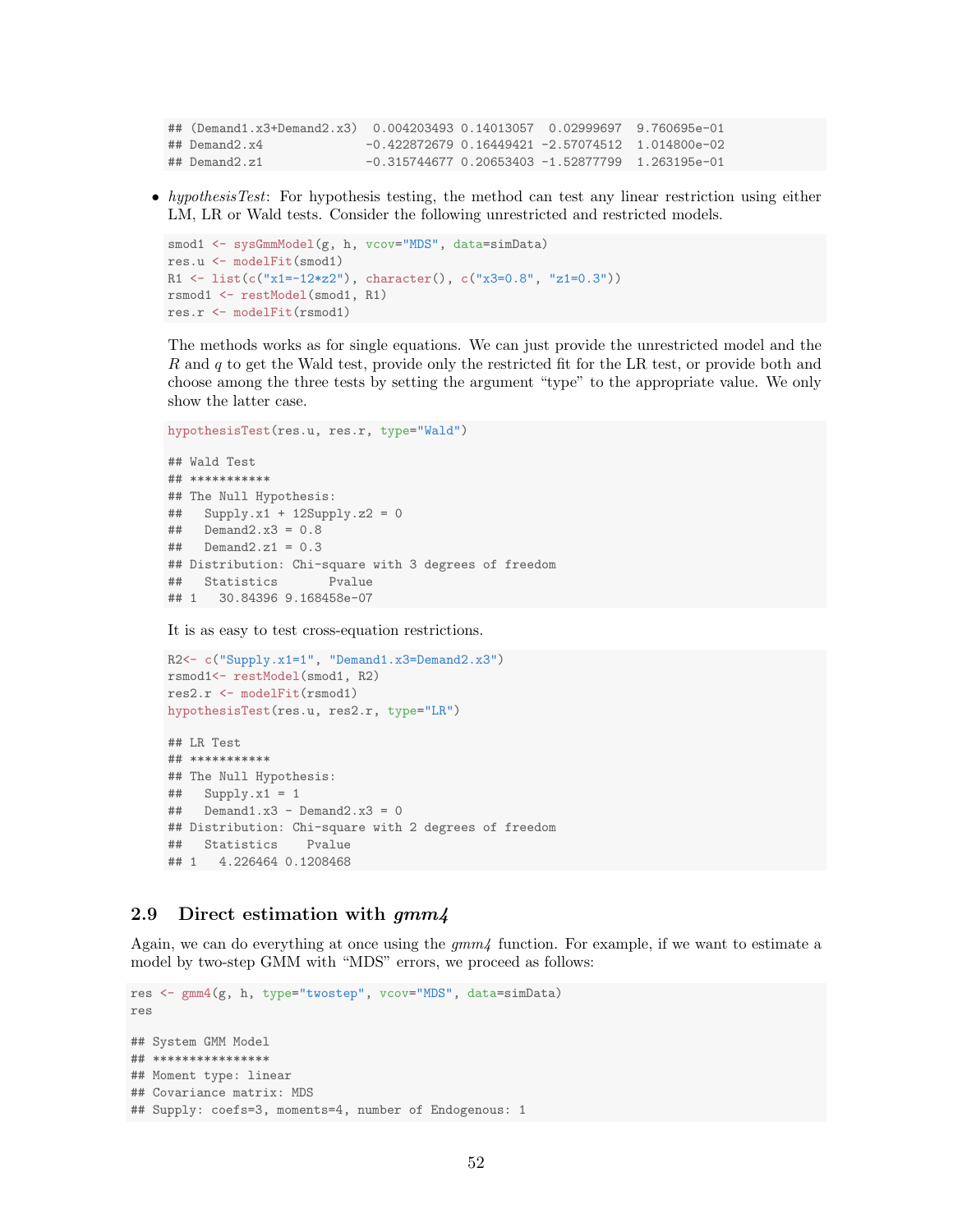```
## Demand1: coefs=4, moments=6, number of Endogenous: 2
## Demand2: coefs=4, moments=6, number of Endogenous: 0
## Sample size: 50
##
## Estimation: Two-Step GMM
## coefficients:
## Supply:
## (Intercept) x1 z2
## 0.56967887 0.90211804 -0.09465356
##
## Demand1:
## (Intercept) x1 x2 x3
## 1.3965328 1.9181508 -0.1077914 -0.1265638
##
## Demand2:
## (Intercept) x3 x4 z1
## 3.9449762 0.1213295 -0.2315603 -0.6483119
```
It produces an object of class "sgmmfit" so all of its methods can be apply to the output. The function  $gmm<sub>4</sub>$  recognizes that it is a system because the first argument is a list of formulas. You can estimate it equation by equation by setting the argument "EbyE" to TRUE:

```
res <- gmm4(g, h, type="twostep", vcov="MDS", EbyE=TRUE, data=simData)
res
## System GMM Model
## ****************
## Moment type: linear
## Covariance matrix: MDS
## Supply: coefs=3, moments=4, number of Endogenous: 1
## Demand1: coefs=4, moments=6, number of Endogenous: 2
## Demand2: coefs=4, moments=6, number of Endogenous: 0
## Sample size: 50
##
## Estimation: Equation by Equation Two-Step GMM
## coefficients:
## Supply:
## (Intercept) x1 z2
## 1.0087826 0.8327111 -0.1668389
##
## Demand1:
## (Intercept) x1 x2 x3
## 0.13604759 2.00220300 0.01956147 -0.07244969
##
## Demand2:
## (Intercept) x3 x4 z1
## 3.7030449 0.1483739 -0.1614735 -0.5243800
```
To estimate a model by 3SLS, or SUR, we just need the right model:

res <- gmm4(g, ~z1+z2+z3+z4+z5, type="twostep", vcov="iid", initW="tsls", data=simData) #3SLS res <- gmm4(g, NULL, type="twostep", vcov="iid", initW="tsls", data=simData) #SUR

To estimate a restricted model, simply add the restrictions

```
R1 <- list(c("x1=-12*z2"), character(), c("x3=0.8", "z1=0.3"))
res <- gmm4(g, h, data=simData, cstLHS=R1) #two-step by default
res
```
## System GMM Model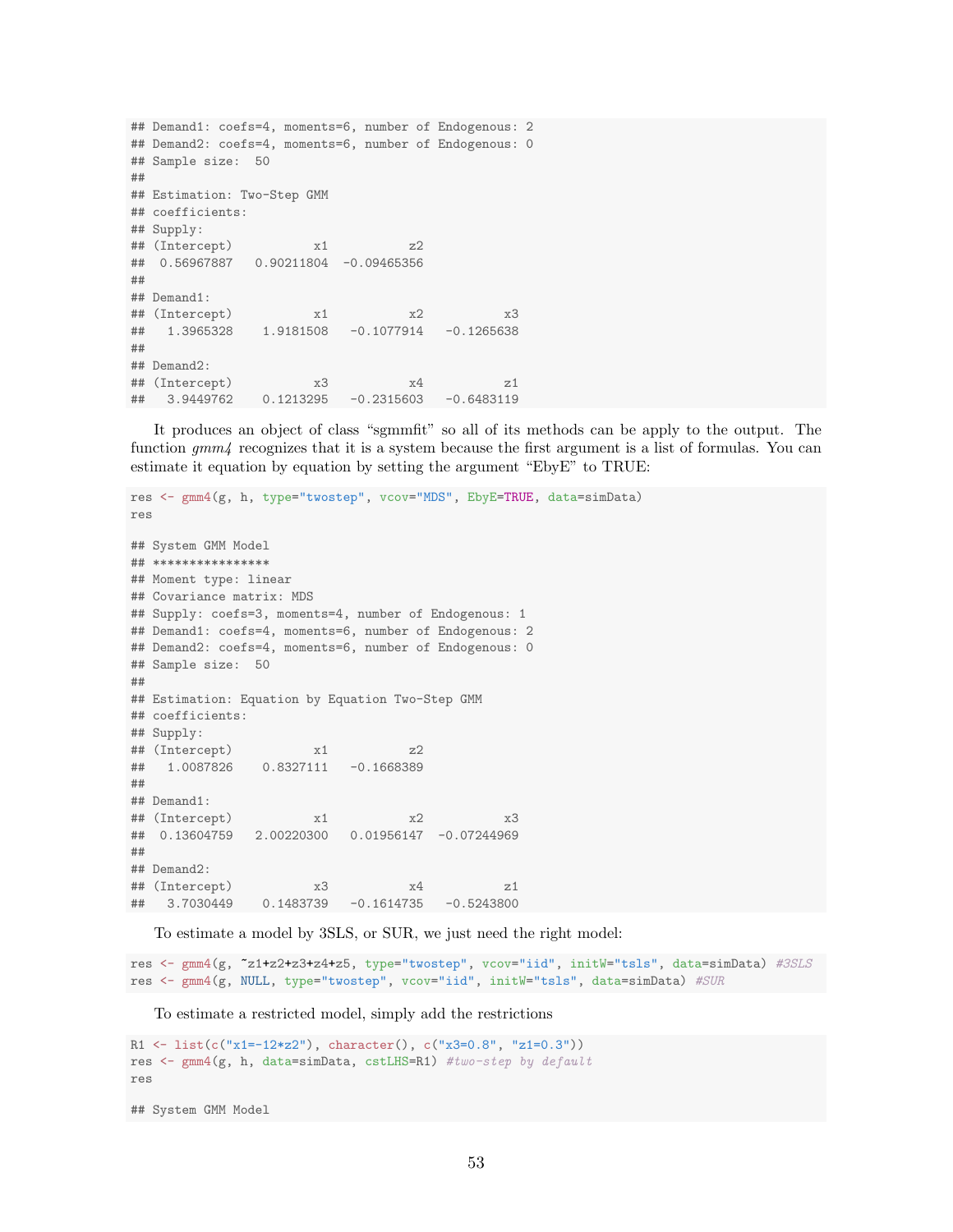```
## ****************
## Moment type: rlinear
## Covariance matrix: iid
## Supply: coefs=2, moments=4, number of Endogenous: 1
## Demand1: coefs=4, moments=6, number of Endogenous: 2
## Demand2: coefs=2, moments=6, number of Endogenous: 0
## Sample size: 50
## **Equation by Equation restrictions**
## **Supply**
## Constraints:
\# \# \frac{1}{2} \frac{1}{2} \frac{1}{2} \frac{1}{2} \frac{1}{2} \frac{1}{2} \frac{1}{2} \frac{1}{2} \frac{1}{2} \frac{1}{2} \frac{1}{2} \frac{1}{2} \frac{1}{2} \frac{1}{2} \frac{1}{2} \frac{1}{2} \frac{1}{2} \frac{1}{2} \frac{1}{2} \frac{1}{2} \frac{1}{2} ## Restricted regression:
## y1 = (Intercept) + (-12x1 + z2)##
## **Demand2**
## Constraints:
## x3 = 0.8\# z1 = 0.3## Restricted regression:
## (y3-0.8x3-0.3z1) = (Intercept)+x4
##
##
## Estimation: Full-Information Instrumental Variables Efficient
## coefficients:
## Supply:
\## (Intercept) (-12x1+z2)## 0.96992584 -0.06787761
##
## Demand1:
## (Intercept) x1 x2 x3
## 0.0890126761 2.0356106953 0.0006860502 -0.0241290806
##
## Demand2:
## (Intercept) x4
## 2.8746969 -0.4452847
```
### <span id="page-53-0"></span>2.10 Textbooks Applications

#### <span id="page-53-1"></span>2.10.1 Greene

In this section, we kind of reproduce results from [Greene](#page-56-5) [\(2012\)](#page-56-5). Textbook with GMM estimation of systems of equations are not common.

In Table 10.3, the author estimates the following system of equations:

$$
s_k = \beta_k + \delta_{kk} \log \left(\frac{p_k}{p_m}\right) + \delta_{kl} \log \left(\frac{p_l}{p_m}\right) + \delta_{ke} \log \left(\frac{p_e}{p_m}\right) + u_k
$$
  
\n
$$
s_l = \beta_l + \delta_{lk} \log \left(\frac{p_k}{p_m}\right) + \delta_{ll} \log \left(\frac{p_l}{p_m}\right) + \delta_{le} \log \left(\frac{p_e}{p_m}\right) + u_l
$$
  
\n
$$
s_e = \beta_e + \delta_{ek} \log \left(\frac{p_k}{p_m}\right) + \delta_{el} \log \left(\frac{p_l}{p_m}\right) + \delta_{ee} \log \left(\frac{p_e}{p_m}\right) + u_e
$$

where  $k, l, e$  and  $m$  stand for capital, labor, energy and materials. The dependent variables are shares and the regressors are prices. The equation for materials is omitted because it is equal to one minus the sum of the other three. The system with all four would be singular. Without any restriction, this is just a multivariate regression in which all equation are just identified. Any GMM estimation would therefore be identical to OLS. If we impose restrictions on the coefficients, however, some equations become over-identified and GMM deviates from OLS. In particular, if we assume iid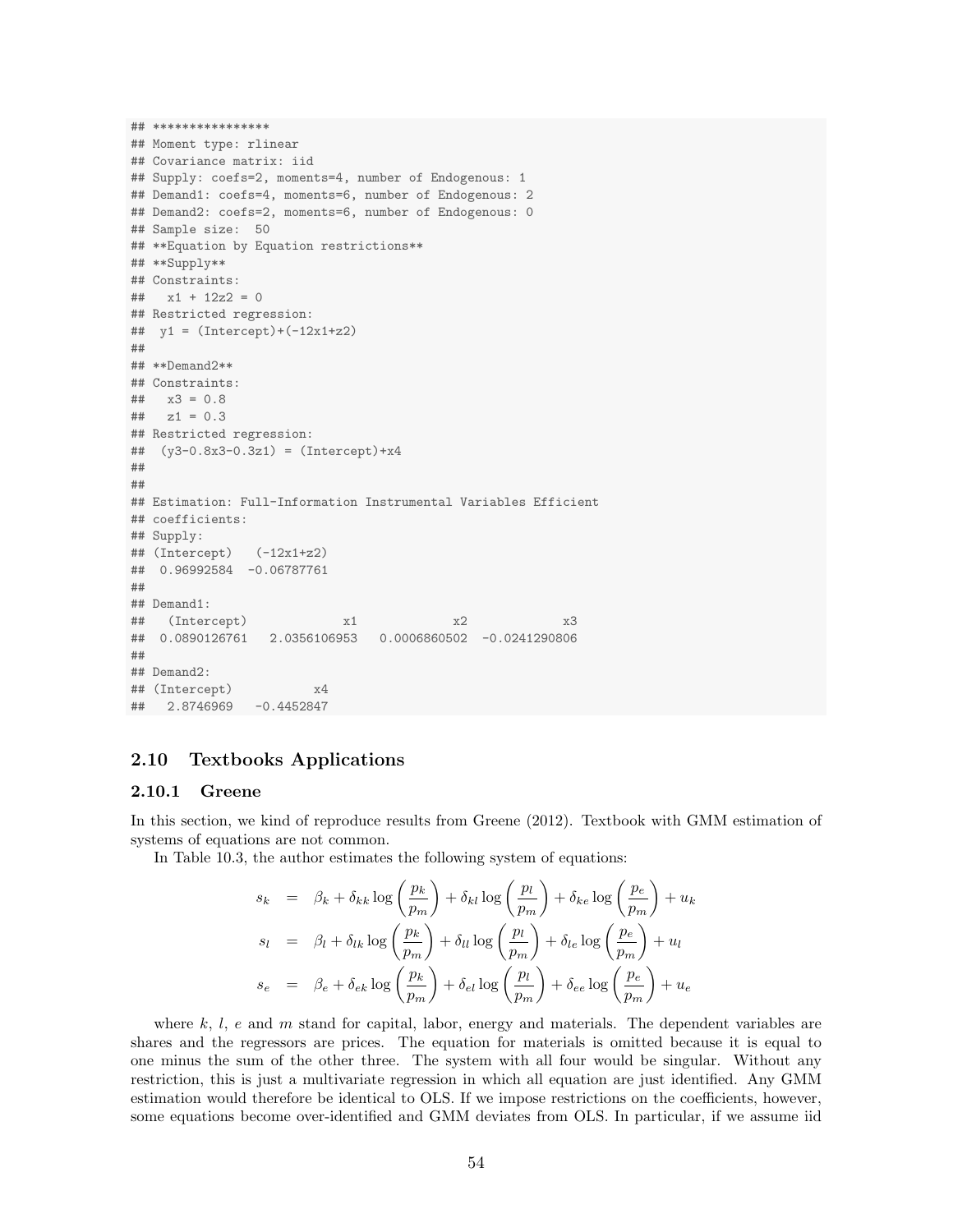errors, efficient GMM becomes SUR since all regressors are considered exogenous. It turns out that the theory behind the model implies that  $\delta_{kl} = \delta_{lk}$ ,  $\delta_{le} = \delta_{el}$  and  $\delta_{ke} = \delta_{ek}$ . SUR estimation of the restricted model should lead to results that are close to Table 10.3 which were generated by restricted feasible GLS.

First, we normalize the prices and take the log.

```
data(ManufactCost)
price <- c("Pk","Pl","Pe")
ManufactCost[,price] <- log(ManufactCost[,price]/ManufactCost$Pm)
```
In the dataset, the shares are labeled K, L and E. The unrestricted model can be defined as follows.

```
g <- list(Sk=K~Pk+Pl+Pe,
          Sl=L~Pk+Pl+Pe,
          Se=E~Pk+Pl+Pe)
mod <- sysGmmModel(g, NULL, data=ManufactCost, vcov="iid")
```
Notice that the second argument is NULL because we want the instruments to be the regressors. We can now create the restricted model by adding the equation names to each coefficient names.

```
R <- c("Sk.Pl=Sl.Pk", "Sk.Pe=Se.Pk", "Sl.Pe=Se.Pl")
rmod <- restModel(mod, R=R)
```
We can then estimate the model and print the coefficient matrix:

```
res <- modelFit(rmod)
summary(res)@coef
## $combinedEqns
## Estimate Std. Error t value Pr(>|t|)
## Sk.(Intercept) 5.681333e-02 0.0013276579 42.79214499 0.000000e+00
## Sk.Pk 2.975632e-02 0.0057775474 5.15033696 2.600189e-07
## Sl.(Intercept) 2.535064e-01 0.0020668406 122.65406201 0.000000e+00
## (Sk.Pl+Sl.Pk) -7.430699e-06 0.0037726370 -0.00196963 9.984285e-01
## Sl.Pl 7.496081e-02 0.0066683728 11.24124493 2.557500e-29
## Se.(Intercept) 4.378201e-02 0.0008438713 51.88233158 0.000000e+00
## (Sk.Pe+Se.Pk) -8.089997e-03 0.0033890092 -2.38712739 1.698061e-02
## (Sl.Pe+Se.Pl) -3.152070e-03 0.0022537698 -1.39857691 1.619399e-01
## Se.Pe 3.057416e-02 0.0053117169 5.75598354 8.613878e-09
```
We can also test the restriction:

```
res.u <- modelFit(mod)
hypothesisTest(res.u, res)
## Wald Test
## ***********
## The Null Hypothesis:
## Sk.Pl - Sl.Pk = 0
## Sk.Pe - Se.Pk = 0
## Sl.Pe - Se.Pl = 0
## Distribution: Chi-square with 3 degrees of freedom
## Statistics Pvalue
## 1 16.56175 0.0008696287
```
In Table 10.5, the author estimates the macro model of [Klein](#page-56-7) [\(1950\)](#page-56-7):

$$
C_t = \theta_{c0} + \theta_{c1}P_t + \theta_{c2}P_{t-1} + \theta_{c3}(W_t^p + W_t^g) + \varepsilon_{ct}
$$
  
\n
$$
I_t = \theta_{i0} + \theta_{i1}P_t + \theta_{i2}P_{t-1} + \theta_{i3}K_{t-1} + \varepsilon_{it}
$$
  
\n
$$
W_t^D = \theta_{w0} + \theta_{w1}X_t + \theta_{w2}X_{t-1} + \theta_{w3}A_t + \varepsilon_{wt}
$$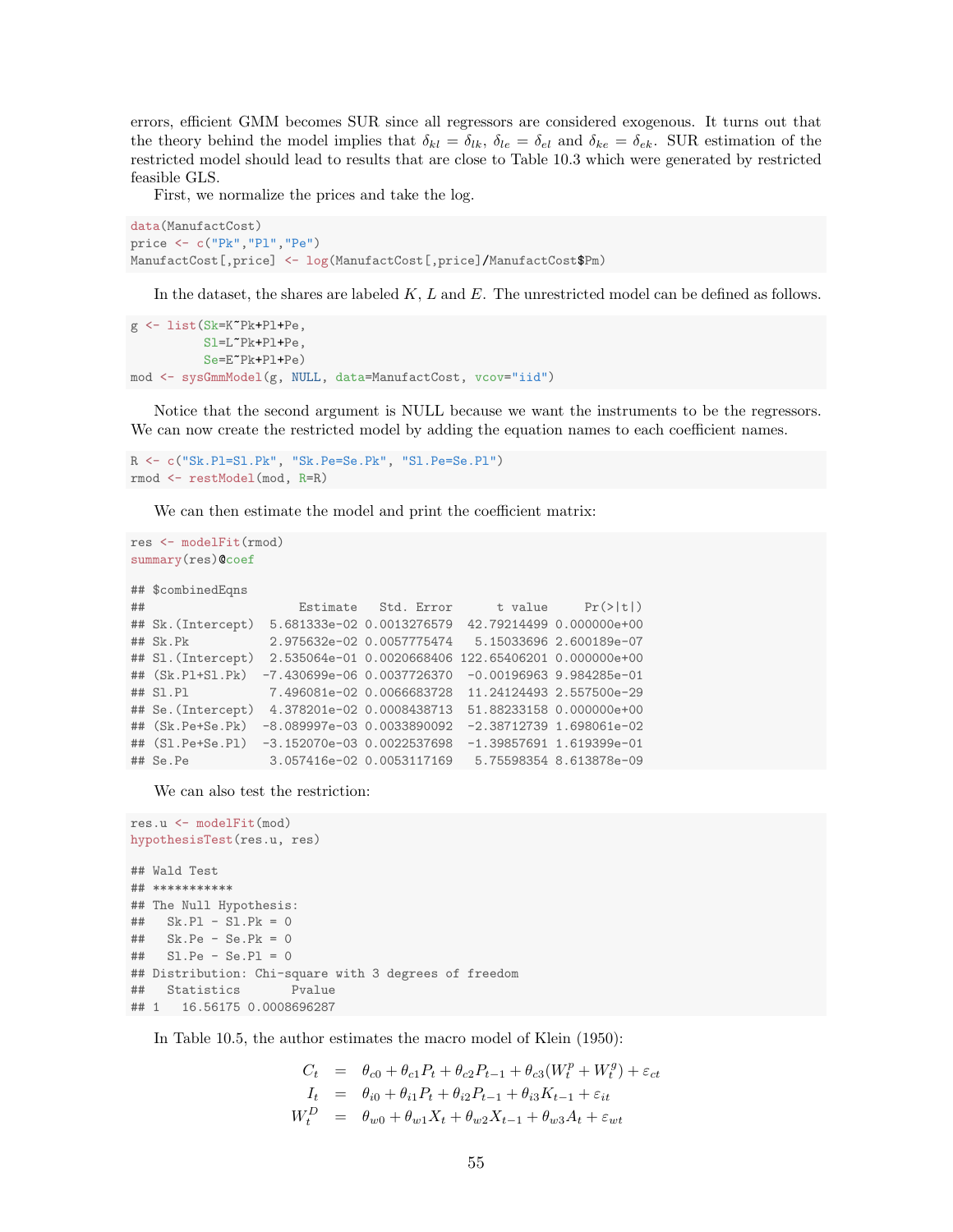The exogenous and predetermined variables that are used as instruments in each equation are  $Z_t =$  $\{G_t, T_t, W_t^g, A_t, K_{t-1}, P_{t-1}, X_{t-1}\}.$  The data are annual observations from 1920 to 1941. We therefore have only 22 observations (21 because of the lags).

The table reports the results for many estimation method. We can reproduce 2SLS and 3SLS, but we only consider the latter because we have covered 2SLS cases in Section [1.10.](#page-30-0) First we arrange the data to get lags and  $A_t$ .

```
data(Klein)
Klein1 <- Klein[-22,]
Klein <- Klein[-1,]
dimnames(Klein1) <- list(rownames(Klein), paste(colnames(Klein),"1",sep=""))
Klein <- cbind(Klein, Klein1)
Klein$A <- (Klein$YEAR-1931)
```
We can then estimate it by 3SLS. To reproduce the same standard errors, we need to use the bread only. In other words, using the final estimate to compute the weights leads to slightly different standard errors. In other words, the covariance matrix must be estimated using

$$
\left[G'\left(\tilde{\Sigma}^{-1}\otimes\left(Z'Z/n\right)^{-1}\right)G\right]^{-1}/n,
$$

where  $\Sigma$  is computed using the 2SLS estimates. By default, the package updates  $\Sigma$  using the final estimates. The following is identical to Table 10.5, section 3SLS of [Greene](#page-56-5) [\(2012\)](#page-56-5).

```
g \leftarrow \text{list}(\text{C=C}^{\star}P + P1 + I(\text{WP}+\text{WG}),I=I^{\sim}P+P1+K1,
         Wp=WP^{\sim}X+X1+A)h <- ~G+T+WG+A+K1+P1+X1
res <- ThreeSLS(g, h, vcov="iid", data=Klein)
summary(res, breadOnly=TRUE)@coef
## $C
## Estimate Std. Error t value Pr(>|t|)
## (Intercept) 16.4407901 1.30454876 12.602664 2.041306e-36
## P 0.1248905 0.10812905 1.155013 2.480850e-01
## P1 0.1631441 0.10043819 1.624323 1.043068e-01
## I(WP + WG) 0.7900809 0.03793791 20.825634 2.535479e-96
##
## $I
## Estimate Std. Error t value Pr(>|t|)
## (Intercept) 28.17784687 6.79377017 4.14760084 3.359775e-05
## P -0.01307918 0.16189624 -0.08078744 9.356110e-01
## P1 0.75572396 0.15293313 4.94153209 7.751106e-07
## K1 -0.19484825 0.03253069 -5.98967376 2.102624e-09
##
## $Wp
## Estimate Std. Error t value Pr(>|t|)
## (Intercept) 1.7972177 1.11585498 1.610619 1.072627e-01
## X 0.4004919 0.03181341 12.588774 2.434243e-36
## X1 0.1812910 0.03415878 5.307304 1.112584e-07
## A 0.1496741 0.02793524 5.357897 8.419628e-08
```
## References

<span id="page-55-0"></span>D. W. K. Andrews. Heteroskedasticity and autocorrelation consistent covariance matrix estimation. Econometrica, 59:817–858, 1991.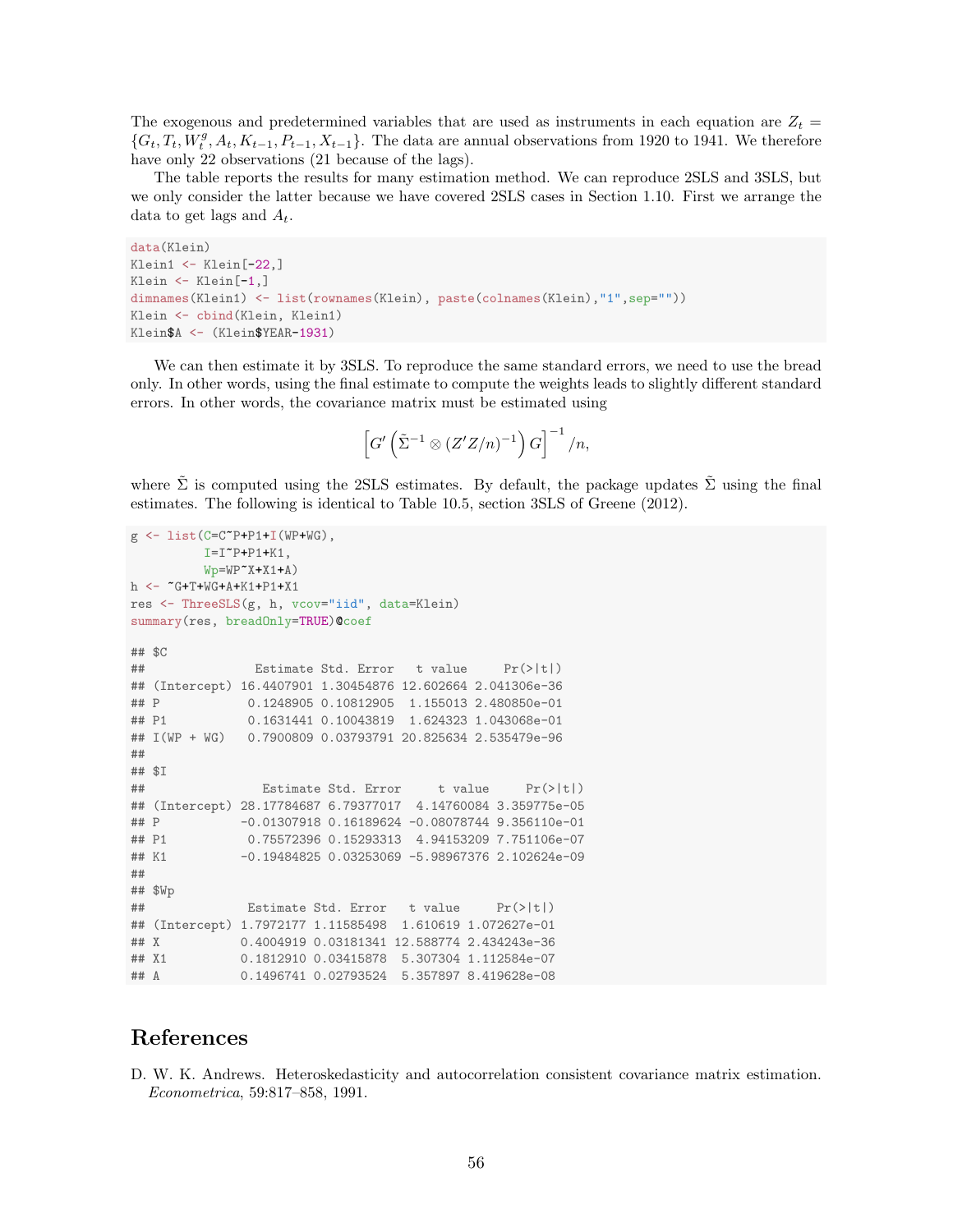- <span id="page-56-1"></span>S. Berger, N. Graham, and A. Zeileis. Various versatile variances: An object-oriented implementation of clustered covariances in R. (2017-12), July 2017. URL [http://EconPapers.RePEc.org/RePEc:](http://EconPapers.RePEc.org/RePEc:inn:wpaper:2017-12) [inn:wpaper:2017-12](http://EconPapers.RePEc.org/RePEc:inn:wpaper:2017-12).
- <span id="page-56-5"></span>W. H. Greene. Econometric Analysis, 7th edition. Prentice Hall, 2012.
- <span id="page-56-3"></span>A. R. Hall. Generalized Method of Moments (Advanced Texts in Econometrics). Oxford University Press, 2005.
- <span id="page-56-0"></span>L. P. Hansen. Large sample properties of generalized method of moments estimators. Econometrica, 50:1029–1054, 1982.
- <span id="page-56-7"></span>L. Klein. Economic Fluctuations in the United-States 1921-1941. New York: John Wiley and Sons, 1950.
- <span id="page-56-4"></span>Philip Leifeld. texreg: Conversion of statistical model output in R to L<sup>AT</sup>EX and HTML tables. Journal of Statistical Software, 55(8):1–24, 2013. URL <http://www.jstatsoft.org/v55/i08/>.
- <span id="page-56-2"></span>J.H. Stock and M.W. Watson. Introduction to Econometrics. Pearson, 2015.
- <span id="page-56-6"></span>J. M. Wooldridge. Introductory Econometrics, A Modern Approach, 6th edition. Cengage Learning, 2016.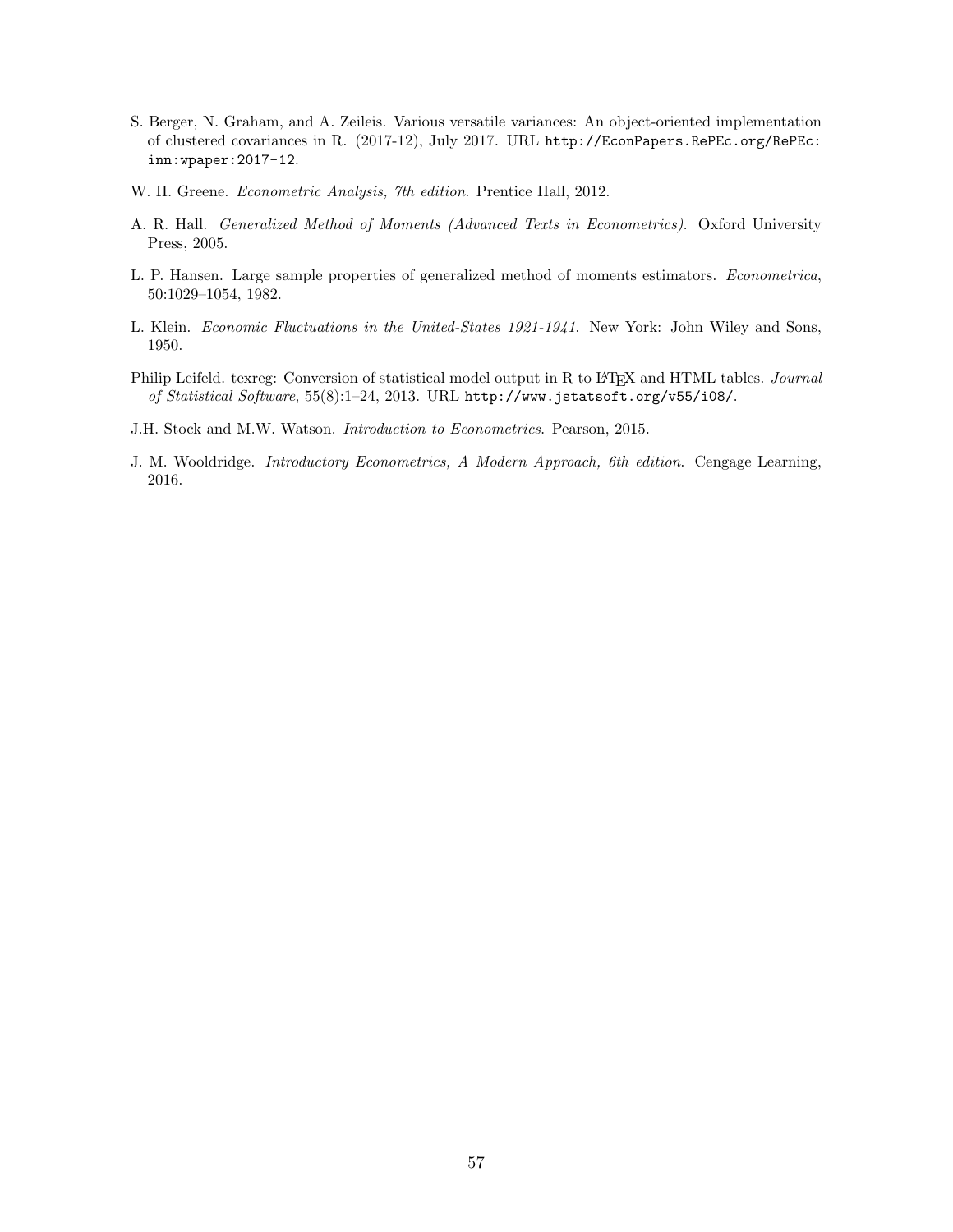## Appendix

## <span id="page-57-0"></span>A Some extra codes

### <span id="page-57-1"></span>A.1 The Extract method

```
library(texreg)
setMethod("extract", "gmmfit",
          function(model, includeJTest=TRUE, includeFTest=TRUE, ...)
              {
                  s <- summary(model, ...)
                  spec <- modelDims(model@model)
                  coefs <- s@coef
                  names <- rownames(coefs)
                  coef <- coefs[, 1]
                  se <- coefs[, 2]
                  pval <- coefs[, 4]
                  n <- model@model@n
                  gof <- numeric()
                  gof.names <- character()
                  gof.decimal <- logical()
                  if (includeJTest) {
                      if (spec$k == spec$q)
                           {
                               obj.fcn <- NA
                               obj.pv <- NA
                           } else {
                               obj.fcn <- s@specTest@test[1]
                               obj.pv <- s@specTest@test[3]
                           }
                      gof <- c(gof, obj.fcn, obj.pv)
                      gof.names <- c(gof.names, "J-test Statistics", "J-test p-value")
                      gof.decimal <- c(gof.decimal, TRUE, TRUE)
                   }
                  if (includeFTest) {
                      str <- s@strength$strength
                      if (is.null(str))
                           {
                               gof \leftarrow c(gof, NA)
                               gof.names <- c(gof.names, "First Stage F-stats")
                               gof.decimal <- c(gof.decimal, TRUE)
                           } else {
                               for (i in 1:nrow(str))
                                   {
                                       gof \leftarrow c(gof, str[i,1])
                                       gofn <- paste("First Stage F-stats(",
                                                     rownames(str)[i], ")", sep="")
                                       gof.names <- c(gof.names, gofn)
                                       gof.decimal <- c(gof.decimal, TRUE)
                                   }
                           }
                  }
                  tr <- createTexreg(coef.names = names, coef = coef, se = se,
                                      pvalues = pval, gof.names = gof.names, gof = gof,
                                      gof.decimal = gof.decimal)
                  return(tr)
```